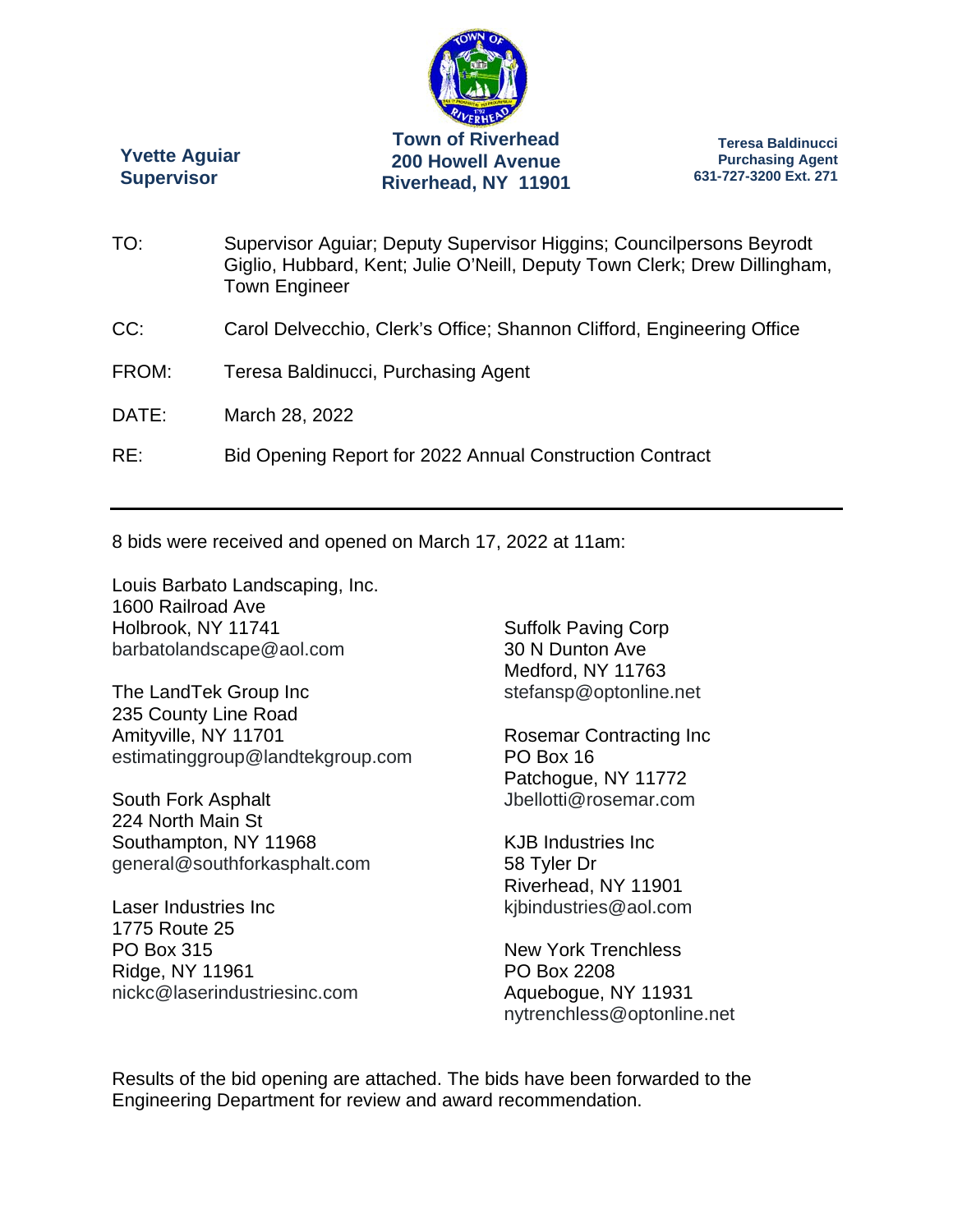## **3/17/2022 COMMODITY: BID OPENING DATE:**

**2022 ANNUAL CONSTRUCTION CONTRACT**

| Landscaping, Inc.<br><b>COMPANY NAME:</b><br>Laser Industries Inc.<br>South Fork Asphalt<br>The LandTek Group Inc.<br>Suffolk Paving Corp.<br>KJB Industries Inc.<br><b>CONTACT:</b><br>John Gulino<br>Anthony Barbato<br>Perry DeLalio Jr.<br>Michael Ryan<br>Joseph Arpin<br>Patrick Panchak<br>631-924-0644<br>631-288-0037<br>631-691-2381<br>631-698-1791<br>631-727-5600<br>631-285-6767 ext 202<br>Award No. 1 - Mixed in Place Road Reconstruction - Low Quantity<br><b>Estimated</b><br>Award<br>Unit<br><b>Unit Cost</b><br><b>Unit Cost</b><br><b>Unit Cost</b><br>Item No.<br>Quantity<br><b>Unit Cost</b><br><b>Unit Cost</b><br><b>Unit Cost</b><br><b>Description</b><br>Quantity<br><b>Fotal Price</b><br><b>Fotal Price</b><br>otal Price<br><b>Total Price</b><br><b>Total Price</b><br><b>Fotal Price</b><br>No.<br><b>Jnclassified</b><br>CY<br>$1 - 200$<br>\$100.0<br>\$10,000.0<br>\$6,000.0<br>$\overline{2}$<br>100<br>\$60.00<br>$\blacksquare$<br>xcavation<br>temoval of<br>$_{\rm CY}$<br>$1 - 200$<br>\$6,000.0<br>2U<br>100<br>\$100.00<br>\$10,000.0<br>\$60.00<br>Jnsuitable Material<br>Embankment -<br>CY<br>\$50.00<br>\$40.00<br>\$4,000.0<br>$3S-B$<br>$1 - 200$<br>100<br>\$5,000.0<br>Borrow<br>Embankment - Selec<br>$_{\rm CY}$<br>3S-SGF<br>$1 - 200$<br>100<br>\$8,000.00<br>\$40.00<br>\$4,000.0<br>\$80.00<br>Granular Fill<br>Embankment -<br>${\rm SY}$<br>100<br>\$40.00<br>\$4,000.0<br>$3S-GS$<br>$1 - 200$<br>\$50.00<br>\$5,000.00<br>Grading Subgrade<br>Stabilized Mixed-In-<br>SY<br>Place Recycled Base<br>$1 - 2,000$<br>1,000<br>\$20.00<br>\$20,000.00<br>\$18.00<br>\$18,000.0<br>$\overline{4}$<br>Course<br>Recycled Concrete<br>$_{\rm CY}$<br>$1 - 200$<br>\$8,000.00<br>\$4,000.0<br>$4-P$<br>100<br>\$80.00<br>\$40.00<br>Aggregate<br>Ea.<br>\$1,800.0<br>$25-C$<br>lasting Adjustment<br>$1 - 5$<br>$\overline{\mathbf{3}}$<br>\$500.00<br>\$1,500.00<br>\$600.0<br>Subgrade Area<br>CY<br>$25 - S$<br>$1 - 5$<br>$\overline{3}$<br>\$50.00<br>\$150.00<br>\$100.00<br>\$300.0<br>Material<br>10'x10' Pavement<br>Ea.<br>$25-P$<br>\$4,500.0<br>$1 - 5$<br>\$2,500.0<br>\$7,500.00<br>\$1,500.00<br>$\mathbf{3}$<br>atch<br>Rut Avoidance<br>Asphalt Concrete,<br>49<br>Ton<br>$1 - 200$<br>100<br>\$250.00<br>\$25,000.0<br>\$200.00<br>\$20,000.0<br>Type 6FRA Top<br>Course<br>Rut Avoidance<br>Asphalt Concrete,<br>52<br>\$250.00<br>\$20,000.0<br>Ton<br>$1 - 200$<br>100<br>\$25,000.0<br>\$200.0<br>Type 3RA Binder<br>Course |  |                         |  | Louis Barbato |  |  |  |  |  |                  | Rosemar Contracting Inc New York Trenchless |                  |                    |
|------------------------------------------------------------------------------------------------------------------------------------------------------------------------------------------------------------------------------------------------------------------------------------------------------------------------------------------------------------------------------------------------------------------------------------------------------------------------------------------------------------------------------------------------------------------------------------------------------------------------------------------------------------------------------------------------------------------------------------------------------------------------------------------------------------------------------------------------------------------------------------------------------------------------------------------------------------------------------------------------------------------------------------------------------------------------------------------------------------------------------------------------------------------------------------------------------------------------------------------------------------------------------------------------------------------------------------------------------------------------------------------------------------------------------------------------------------------------------------------------------------------------------------------------------------------------------------------------------------------------------------------------------------------------------------------------------------------------------------------------------------------------------------------------------------------------------------------------------------------------------------------------------------------------------------------------------------------------------------------------------------------------------------------------------------------------------------------------------------------------------------------------------------------------------------------------------------------------------------------------------------------------------------------------------------------------------------------------------------------------------------------------------------------------------------------------------------------------------------------------------------|--|-------------------------|--|---------------|--|--|--|--|--|------------------|---------------------------------------------|------------------|--------------------|
| PHONE#:                                                                                                                                                                                                                                                                                                                                                                                                                                                                                                                                                                                                                                                                                                                                                                                                                                                                                                                                                                                                                                                                                                                                                                                                                                                                                                                                                                                                                                                                                                                                                                                                                                                                                                                                                                                                                                                                                                                                                                                                                                                                                                                                                                                                                                                                                                                                                                                                                                                                                                    |  |                         |  |               |  |  |  |  |  | Linda Bianca     |                                             | John Kenny       |                    |
|                                                                                                                                                                                                                                                                                                                                                                                                                                                                                                                                                                                                                                                                                                                                                                                                                                                                                                                                                                                                                                                                                                                                                                                                                                                                                                                                                                                                                                                                                                                                                                                                                                                                                                                                                                                                                                                                                                                                                                                                                                                                                                                                                                                                                                                                                                                                                                                                                                                                                                            |  |                         |  |               |  |  |  |  |  | 631-878-2323     |                                             | 631-874-8444     |                    |
|                                                                                                                                                                                                                                                                                                                                                                                                                                                                                                                                                                                                                                                                                                                                                                                                                                                                                                                                                                                                                                                                                                                                                                                                                                                                                                                                                                                                                                                                                                                                                                                                                                                                                                                                                                                                                                                                                                                                                                                                                                                                                                                                                                                                                                                                                                                                                                                                                                                                                                            |  |                         |  |               |  |  |  |  |  |                  |                                             |                  |                    |
|                                                                                                                                                                                                                                                                                                                                                                                                                                                                                                                                                                                                                                                                                                                                                                                                                                                                                                                                                                                                                                                                                                                                                                                                                                                                                                                                                                                                                                                                                                                                                                                                                                                                                                                                                                                                                                                                                                                                                                                                                                                                                                                                                                                                                                                                                                                                                                                                                                                                                                            |  |                         |  |               |  |  |  |  |  | <b>Unit Cost</b> | <b>Fotal Price</b>                          | <b>Unit Cost</b> | <b>Total Price</b> |
|                                                                                                                                                                                                                                                                                                                                                                                                                                                                                                                                                                                                                                                                                                                                                                                                                                                                                                                                                                                                                                                                                                                                                                                                                                                                                                                                                                                                                                                                                                                                                                                                                                                                                                                                                                                                                                                                                                                                                                                                                                                                                                                                                                                                                                                                                                                                                                                                                                                                                                            |  |                         |  |               |  |  |  |  |  |                  |                                             |                  |                    |
|                                                                                                                                                                                                                                                                                                                                                                                                                                                                                                                                                                                                                                                                                                                                                                                                                                                                                                                                                                                                                                                                                                                                                                                                                                                                                                                                                                                                                                                                                                                                                                                                                                                                                                                                                                                                                                                                                                                                                                                                                                                                                                                                                                                                                                                                                                                                                                                                                                                                                                            |  |                         |  |               |  |  |  |  |  |                  |                                             |                  |                    |
|                                                                                                                                                                                                                                                                                                                                                                                                                                                                                                                                                                                                                                                                                                                                                                                                                                                                                                                                                                                                                                                                                                                                                                                                                                                                                                                                                                                                                                                                                                                                                                                                                                                                                                                                                                                                                                                                                                                                                                                                                                                                                                                                                                                                                                                                                                                                                                                                                                                                                                            |  |                         |  |               |  |  |  |  |  |                  |                                             |                  |                    |
|                                                                                                                                                                                                                                                                                                                                                                                                                                                                                                                                                                                                                                                                                                                                                                                                                                                                                                                                                                                                                                                                                                                                                                                                                                                                                                                                                                                                                                                                                                                                                                                                                                                                                                                                                                                                                                                                                                                                                                                                                                                                                                                                                                                                                                                                                                                                                                                                                                                                                                            |  |                         |  |               |  |  |  |  |  |                  |                                             |                  |                    |
|                                                                                                                                                                                                                                                                                                                                                                                                                                                                                                                                                                                                                                                                                                                                                                                                                                                                                                                                                                                                                                                                                                                                                                                                                                                                                                                                                                                                                                                                                                                                                                                                                                                                                                                                                                                                                                                                                                                                                                                                                                                                                                                                                                                                                                                                                                                                                                                                                                                                                                            |  |                         |  |               |  |  |  |  |  |                  |                                             |                  |                    |
|                                                                                                                                                                                                                                                                                                                                                                                                                                                                                                                                                                                                                                                                                                                                                                                                                                                                                                                                                                                                                                                                                                                                                                                                                                                                                                                                                                                                                                                                                                                                                                                                                                                                                                                                                                                                                                                                                                                                                                                                                                                                                                                                                                                                                                                                                                                                                                                                                                                                                                            |  |                         |  |               |  |  |  |  |  |                  |                                             |                  |                    |
|                                                                                                                                                                                                                                                                                                                                                                                                                                                                                                                                                                                                                                                                                                                                                                                                                                                                                                                                                                                                                                                                                                                                                                                                                                                                                                                                                                                                                                                                                                                                                                                                                                                                                                                                                                                                                                                                                                                                                                                                                                                                                                                                                                                                                                                                                                                                                                                                                                                                                                            |  |                         |  |               |  |  |  |  |  |                  |                                             |                  |                    |
|                                                                                                                                                                                                                                                                                                                                                                                                                                                                                                                                                                                                                                                                                                                                                                                                                                                                                                                                                                                                                                                                                                                                                                                                                                                                                                                                                                                                                                                                                                                                                                                                                                                                                                                                                                                                                                                                                                                                                                                                                                                                                                                                                                                                                                                                                                                                                                                                                                                                                                            |  |                         |  |               |  |  |  |  |  |                  |                                             |                  |                    |
|                                                                                                                                                                                                                                                                                                                                                                                                                                                                                                                                                                                                                                                                                                                                                                                                                                                                                                                                                                                                                                                                                                                                                                                                                                                                                                                                                                                                                                                                                                                                                                                                                                                                                                                                                                                                                                                                                                                                                                                                                                                                                                                                                                                                                                                                                                                                                                                                                                                                                                            |  |                         |  |               |  |  |  |  |  |                  |                                             |                  |                    |
|                                                                                                                                                                                                                                                                                                                                                                                                                                                                                                                                                                                                                                                                                                                                                                                                                                                                                                                                                                                                                                                                                                                                                                                                                                                                                                                                                                                                                                                                                                                                                                                                                                                                                                                                                                                                                                                                                                                                                                                                                                                                                                                                                                                                                                                                                                                                                                                                                                                                                                            |  |                         |  |               |  |  |  |  |  |                  |                                             |                  |                    |
|                                                                                                                                                                                                                                                                                                                                                                                                                                                                                                                                                                                                                                                                                                                                                                                                                                                                                                                                                                                                                                                                                                                                                                                                                                                                                                                                                                                                                                                                                                                                                                                                                                                                                                                                                                                                                                                                                                                                                                                                                                                                                                                                                                                                                                                                                                                                                                                                                                                                                                            |  |                         |  |               |  |  |  |  |  |                  |                                             |                  |                    |
|                                                                                                                                                                                                                                                                                                                                                                                                                                                                                                                                                                                                                                                                                                                                                                                                                                                                                                                                                                                                                                                                                                                                                                                                                                                                                                                                                                                                                                                                                                                                                                                                                                                                                                                                                                                                                                                                                                                                                                                                                                                                                                                                                                                                                                                                                                                                                                                                                                                                                                            |  |                         |  |               |  |  |  |  |  |                  |                                             |                  |                    |
|                                                                                                                                                                                                                                                                                                                                                                                                                                                                                                                                                                                                                                                                                                                                                                                                                                                                                                                                                                                                                                                                                                                                                                                                                                                                                                                                                                                                                                                                                                                                                                                                                                                                                                                                                                                                                                                                                                                                                                                                                                                                                                                                                                                                                                                                                                                                                                                                                                                                                                            |  |                         |  |               |  |  |  |  |  |                  |                                             |                  |                    |
| 55<br>Ton<br>$1 - 200$<br>100<br>\$250.00<br>\$25,000.0<br>\$11,500.0<br>\$115.00<br>Type 1, Base Course                                                                                                                                                                                                                                                                                                                                                                                                                                                                                                                                                                                                                                                                                                                                                                                                                                                                                                                                                                                                                                                                                                                                                                                                                                                                                                                                                                                                                                                                                                                                                                                                                                                                                                                                                                                                                                                                                                                                                                                                                                                                                                                                                                                                                                                                                                                                                                                                   |  | <b>Asphalt Concrete</b> |  |               |  |  |  |  |  |                  |                                             |                  |                    |
| Gal<br>3000<br>\$12,000.0<br>\$5.00<br>\$15,000.0<br>57<br><b>Asphalt Emulsions</b><br>1,000-5000<br>\$4.00                                                                                                                                                                                                                                                                                                                                                                                                                                                                                                                                                                                                                                                                                                                                                                                                                                                                                                                                                                                                                                                                                                                                                                                                                                                                                                                                                                                                                                                                                                                                                                                                                                                                                                                                                                                                                                                                                                                                                                                                                                                                                                                                                                                                                                                                                                                                                                                                |  |                         |  |               |  |  |  |  |  |                  |                                             |                  |                    |
| SY<br>112<br><b>Topsoil</b> and Seed<br>$1 - 500$<br>250<br>\$18.00<br>\$4,500.0<br>\$15.00<br>\$3,750.0                                                                                                                                                                                                                                                                                                                                                                                                                                                                                                                                                                                                                                                                                                                                                                                                                                                                                                                                                                                                                                                                                                                                                                                                                                                                                                                                                                                                                                                                                                                                                                                                                                                                                                                                                                                                                                                                                                                                                                                                                                                                                                                                                                                                                                                                                                                                                                                                   |  |                         |  |               |  |  |  |  |  |                  |                                             |                  |                    |
| $\rm LF$<br>500<br>$1 - 1000$<br>\$5.00<br>\$2,500.00<br>\$5.00<br>116<br>avement Markings<br>\$2,500.0                                                                                                                                                                                                                                                                                                                                                                                                                                                                                                                                                                                                                                                                                                                                                                                                                                                                                                                                                                                                                                                                                                                                                                                                                                                                                                                                                                                                                                                                                                                                                                                                                                                                                                                                                                                                                                                                                                                                                                                                                                                                                                                                                                                                                                                                                                                                                                                                    |  |                         |  |               |  |  |  |  |  |                  |                                             |                  |                    |
| <b>Total Bid Comparison Price Award No. 1</b><br>NO BID<br>NO BID<br><b>NO BID</b><br>$\rm NO$ $\rm BID$<br>\$125,350.00<br>\$169,150.00                                                                                                                                                                                                                                                                                                                                                                                                                                                                                                                                                                                                                                                                                                                                                                                                                                                                                                                                                                                                                                                                                                                                                                                                                                                                                                                                                                                                                                                                                                                                                                                                                                                                                                                                                                                                                                                                                                                                                                                                                                                                                                                                                                                                                                                                                                                                                                   |  |                         |  |               |  |  |  |  |  |                  | <b>NO BID</b>                               |                  | $\rm NO$ $\rm BID$ |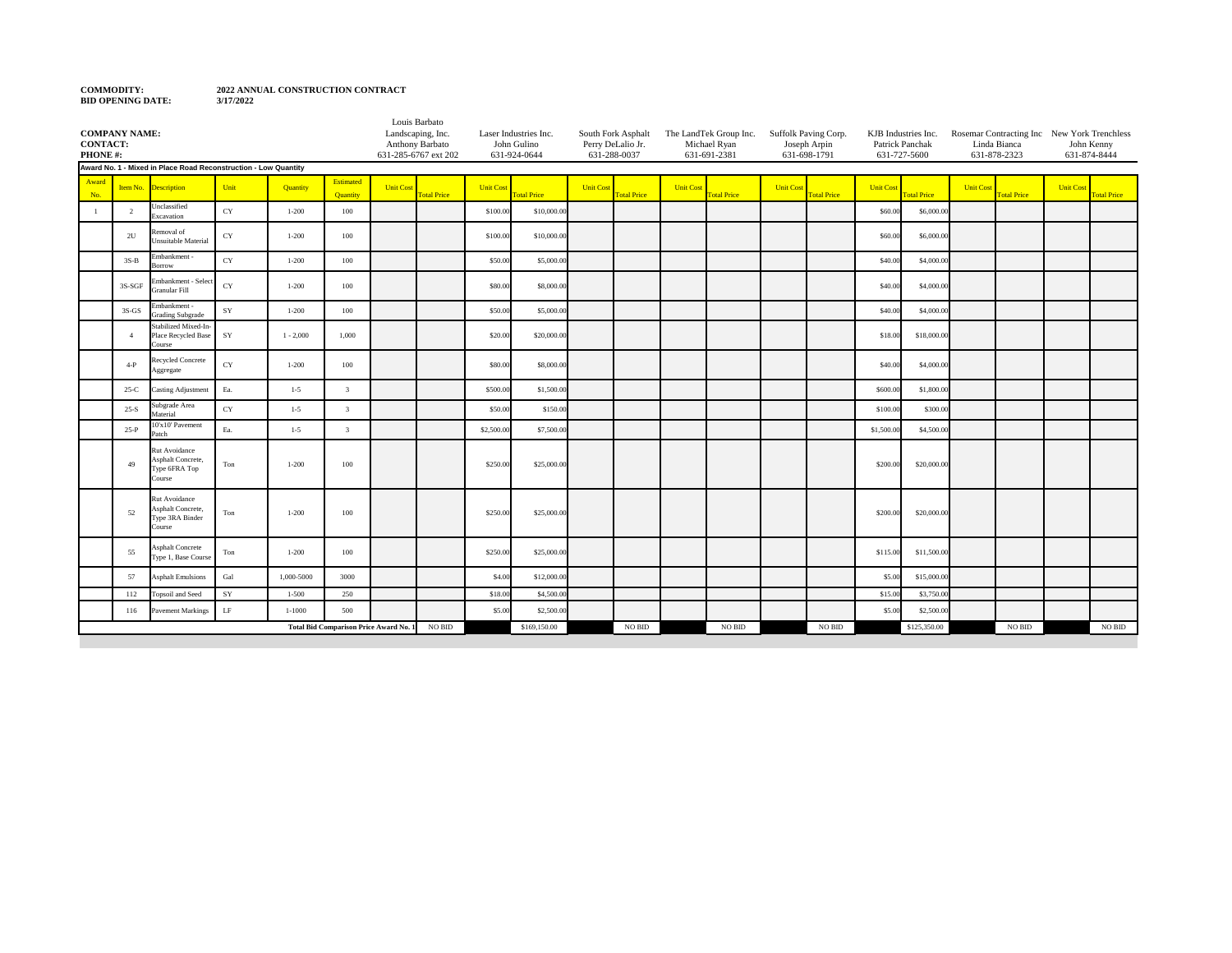| <b>COMPANY NAME:</b> |                                               |                                                                     |             |                 |                              | Louis Barbato<br>Landscaping, Inc. |        | Laser Industries Inc.        |                       | South Fork Asphalt The LandTek Group Inc. Suffolk Paving Corp. |                              |            | KJB Industries Inc. Rosemar Contracting Inc New York Trenchless |                              |              |                              |
|----------------------|-----------------------------------------------|---------------------------------------------------------------------|-------------|-----------------|------------------------------|------------------------------------|--------|------------------------------|-----------------------|----------------------------------------------------------------|------------------------------|------------|-----------------------------------------------------------------|------------------------------|--------------|------------------------------|
|                      |                                               | Award No. 2 - Mixed in Place Road Reconstruction - High Quantity    |             |                 |                              |                                    |        |                              |                       |                                                                |                              |            |                                                                 |                              |              |                              |
| Award<br>No.         |                                               | Item No. Description                                                | Unit        | <b>Quantity</b> | Estimated<br><b>Quantity</b> | <b>Unit Cost Total Price</b>       |        | <b>Unit Cost Total Price</b> | Unit Cost Total Price | <b>Unit Cost Total Price</b>                                   | <b>Unit Cost Total Price</b> |            | <b>Unit Cost Total Price</b>                                    | <b>Unit Cost Total Price</b> |              | <b>Unit Cost Total Price</b> |
| $\overline{2}$       | $\overline{2}$                                | <b>Jnclassified</b><br>Excavation                                   | $_{\rm CY}$ | $201 - 500$     | 350                          |                                    |        |                              |                       |                                                                |                              | \$30.00    | \$10,500.00                                                     | \$55.00                      | \$19,250.00  |                              |
|                      | 2U                                            | Removal of<br>Unsuitable Material                                   | CY          | $201 - 500$     | 350                          |                                    |        |                              |                       |                                                                |                              | \$30.00    | \$10,500.00                                                     | \$5.00                       | \$1,750.00   |                              |
|                      | $3S-B$                                        | Embankment -<br>Borrow                                              | $_{\rm CY}$ | $201 - 500$     | 350                          |                                    |        |                              |                       |                                                                |                              | \$12.00    | \$4,200.00                                                      | \$5.00                       | \$1,750.00   |                              |
|                      | 3S-SGF                                        | imbankment - Select<br>Granular Fill                                | CY          | $201 - 500$     | 350                          |                                    |        |                              |                       |                                                                |                              | \$20.00    | \$7,000.00                                                      | \$5.00                       | \$1,750.00   |                              |
|                      | $3S-GS$                                       | Embankment -<br><b>Grading Subgrade</b>                             | SY          | $201 - 500$     | 350                          |                                    |        |                              |                       |                                                                |                              | \$6.00     | \$2,100.00                                                      | \$5.00                       | \$1,750.00   |                              |
|                      | $\overline{4}$                                | Stabilized Mixed-In-<br>Place Recycled Base<br>Course               | SY          | $2,001 - 5,000$ | 3500                         |                                    |        |                              |                       |                                                                |                              | \$6.00     | \$21,000.00                                                     | \$6.00                       | \$21,000.00  |                              |
|                      | $4-P$                                         | Recycled Concrete<br>Aggregate                                      | CY          | $201 - 500$     | 350                          |                                    |        |                              |                       |                                                                |                              | \$10.00    | \$3,500.00                                                      | \$12.00                      | \$4,200.00   |                              |
|                      | $25-C$                                        | Casting Adjustment                                                  | Ea.         | $6 - 10$        | 8                            |                                    |        |                              |                       |                                                                |                              | \$600.00   | \$4,800.00                                                      | \$400.00                     | \$3,200.00   |                              |
|                      | $25-S$                                        | Subgrade Area<br>Material                                           | CY          | $6 - 10$        | 8                            |                                    |        |                              |                       |                                                                |                              | \$100.00   | \$800.00                                                        | \$100.00                     | \$800.00     |                              |
|                      | $25-P$                                        | 10'x10' Pavement<br>Patch                                           | Ea.         | $6 - 10$        | 8                            |                                    |        |                              |                       |                                                                |                              | \$1,000.00 | \$8,000.0                                                       | \$1,000.0                    | \$8,000.00   |                              |
|                      | 49                                            | Rut<br>Avoidance<br>Asphalt<br>Concrete,<br>Type 6FRA<br>Top Course | Ton         | 201-500         | 350                          |                                    |        |                              |                       |                                                                |                              | \$130.00   | \$45,500.00                                                     | \$125.00                     | \$43,750.00  |                              |
|                      | 52                                            | Rut Avoidance<br>Asphalt Concrete,<br>Type 3RA Binder<br>Course     | Ton         | 201-500         | 350                          |                                    |        |                              |                       |                                                                |                              | \$130.00   | \$45,500.00                                                     | \$105.00                     | \$36,750.00  |                              |
|                      | 55                                            | <b>Asphalt Concrete</b><br>Type 1, Base Course                      | Ton         | 201-500         | 350                          |                                    |        |                              |                       |                                                                |                              | \$100.00   | \$35,000,00                                                     | \$40.00                      | \$14,000.00  |                              |
|                      | 57                                            | <b>Asphalt Emulsions</b>                                            | Gal         | $5001 - 15,000$ | 10000                        |                                    |        |                              |                       |                                                                |                              | \$1.00     | \$10,000.0                                                      | \$2.00                       | \$20,000.00  |                              |
|                      | 112                                           | Topsoil and Seed                                                    | SY          | $501 - 1,500$   | 1000                         |                                    |        |                              |                       |                                                                |                              | \$8.00     | \$8,000.00                                                      | \$8.00                       | \$8,000.00   |                              |
|                      | 116                                           | <b>Pavement Markings</b>                                            | $\rm LF$    | 1,001-5000      | 3,000                        |                                    |        |                              |                       |                                                                |                              | \$1.50     | \$4,500.00                                                      | \$1.50                       | \$4,500.00   |                              |
|                      | <b>Total Bid Comparison Price Award No. 2</b> |                                                                     |             |                 |                              |                                    | NO BID | <b>NO BID</b>                | <b>NO BID</b>         | <b>NO BID</b>                                                  | NO BID                       |            | \$220,900.00                                                    |                              | \$190,450.00 | $NO$ $\rm BID$               |

**Contract**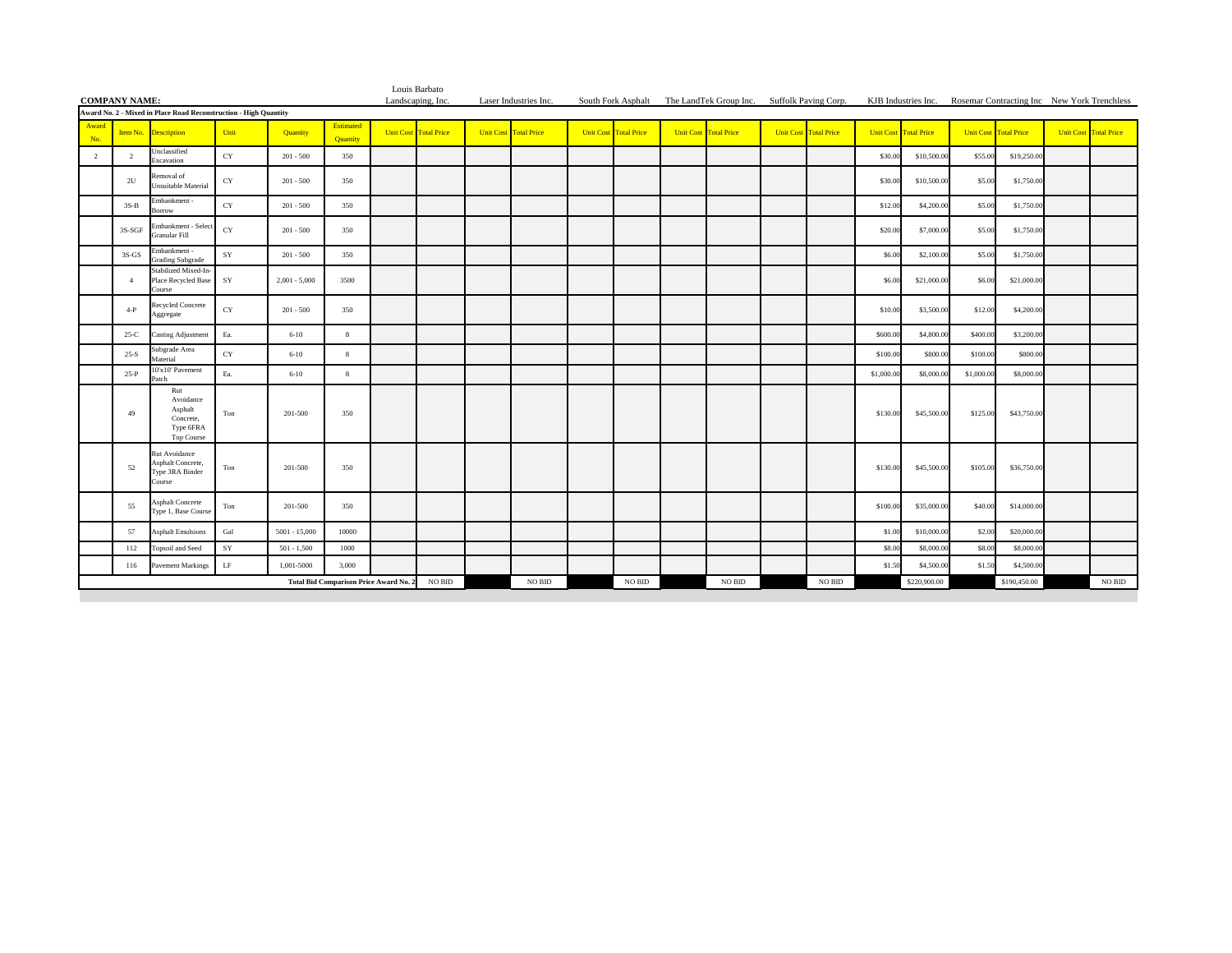| <b>COMPANY NAME:</b>    |                        |                                                                        |              |             |                                               | Landscaping, Inc. | Louis Barbato         |                       | Laser Industries Inc. |                  |                    |                  | South Fork Asphalt The LandTek Group Inc. Suffolk Paving Corp. |                              |             | KJB Industries Inc. Rosemar Contracting Inc New York Trenchless |                              |        |                  |                    |
|-------------------------|------------------------|------------------------------------------------------------------------|--------------|-------------|-----------------------------------------------|-------------------|-----------------------|-----------------------|-----------------------|------------------|--------------------|------------------|----------------------------------------------------------------|------------------------------|-------------|-----------------------------------------------------------------|------------------------------|--------|------------------|--------------------|
|                         |                        | Award No. 3 - Roadway/Parking Lot Construction - Low Quantity          |              |             |                                               |                   |                       |                       |                       |                  |                    |                  |                                                                |                              |             |                                                                 |                              |        |                  |                    |
| Award<br>No.            | Item No.               | <b>Description</b>                                                     | Unit         | Quantity    | Estimated<br>Quantity                         |                   | Unit Cost Total Price | Unit Cost Total Price |                       | <b>Unit Cost</b> | <b>Total Price</b> | <b>Unit Cost</b> | <b>Total Price</b>                                             | <b>Unit Cost</b> Total Price |             | Unit Cost Total Price                                           | <b>Unit Cost</b> Total Price |        | <b>Unit Cost</b> | <b>Total Price</b> |
| $\overline{\mathbf{3}}$ | $\mathbf{1}$           | Clearing and<br>rubbing                                                | Acre         | $0 - 2.5$   | $1\,$                                         |                   |                       | \$20,000.0            | \$20,000.0            |                  |                    |                  |                                                                |                              | \$20,000.00 | \$20,000.0                                                      |                              |        |                  |                    |
|                         | $\overline{2}$         | Inclassified<br>ixcavation                                             | $_{\rm CY}$  | $1 - 200$   | 100                                           |                   |                       | \$100.0               | \$10,000.0            |                  |                    |                  |                                                                |                              | \$60.00     | \$6,000.0                                                       |                              |        |                  |                    |
|                         | $3S-B$                 | mbankment<br>vorrow                                                    | $_{\rm CY}$  | $1 - 200$   | 100                                           |                   |                       | \$50.00               | \$5,000.0             |                  |                    |                  |                                                                |                              | \$40.00     | \$4,000.0                                                       |                              |        |                  |                    |
|                         | 3S-SGF                 | Embankment - Selec<br>Granular Fill                                    | CY           | $1 - 200$   | 100                                           |                   |                       | \$60.00               | \$6,000.00            |                  |                    |                  |                                                                |                              | \$40.00     | \$4,000.00                                                      |                              |        |                  |                    |
|                         | $3S-GS$                | mbankment-<br><b>irading Subgrade</b>                                  | SY           | $1 - 200$   | 100                                           |                   |                       | \$20.00               | \$2,000.0             |                  |                    |                  |                                                                |                              | \$40.00     | \$4,000.0                                                       |                              |        |                  |                    |
|                         | $\overline{4}$         | Stabilized Mixed-In<br>Place Recycled Base<br>'ourse                   | SY           | $1 - 2,000$ | 1,000                                         |                   |                       | \$20.00               | \$20,000.0            |                  |                    |                  |                                                                |                              | \$18.00     | \$18,000.0                                                      |                              |        |                  |                    |
|                         | $4-P$                  | Recycled Concrete<br>Aggregate                                         | CY           | $1 - 200$   | 100                                           |                   |                       | \$80.00               | \$8,000.00            |                  |                    |                  |                                                                |                              | \$40.00     | \$4,000.0                                                       |                              |        |                  |                    |
|                         | $25-C$                 | Casting Adjustment                                                     | Ea.          | $1-5$       | $\overline{\mathbf{3}}$                       |                   |                       | \$600.00              | \$1,800.00            |                  |                    |                  |                                                                |                              | \$600.00    | \$1,800.0                                                       |                              |        |                  |                    |
|                         | $25-S$                 | Subgrade Area<br>Material                                              | CY           | $1 - 5$     | $\overline{\mathbf{3}}$                       |                   |                       | \$125.00              | \$375.00              |                  |                    |                  |                                                                |                              | \$100.00    | \$300.0                                                         |                              |        |                  |                    |
|                         | $25-P$                 | 0'x10' Pavement<br>atch                                                | Ea.          | $1 - 5$     | $\overline{\mathbf{3}}$                       |                   |                       | \$2,500.0             | \$7,500.0             |                  |                    |                  |                                                                |                              | \$1,500.0   | \$4,500.0                                                       |                              |        |                  |                    |
|                         | 49                     | Rut Avoidance<br>Asphalt Concrete,<br>Type 6FRA Top<br>Course          | $_{\rm Ton}$ | $1 - 200$   | 100                                           |                   |                       | \$250.00              | \$25,000.00           |                  |                    |                  |                                                                |                              | \$200.00    | \$20,000.00                                                     |                              |        |                  |                    |
|                         | 52                     | Rut Avoidance<br>Asphalt Concrete,<br>Type 3RA Binder<br>Course        | Ton          | $1 - 200$   | 100                                           |                   |                       | \$250.00              | \$25,000.00           |                  |                    |                  |                                                                |                              | \$200.00    | \$20,000.00                                                     |                              |        |                  |                    |
|                         | 55                     | <b>Asphalt Concrete</b><br>Type 1, Base Cours                          | Ton          | $1 - 200$   | 100                                           |                   |                       | \$250.00              | \$25,000.00           |                  |                    |                  |                                                                |                              | \$115.00    | \$11,500.0                                                      |                              |        |                  |                    |
|                         | 57                     | <b>Asphalt Emulsions</b>                                               | Gal          | 1,000-5000  | 3000                                          |                   |                       | \$5.0                 | \$15,000.0            |                  |                    |                  |                                                                |                              | \$5.00      | \$15,000.                                                       |                              |        |                  |                    |
|                         | 112                    | Topsoil and Seed                                                       | SY           | $1 - 500$   | 250                                           |                   |                       | \$18.00               | \$4,500.00            |                  |                    |                  |                                                                |                              | \$15.0      | \$3,750.0                                                       |                              |        |                  |                    |
|                         | 116                    | Pavement Markings                                                      | $\rm LF$     | $1 - 1000$  | 500                                           |                   |                       | \$3.00                | \$1,500.0             |                  |                    |                  |                                                                |                              | \$4.00      | \$2,000.0                                                       |                              |        |                  |                    |
|                         | 118-SWM                | Straw/Wood Fiber<br>Mulch-Temporary                                    | SY           | $1 - 500$   | 250                                           |                   |                       | \$5.00                | \$1,250.00            |                  |                    |                  |                                                                |                              | \$4.00      | \$1,000.0                                                       |                              |        |                  |                    |
|                         | 118-SM                 | Seed and Mulch<br>emporary                                             | SY           | $1 - 500$   | 250                                           |                   |                       | \$5.00                | \$1,250.00            |                  |                    |                  |                                                                |                              | \$3.00      | \$750.0                                                         |                              |        |                  |                    |
|                         | $118 -$<br><b>SSWM</b> | seed and<br>Straw/Wood Fiber<br>fulch - Tempe                          | SY           | $1 - 500$   | 250                                           |                   |                       | \$7.00                | \$1,750.00            |                  |                    |                  |                                                                |                              | \$3.00      | \$750.0                                                         |                              |        |                  |                    |
|                         | 118-S                  | Straw Bale -<br>emporary                                               | $\rm LF$     | $1 - 500$   | 250                                           |                   |                       | \$15.0                | \$3,750.0             |                  |                    |                  |                                                                |                              | \$16.0      | \$4,000.0                                                       |                              |        |                  |                    |
|                         | $118-G$                | Geotextiles                                                            | SY           | $1 - 200$   | 100                                           |                   |                       | \$18.00               | \$1,800.00            |                  |                    |                  |                                                                |                              | \$12.00     | \$1,200.0                                                       |                              |        |                  |                    |
|                         | 118-SF                 | Silt Fence -<br>emporary                                               | $\rm LF$     | $1 - 500$   | 250                                           |                   |                       | \$15.00               | \$3,750.00            |                  |                    |                  |                                                                |                              | \$15.00     | \$3,750.                                                        |                              |        |                  |                    |
|                         | 118-D                  | Drainage Structure<br>nlet Protection,<br>Prefabricated -<br>Temporary | Ea.          | $1 - 5$     | $\overline{\mathbf{3}}$                       |                   |                       | \$350.00              | \$1,050.00            |                  |                    |                  |                                                                |                              | \$300.00    | \$900.0                                                         |                              |        |                  |                    |
|                         | $118-J$                | ute Mesh                                                               | SY           | $1 - 200$   | 100                                           |                   |                       | \$4.0                 | \$400.0               |                  |                    |                  |                                                                |                              | \$2.0       | \$200.0                                                         |                              |        |                  |                    |
|                         | 118-SCE                | Stabilized<br><b>Construction</b><br>Entrance                          | SY           | $1 - 200$   | 100                                           |                   |                       | \$20.00               | \$2,000.00            |                  |                    |                  |                                                                |                              | \$15.00     | \$1,500.00                                                      |                              |        |                  |                    |
|                         |                        |                                                                        |              |             | Total Bid Comparison Price Award No. 3 NO BID |                   |                       |                       | \$193,675.00          |                  | NO BID             |                  | $NO$ $\rm BID$                                                 | $NO$ $\rm BID$               |             | \$152,900.00                                                    |                              | NO BID |                  | $NO$ $\rm BID$     |

**Contract Contract Contract**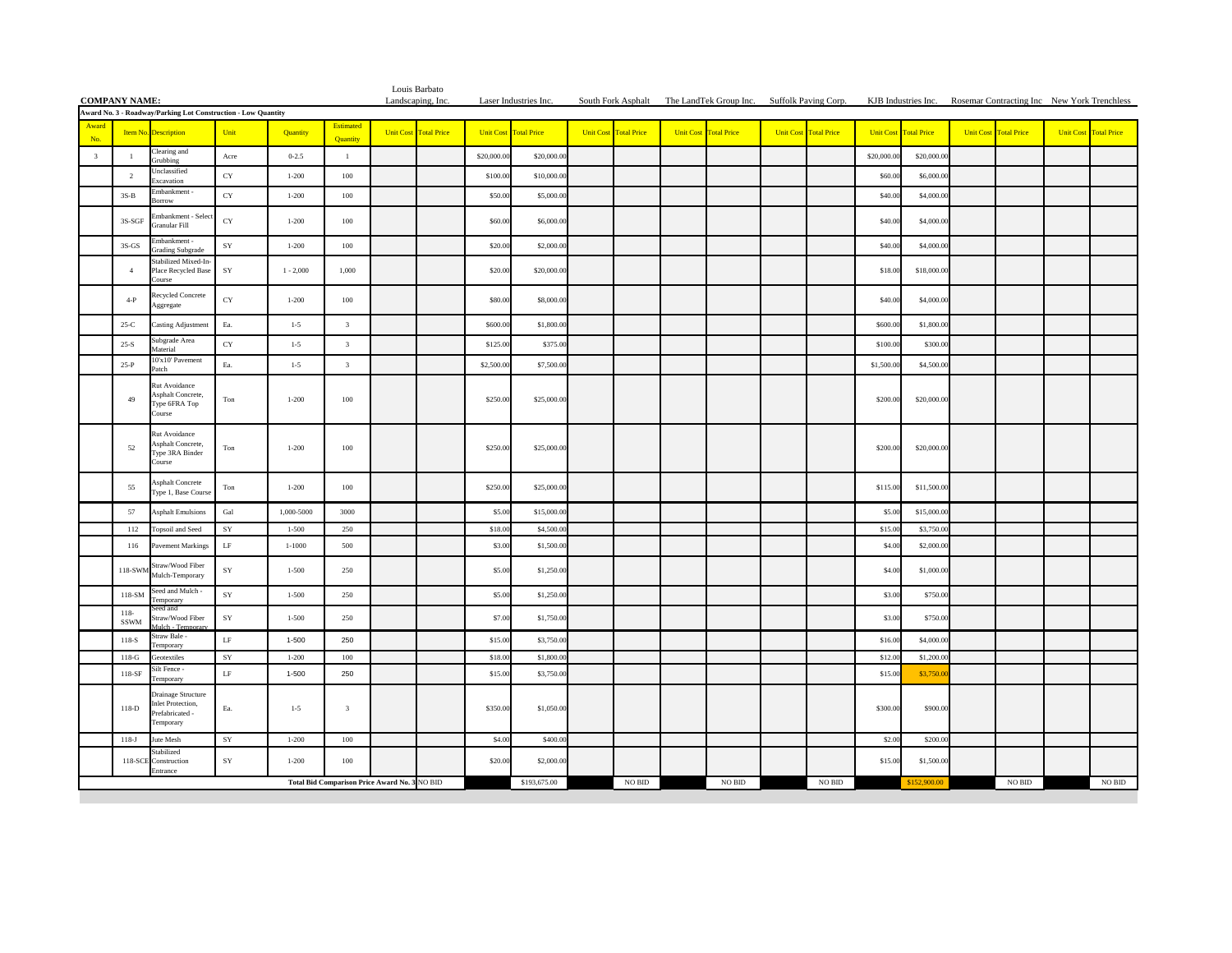|                | <b>COMPANY NAME:</b> |                                                                        |                               |                 |                                               | Landscaping, Inc. | Louis Barbato                |                  | Laser Industries Inc. |                       |                | South Fork Asphalt The LandTek Group Inc. Suffolk Paving Corp. |                       |            |                       |            | KJB Industries Inc. Rosemar Contracting Inc New York Trenchless |                  |                    |
|----------------|----------------------|------------------------------------------------------------------------|-------------------------------|-----------------|-----------------------------------------------|-------------------|------------------------------|------------------|-----------------------|-----------------------|----------------|----------------------------------------------------------------|-----------------------|------------|-----------------------|------------|-----------------------------------------------------------------|------------------|--------------------|
|                |                      | Award No. 4 - Roadway/Parking Lot Construction - High Quantity         |                               |                 |                                               |                   |                              |                  |                       |                       |                |                                                                |                       |            |                       |            |                                                                 |                  |                    |
| Award<br>No.   |                      | <b>Item No.</b> Description                                            | Unit                          | Quantity        | Estimated<br>Ouantity                         |                   | <b>Unit Cost Total Price</b> | <b>Unit Cost</b> | \$0.00                | Unit Cost Total Price |                | Unit Cost Total Price                                          | Unit Cost Total Price |            | Unit Cost Total Price |            | <b>Unit Cost</b> Total Price                                    | <b>Unit Cost</b> | <b>Total Price</b> |
| $\overline{4}$ | $\mathbf{1}$         | Clearing and<br>rubbing                                                | Acre                          | $2.6 - 5$       | 5                                             |                   |                              |                  |                       |                       |                |                                                                |                       | \$5,000.00 | \$25,000.0            | \$4,000.00 | \$20,000.00                                                     |                  |                    |
|                | $\overline{2}$       | Unclassified<br>Excavation                                             | $_{\rm CY}$                   | $201 - 500$     | 350                                           |                   |                              |                  |                       |                       |                |                                                                |                       | \$30.00    | \$10,500.00           | \$40.00    | \$14,000.00                                                     |                  |                    |
|                | $3S-B$               | Embankment<br>orrow                                                    | $_{\rm CY}$                   | $201 - 500$     | 350                                           |                   |                              |                  |                       |                       |                |                                                                |                       | \$10.00    | \$3,500.00            | \$1.00     | \$350.00                                                        |                  |                    |
|                | 3S-SGF               | mbankment - Selec<br>iranular Fill                                     | $\rm CY$                      | $201 - 500$     | 350                                           |                   |                              |                  |                       |                       |                |                                                                |                       | \$20.00    | \$7,000.00            | \$1.00     | \$350.00                                                        |                  |                    |
|                | $3S-GS$              | Embankment -<br><b>Grading Subgrade</b>                                | SY                            | $201 - 500$     | 350                                           |                   |                              |                  |                       |                       |                |                                                                |                       | \$6.00     | \$2,100.0             | \$1.00     | \$350.00                                                        |                  |                    |
|                | $\overline{4}$       | Stabilized Mixed-In<br>Place Recycled Base<br><b>Course</b>            | SY                            | $2,001 - 5,000$ | 3500                                          |                   |                              |                  |                       |                       |                |                                                                |                       | \$6.00     | \$21,000.00           | \$6.50     | \$22,750.00                                                     |                  |                    |
|                | $4-P$                | Recycled Concrete<br>Aggregate                                         | CY                            | $201 - 500$     | 350                                           |                   |                              |                  |                       |                       |                |                                                                |                       | \$10.00    | \$3,500.00            | \$30.00    | \$10,500.00                                                     |                  |                    |
|                | 25-C                 | Casting Adjustment                                                     | Ea.                           | $6 - 10$        | $\,$ 8 $\,$                                   |                   |                              |                  |                       |                       |                |                                                                |                       | \$600.00   | \$4,800.0             | \$700.00   | \$5,600.0                                                       |                  |                    |
|                | $25-S$               | ubgrade Area<br><b>Aaterial</b>                                        | $_{\rm CY}$                   | $6 - 10$        | $\,$ 8 $\,$                                   |                   |                              |                  |                       |                       |                |                                                                |                       | \$30.00    | \$240.0               | \$20.00    | \$160.00                                                        |                  |                    |
|                | $25-P$               | 10'x10' Pavement<br>atch                                               | Ea.                           | $6 - 10$        | $\,$ 8 $\,$                                   |                   |                              |                  |                       |                       |                |                                                                |                       | \$1,000.00 | \$8,000.0             | \$30.00    | \$240.00                                                        |                  |                    |
|                | 49                   | Rut Avoidance<br>Asphalt Concrete,<br>Type 6FRA Top<br>ourse           | $\operatorname{\mathsf{Top}}$ | 201-500         | 350                                           |                   |                              |                  |                       |                       |                |                                                                |                       | \$130.00   | \$45,500.00           | \$125.00   | \$43,750.00                                                     |                  |                    |
|                | 52                   | Rut Avoidance<br>Asphalt Concrete,<br>Type 3RA Binder<br>ourse         | $\operatorname{\mathsf{Top}}$ | 201-500         | 350                                           |                   |                              |                  |                       |                       |                |                                                                |                       | \$130.00   | \$45,500.00           | \$105.00   | \$36,750.00                                                     |                  |                    |
|                | 55                   | <b>Asphalt Concrete</b><br>Type 1, Base Course                         | $\operatorname{\mathsf{Top}}$ | 201-500         | 350                                           |                   |                              |                  |                       |                       |                |                                                                |                       | \$100.00   | \$35,000.00           | \$40.00    | \$14,000.00                                                     |                  |                    |
|                | 57                   | <b>Asphalt Emulsions</b>                                               | Gal                           | $5001 - 15,000$ | 10000                                         |                   |                              |                  |                       |                       |                |                                                                |                       | \$3.00     | \$30,000.0            | \$3.00     | \$30,000.00                                                     |                  |                    |
|                | 112                  | Topsoil and Seed                                                       | SY                            | $501 - 1,500$   | 1000                                          |                   |                              |                  |                       |                       |                |                                                                |                       | \$10.00    | \$10,000.0            | \$15.0     | \$15,000.00                                                     |                  |                    |
|                | 116                  | Pavement Markings                                                      | $\rm LF$                      | 1,001-5000      | 3,000                                         |                   |                              |                  |                       |                       |                |                                                                |                       | \$1.50     | \$4,500.0             | \$1.5      | \$4,500.0                                                       |                  |                    |
|                | 118-SWM              | Straw/Wood Fiber<br>Mulch - Temporary                                  | SY                            | 500-1500        | 1,000                                         |                   |                              |                  |                       |                       |                |                                                                |                       | \$3.00     | \$3,000.00            | \$3.00     | \$3,000.00                                                      |                  |                    |
|                | 118-SM               | Seed and Mulch -<br>Temporary                                          | $_{\rm SY}$                   | 500-1500        | 1,000                                         |                   |                              |                  |                       |                       |                |                                                                |                       | \$3.00     | \$3,000.0             | \$3.00     | \$3,000.00                                                      |                  |                    |
|                | $118-$<br>SSWM       | Seed and<br>Straw/Wood Fiber<br>Mulch - Temporary                      | SY                            | 500-1500        | 1,000                                         |                   |                              |                  |                       |                       |                |                                                                |                       | \$3.00     | \$3,000.00            | \$3.00     | \$3,000.00                                                      |                  |                    |
|                | 118-S                | Straw Bale -<br>emporary?                                              | $\rm LF$                      | 500-1500        | 1,000                                         |                   |                              |                  |                       |                       |                |                                                                |                       | \$14.00    | \$14,000.0            | \$10.0     | \$10,000.0                                                      |                  |                    |
|                | $118-G$              | ieotextiles                                                            | SY                            | $201 - 500$     | 350                                           |                   |                              |                  |                       |                       |                |                                                                |                       | \$2.00     | \$700.00              | \$3.00     | \$1,050.00                                                      |                  |                    |
|                | 118-SF               | Silt Fence -<br>emporary                                               | $\rm LF$                      | $501 - 1,500$   | 1000                                          |                   |                              |                  |                       |                       |                |                                                                |                       | \$12.00    | \$12,000.0            | \$10.0     | \$10,000.0                                                      |                  |                    |
|                | 118-D                | Drainage Structure<br>nlet Protection,<br>Prefabricated -<br>Temporary | Ea.                           | $6 - 10$        | $\,$ 8 $\,$                                   |                   |                              |                  |                       |                       |                |                                                                |                       | \$300.00   | \$2,400.00            | \$200.00   | \$1,600.00                                                      |                  |                    |
|                | $118-J$              | Jute Mesh                                                              | $_{\rm SY}$                   | $201 - 500$     | 350                                           |                   |                              |                  |                       |                       |                |                                                                |                       | \$2.00     | \$700.00              | \$5.00     | \$1,750.00                                                      |                  |                    |
|                | 118-SCE              | itabilized<br>Construction<br>Entrance                                 | SY                            | $201 - 500$     | 350                                           |                   |                              |                  |                       |                       |                |                                                                |                       | \$10.00    | \$3,500.00            | \$5.00     | \$1,750.00                                                      |                  |                    |
|                |                      |                                                                        |                               |                 | <b>Total Bid Comparison Price Award No. 4</b> |                   | NO BID                       |                  | $\rm NO$ $\rm BID$    |                       | $NO$ $\rm BID$ | $\rm NO$ $\rm BID$                                             | $NO$ $\rm BID$        |            | \$298,440.00          |            | \$253,450.00                                                    |                  | $\rm NO$ $\rm BID$ |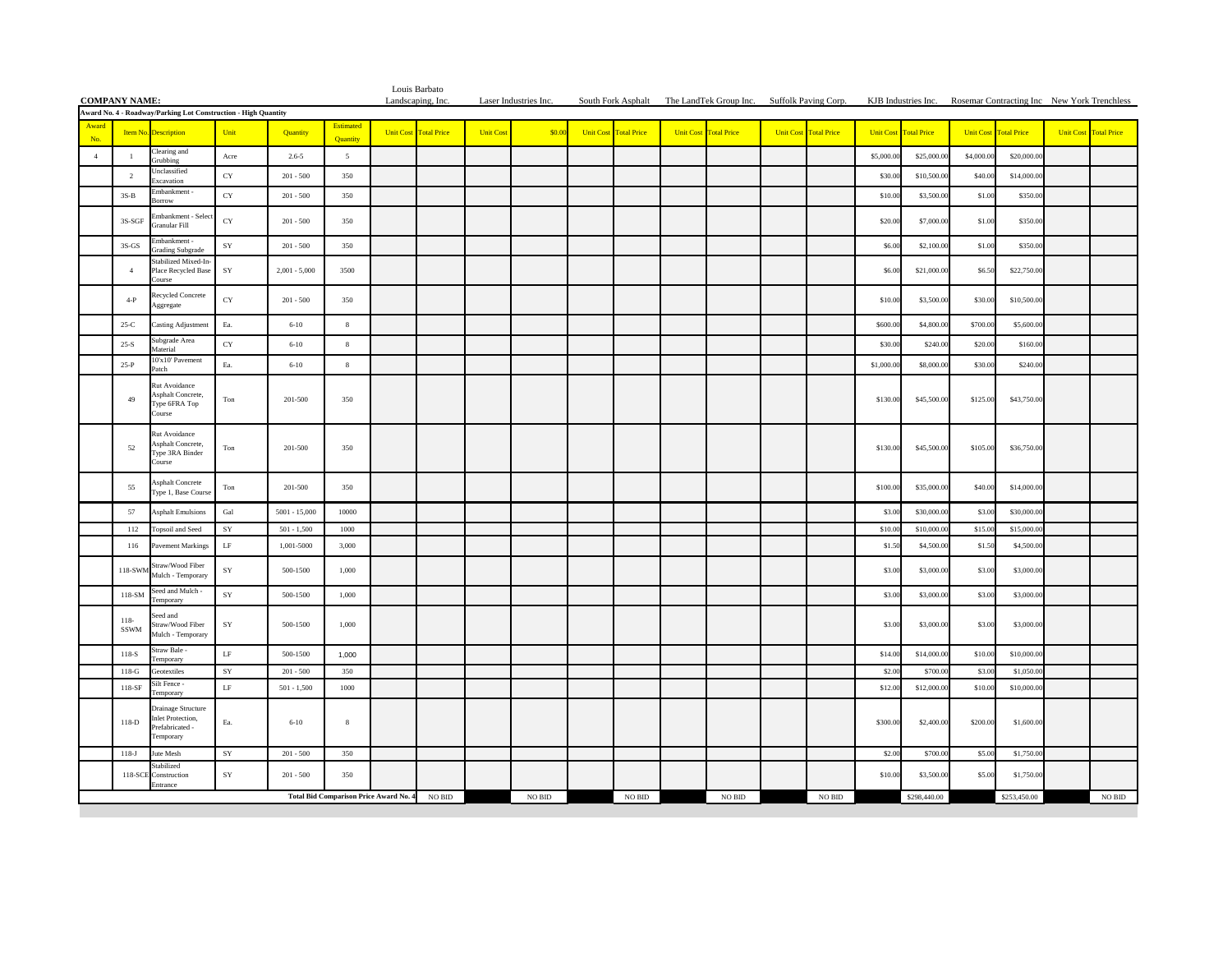|                | <b>COMPANY NAME:</b>   |                                                      |             |                    |                              |             | Louis Barbato<br>Landscaping, Inc. |                        | Laser Industries Inc.    |                              |                        | South Fork Asphalt The LandTek Group Inc. Suffolk Paving Corp. |                              |                          | KJB Industries Inc. Rosemar Contracting Inc New York Trenchless |                        |                            |                  |                    |
|----------------|------------------------|------------------------------------------------------|-------------|--------------------|------------------------------|-------------|------------------------------------|------------------------|--------------------------|------------------------------|------------------------|----------------------------------------------------------------|------------------------------|--------------------------|-----------------------------------------------------------------|------------------------|----------------------------|------------------|--------------------|
|                |                        | <b>Award No. 5 Drainage Installation</b>             |             |                    |                              |             |                                    |                        |                          |                              |                        |                                                                |                              |                          |                                                                 |                        |                            |                  |                    |
| Award<br>No    | Item No.               | <b>Description</b>                                   | Unit        | Quantity           | Estimated<br><b>Ouantity</b> | Unit Cost 1 | <b>Fotal Price</b>                 | <b>Unit Cost</b>       | <b>Total Price</b>       | <b>Unit Cost Total Price</b> | <b>Unit Cost</b>       | <b>Fotal Price</b>                                             | <b>Unit Cost Total Price</b> |                          | <b>Unit Cost Total Price</b>                                    | <b>Unit Cost</b>       | <b>Total Price</b>         | <b>Unit Cost</b> | <b>Total Price</b> |
| $\overline{5}$ | $\overline{2}$         | Inclassified<br>xcavation                            | CY          | $201 - 500$        | 350                          |             |                                    | \$90.0                 | \$31,500.0               |                              | \$45.0                 | \$15,750.00                                                    |                              | \$20.0                   | \$7,000.                                                        | \$30.0                 | \$10,500.0                 |                  |                    |
|                | $4-P$                  | Recycled Concrete<br>Aggregate                       | $_{\rm CY}$ | $1 - 100$          | 50                           |             |                                    | \$50.00                | \$2,500.0                |                              | \$50.0                 | \$2,500.00                                                     |                              | \$50.00                  | \$2,500.0                                                       | \$30.00                | \$1,500.00                 |                  |                    |
|                | 7RR                    | Remove and Replac<br>Concrete Curb                   | LF          | $1 - 100$          | 50                           |             |                                    | \$50.00                | \$2,500.00               |                              | \$50.00                | \$2,500.00                                                     |                              | \$105.00                 | \$5,250.00                                                      | \$100.00               | \$5,000.00                 |                  |                    |
|                | 7ARR                   | <b>Remove and Replac</b><br>Concrete Header          | $\rm LF$    | $1 - 100$          | 50                           |             |                                    | \$40.00                | \$2,000.00               |                              | \$40.0                 | \$2,000.00                                                     |                              | \$30.00                  | \$1,500.00                                                      | \$50.00                | \$2,500.00                 |                  |                    |
|                | 9RR                    | Remove and Replac<br>Conc. Sidewalk                  | SY          | $1 - 50$           | 25                           |             |                                    | \$180.00               | \$4,500.00               |                              | \$200.0                | \$5,000.00                                                     |                              | \$200.00                 | \$5,000.0                                                       | \$180.00               | \$4,500.00                 |                  |                    |
|                | 13U-4"                 | Jnderdrain Pipe -4                                   | $\rm LF$    | $1 - 100$          | 50                           |             |                                    | \$11.0                 | \$550.0                  |                              | \$12.0                 | \$600.0                                                        |                              | \$5.00                   | \$250.0                                                         | \$15.0                 | \$750.00                   |                  |                    |
|                | 13U-6"                 | Jnderdrain Pipe -6                                   | $\rm LF$    | $1 - 100$          | 50                           |             |                                    | \$13.0                 | \$650.0                  |                              | \$18.0                 | \$900.0                                                        |                              | \$8.00                   | \$400.0                                                         | \$20.0                 | \$1,000.0                  |                  |                    |
|                | 13U-8"                 | <b>Inderdrain Pipe -8</b>                            | $\rm LF$    | $1 - 100$          | 50                           |             |                                    | \$18.0                 | \$900.0                  |                              | \$20.0                 | \$1,000.0                                                      |                              | \$10.0                   | \$500.0                                                         | \$22.0                 | \$1,100.0                  |                  |                    |
|                | 13P-4"                 | olyethylene Pipe-4                                   | $\rm LF$    | $1 - 100$          | 50                           |             |                                    | \$20.0                 | \$1,000.0                |                              | \$50.0                 | \$2,500.0                                                      |                              | \$10.00                  | \$500.0                                                         | \$25.0                 | \$1,250.00                 |                  |                    |
|                | 13P-12"                | olyethylene Pipe<br>2" Dia                           | LF          | $1 - 100$          | 50                           |             |                                    | \$35.00                | \$1,750.00               |                              | \$45.0                 | \$2,250.00                                                     |                              | \$25.00                  | \$1,250.00                                                      | \$45.0                 | \$2,250.00                 |                  |                    |
|                | 13P-15"                | olyethylene Pipe<br>5" Dia                           | $\rm LF$    | $1 - 100$          | 50                           |             |                                    | \$40.00                | \$2,000.00               |                              | \$50.00                | \$2,500.00                                                     |                              | \$25.00                  | \$1,250.00                                                      | \$45.0                 | \$2,250.00                 |                  |                    |
|                | 13P-18"                | olyethylene Pipe<br><sup>2"</sup> Dia                | $\rm LF$    | $1 - 100$          | 50                           |             |                                    | \$55.00                | \$2,750.00               |                              | \$65.0                 | \$3,250.00                                                     |                              | \$30.00                  | \$1,500.00                                                      | \$55.00                | \$2,750.00                 |                  |                    |
|                | 13P-24"                | olyethylene Pipe<br>4" Dia.<br>olyethylene Pipe      | $\rm LF$    | $1 - 100$          | 50                           |             |                                    | \$75.00                | \$3,750.00               |                              | \$75.0                 | \$3,750.00                                                     |                              | \$50.00                  | \$2,500.0                                                       | \$80.0                 | \$4,000.00                 |                  |                    |
|                | 13P-30"                | 0" Dia.<br>olyethylene Pipe                          | $\rm LF$    | $1 - 100$          | 50                           |             |                                    | \$80.00                | \$4,000.00               |                              | \$80.0                 | \$4,000.00                                                     |                              | \$50.00                  | \$2,500.0                                                       | \$80.00                | \$4,000.00                 |                  |                    |
|                | 13P-36"                | 6" Dia.<br>olyethylene Pipe                          | $\rm LF$    | $1 - 100$          | 50                           |             |                                    | \$95.00                | \$4,750.00               |                              | \$85.0                 | \$4,250.00                                                     |                              | \$65.00                  | \$3,250.0                                                       | \$105.00               | \$5,250.00                 |                  |                    |
|                | 13P-48"                | 8" Dia<br>eaching Pools (8'                          | $\rm LF$    | $1 - 100$          | 50                           |             |                                    | \$105.00               | \$5,250.0                |                              | \$120.0                | \$6,000.00                                                     |                              | \$70.00                  | \$3,500.0                                                       | \$105.0                | \$5,250.00                 |                  |                    |
|                | 21A                    | ia.x 4'L)<br>eaching Pools (8'                       | Ea.         | $1 - 5$            | $\overline{\mathbf{3}}$      |             |                                    | \$4,000.0              | \$12,000.0               |                              | \$4,100.0              | \$12,300.0                                                     |                              | \$4,300.00               | \$12,900.0                                                      | \$4,500.0              | \$13,500.00                |                  |                    |
|                | 21B<br>21C             | ia.x 8'L)<br>eaching Pools (8'                       | Ea.<br>Ea.  | $1 - 5$<br>$1 - 5$ | $\mathbf{3}$<br>$\mathbf{3}$ |             |                                    | \$4,700.0<br>\$5,000.0 | \$14,100.0<br>\$15,000.0 |                              | \$5,000.0<br>\$5,300.0 | \$15,000.0<br>\$15,900.0                                       |                              | \$4,800.00<br>\$5,100.00 | \$14,400.<br>\$15,300.                                          | \$5,200.0<br>\$5,500.0 | \$15,600.00<br>\$16,500.00 |                  |                    |
|                | 21D                    | ia.x 12'L)<br>eaching Pools (10'                     | Ea.         | $1 - 5$            | $\mathbf{3}$                 |             |                                    | \$4,300.0              | \$12,900.0               |                              | \$4,500.0              | \$13,500.0                                                     |                              | \$5,300.00               | \$15,900.                                                       | \$5,000.0              | \$15,000.00                |                  |                    |
|                | $21E$                  | $ia x 4T$ .)<br>eaching Pools (10'                   | Ea.         | $1 - 5$            | $\overline{\mathbf{3}}$      |             |                                    | \$5,700.0              | \$17,100.0               |                              | \$5,800.0              | \$17,400.00                                                    |                              | \$6,000.00               | \$18,000.0                                                      | \$5,800.0              | \$17,400.00                |                  |                    |
|                | 21F                    | dia x 8T.)<br>eaching Pools (10'<br>$\frac{1}{2}$ L) | Ea.         | $1 - 5$            | $\overline{3}$               |             |                                    | \$6,000.00             | \$18,000.00              |                              | \$6,400.0              | \$19,200.00                                                    |                              | \$6,000.00               | \$18,000.0                                                      | \$6,500.0              | \$19,500.00                |                  |                    |
|                | 23A                    | Catch Basins Type A                                  | Ea.         | $1 - 5$            | $_{\rm 3}$                   |             |                                    | \$4,000.00             | \$12,000.00              |                              | \$5,000.0              | \$15,000.00                                                    |                              | \$3,600.00               | \$10,800.0                                                      | \$4,950.0              | \$14,850.00                |                  |                    |
|                | 23B                    | Catch Basins Type B                                  | Ea.         | $1 - 5$            | $_{\rm 3}$                   |             |                                    | \$4,100.00             | \$12,300.00              |                              | \$5,000.0              | \$15,000.00                                                    |                              | \$3,900.00               | \$11,700.0                                                      | \$4,950.0              | \$14,850.00                |                  |                    |
|                | 23AXD                  | Catch Basins Type A<br>Add Dept                      | $_{\rm VF}$ | $1-5$              | $\mathbf{3}$                 |             |                                    | \$650.00               | \$1,950.00               |                              | \$500.0                | \$1,500.00                                                     |                              | \$500.00                 | \$1,500.0                                                       | \$700.0                | \$2,100.00                 |                  |                    |
|                | 23BXD                  | latch Basins Type B<br>Add Depth                     | $_{\rm VF}$ | $1-5$              | $\mathbf{3}$                 |             |                                    | \$850.00               | \$2,550.00               |                              | \$650.00               | \$1,950.00                                                     |                              | \$500.00                 | \$1,500.0                                                       | \$900.00               | \$2,700.00                 |                  |                    |
|                | $25-C$                 | lasting Adjustment                                   | Ea.         | $1 - 5$            | $\overline{\mathbf{3}}$      |             |                                    | \$400.0                | \$1,200.0                |                              | \$650.0                | \$1,950.0                                                      |                              | \$600.0                  | \$1,800.0                                                       | \$1,500.0              | \$4,500.0                  |                  |                    |
|                | $25-S$                 | Subgrade Area<br>Material                            | $_{\rm CY}$ | $\overline{1}$     | $\mathbf{1}$                 |             |                                    | \$120.0                | \$120.0                  |                              | \$100.0                | \$100.0                                                        |                              | \$200.0                  | \$200.0                                                         | \$100.0                | \$100.0                    |                  |                    |
|                | $25-P$                 | 0'x10' Pavement<br>atch                              | Ea.         | $1 - 5$            | $\mathbf{3}$                 |             |                                    | \$1,200.0              | \$3,600.0                |                              | \$2,000.0              | \$6,000.0                                                      |                              | \$1,200.0                | \$3,600.0                                                       | \$1,200.0              | \$3,600.0                  |                  |                    |
|                | 27-MH                  | Manholes-4TD/Bas<br>section 3'-6"                    | Ea.         | $1-5$              | $\mathbf{3}$                 |             |                                    | \$4,000.00             | \$12,000.00              |                              | \$3,800.00             | \$11,400.00                                                    |                              | \$3,600.00               | \$10,800.00                                                     | \$500.00               | \$1,500.00                 |                  |                    |
|                | $27 -$<br><b>MHADX</b> | Manholes-<br>4TD/Additional<br>Depth                 | VF          | $1-5$              | $\mathbf{3}$                 |             |                                    | \$800.00               | \$2,400.00               |                              | \$700.00               | \$2,100.00                                                     |                              | \$500.00                 | \$1,500.00                                                      | \$800.00               | \$2,400.00                 |                  |                    |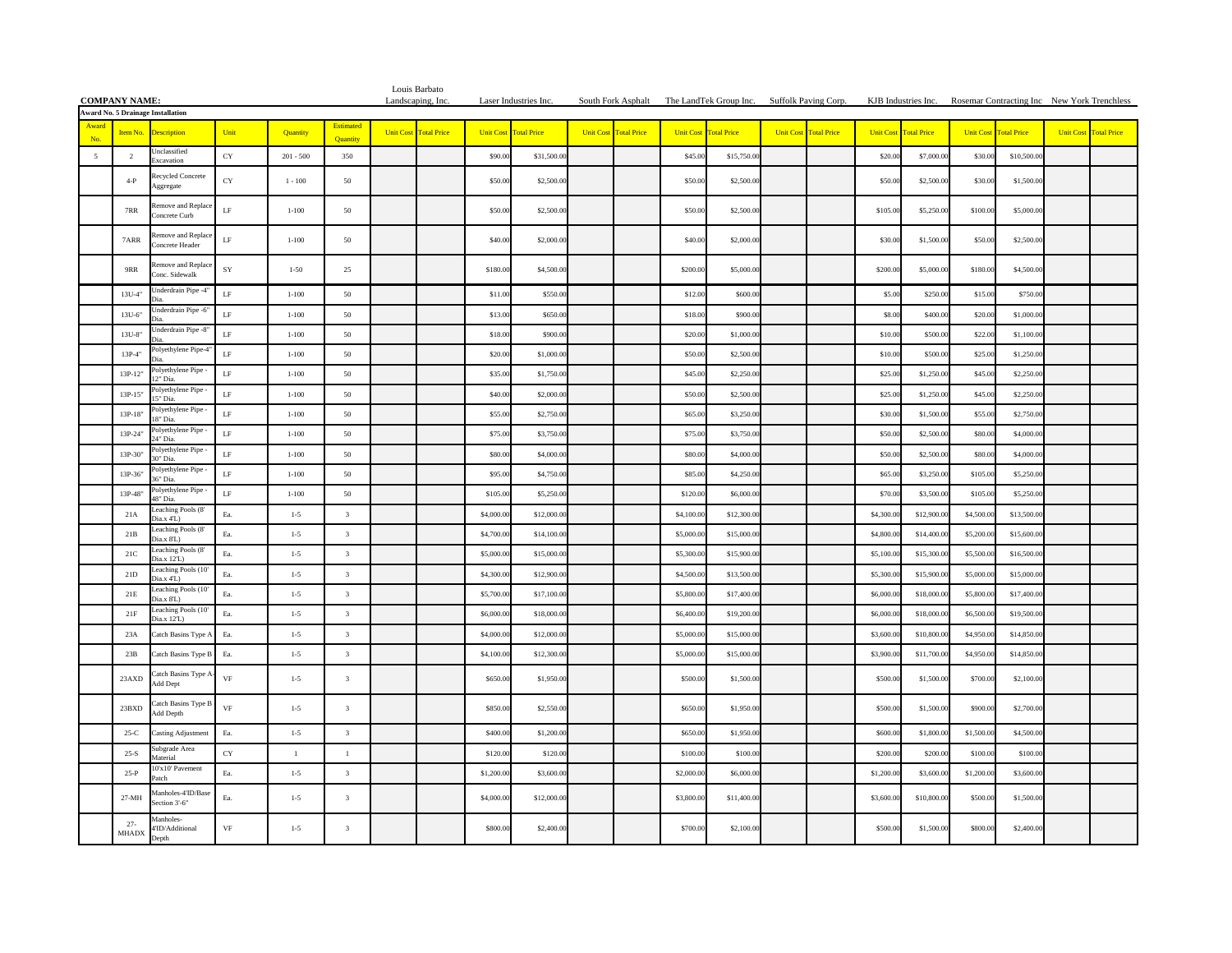|                      |                |                                                                        |                               |             |                                               | Louis Barbato                |            |                              |                              |            |                              |          |                              |            |                              |            |                                             |                              |                    |
|----------------------|----------------|------------------------------------------------------------------------|-------------------------------|-------------|-----------------------------------------------|------------------------------|------------|------------------------------|------------------------------|------------|------------------------------|----------|------------------------------|------------|------------------------------|------------|---------------------------------------------|------------------------------|--------------------|
| <b>COMPANY NAME:</b> |                |                                                                        |                               |             |                                               | Landscaping, Inc.            |            | Laser Industries Inc.        | South Fork Asphalt           |            | The LandTek Group Inc.       |          | Suffolk Paving Corp.         |            | KJB Industries Inc.          |            | Rosemar Contracting Inc New York Trenchless |                              |                    |
|                      | $27-DI$        | Drop Inlets-2'<br>ID/Base Section 3'                                   | Ea.                           | $1 - 5$     | $\overline{\mathbf{3}}$                       |                              | \$2,500.00 | \$7,500.00                   |                              | \$2,500.00 | \$7,500.00                   |          |                              | \$2,600.00 | \$7,800.00                   | \$3,250.00 | \$9,750.00                                  |                              |                    |
|                      | 53             | Tack Coat                                                              | Gal                           | $1 - 10$    | 5 <sup>5</sup>                                |                              | \$25.00    | \$125.00                     |                              | \$25.00    | \$125.0                      |          |                              | \$10.00    | \$50.00                      | \$50.0     | \$250.00                                    |                              |                    |
|                      | 112            | Topsoil and Seed                                                       | SY                            | 1-500       | 250                                           |                              | \$21.00    | \$5,250.00                   |                              | \$20.00    | \$5,000.0                    |          |                              | \$15.00    | \$3,750.0                    | \$25.0     | \$6,250.0                                   |                              |                    |
|                      |                |                                                                        |                               |             | Total Bid Comparison Price Award No. 5 NO BID |                              |            | \$220,445.00                 | NO BID                       |            | \$219,675.00                 |          | NO BID                       |            | \$188,150.00                 |            | \$214,200.00                                |                              | $NO$ $\rm BID$     |
|                      |                |                                                                        |                               |             |                                               |                              |            |                              |                              |            |                              |          |                              |            |                              |            |                                             |                              |                    |
|                      |                | Award No. 6 - Mill and Overlay - Low Quantity                          |                               |             |                                               |                              |            |                              |                              |            |                              |          |                              |            |                              |            |                                             |                              |                    |
| Award                |                |                                                                        |                               |             | Estimated                                     |                              |            |                              |                              |            |                              |          |                              |            |                              |            |                                             |                              |                    |
| No.                  | <b>Item No</b> | Description                                                            | Unit                          | Quantity    | Quantity                                      | <b>Unit Cost Total Price</b> |            | <b>Unit Cost Total Price</b> | <b>Unit Cost Total Price</b> |            | <b>Unit Cost Total Price</b> |          | <b>Unit Cost Total Price</b> |            | <b>Unit Cost Total Price</b> |            | <b>Unit Cost Total Price</b>                | <b>Unit Cost Total Price</b> |                    |
| 6                    | $2\mathrm{U}$  | Removal of<br>Unsuitable Material                                      | CY                            | $1 - 50$    | 25                                            |                              |            |                              |                              |            |                              | \$5.00   | \$125.00                     | \$1.00     | \$25.00                      | \$20.00    | \$500.00                                    |                              |                    |
|                      | $4-SS$         | Stabilized Soil<br>Aggregate Subbase                                   | $_{\rm CY}$                   | $1 - 25$    | $10\,$                                        |                              |            |                              |                              |            |                              | \$15.00  | \$150.00                     | \$50.00    | \$500.00                     | \$1.00     | \$10.00                                     |                              |                    |
|                      | 48             | <b>Asphalt Concrete</b><br>Truing and Leveling<br>Course               | Ton                           | $1 - 200$   | 100                                           |                              |            |                              |                              |            |                              | \$110.00 | \$11,000.00                  | \$90.00    | \$9,000.00                   | \$40.00    | \$4,000.00                                  |                              |                    |
|                      | 49             | Rut Avoidance<br>Asphalt Concrete,<br>Type 6FRA Top<br>Course          | Ton                           | $1 - 200$   | 100                                           |                              |            |                              |                              |            |                              | \$175.00 | \$17,500.00                  | \$160.00   | \$16,000.00                  | \$150.00   | \$15,000.00                                 |                              |                    |
|                      | 52             | Rut Avoidance<br>Asphalt Concrete,<br>Type 3RA Binder<br>Course        | $\operatorname{\mathsf{Top}}$ | $1 - 200$   | 100                                           |                              |            |                              |                              |            |                              | \$175.00 | \$17,500.00                  | \$145.00   | \$14,500.00                  | \$40.00    | \$4,000.00                                  |                              |                    |
|                      | 59             | Milling of Asphaltic<br>Concrete Pavement                              | SY                            | 1-3000      | 1,500                                         |                              |            |                              |                              |            |                              | \$15.00  | \$22,500.00                  | \$10.00    | \$15,000.00                  | \$12.00    | \$18,000.00                                 |                              |                    |
|                      | 116            | Pavement Markings                                                      | $\rm LF$                      | $1 - 2,000$ | 1,000                                         |                              |            |                              |                              |            |                              | \$2.0    | \$2,000.0                    | \$3.00     | \$3,000.0                    | \$3.0      | \$3,000.00                                  |                              |                    |
|                      | 118-SWM        | Straw/Wood Fiber<br>Mulch - Temporary                                  | SY                            | $1 - 500$   | 250                                           |                              |            |                              |                              |            |                              | \$1.00   | \$250.00                     | \$1.00     | \$250.00                     | \$1.00     | \$250.00                                    |                              |                    |
|                      | 118-SM         | Seed and Mulch -<br>Temporary                                          | ${\rm SY}$                    | $1 - 500$   | 250                                           |                              |            |                              |                              |            |                              | \$1.00   | \$250.00                     | \$1.00     | \$250.00                     | \$1.00     | \$250.00                                    |                              |                    |
|                      | $118-$<br>SSWM | Seed and<br>Straw/Wood Fiber<br>Mulch - Temporary                      | SY                            | $1 - 500$   | 250                                           |                              |            |                              |                              |            |                              | \$1.00   | \$250.00                     | \$1.00     | \$250.00                     | \$1.00     | \$250.00                                    |                              |                    |
|                      | 118-S          | Straw Bale -<br>Temporary                                              | $\rm LF$                      | $1 - 500$   | 250                                           |                              |            |                              |                              |            |                              | \$10.0   | \$2,500.00                   | \$10.00    | \$2,500.00                   | \$10.00    | \$2,500.00                                  |                              |                    |
|                      | $118-G$        | Geotextiles                                                            | SY                            | $1 - 200$   | 100                                           |                              |            |                              |                              |            |                              | \$1.0    | \$100.00                     | \$10.00    | \$1,000.00                   | \$1.00     | \$100.00                                    |                              |                    |
|                      | 118-SI         | Silt Fence -<br>Femporary                                              | $\rm LF$                      | $1 - 500$   | 250                                           |                              |            |                              |                              |            |                              | \$3.0    | \$750.0                      | \$1.00     | \$250.0                      | \$10.0     | \$2,500.00                                  |                              |                    |
|                      | 118-D          | Drainage Structure<br>nlet Protection,<br>Prefabricated -<br>Temporary | Ea.                           | $1 - 5$     | $5\overline{ }$                               |                              |            |                              |                              |            |                              | \$100.00 | \$500.00                     | \$300.00   | \$1,500.00                   | \$400.00   | \$2,000.00                                  |                              |                    |
|                      | $118-J$        | Jute Mesh                                                              | SY                            | $1 - 200$   | 100                                           |                              |            |                              |                              |            |                              | \$1.00   | \$100.00                     | \$1.00     | \$100.00                     | \$1.00     | \$100.00                                    |                              |                    |
|                      | 118-SCE        | Stabilized<br>Construction<br>Entrance                                 | SY                            | $1 - 200$   | 100                                           |                              |            |                              |                              |            |                              | \$1.00   | \$100.00                     | \$1.00     | \$100.00                     | \$1.00     | \$100.00                                    |                              |                    |
|                      |                |                                                                        |                               |             | Total Bid Comparison Price Award No. 6        | NO BID                       |            | NO BID                       | $\rm NO$ $\rm BID$           |            | NO BID                       |          | \$75,575.00                  |            | \$64,225.00                  |            | \$52,560.00                                 |                              | $\rm NO$ $\rm BID$ |
|                      |                |                                                                        |                               |             |                                               |                              |            |                              |                              |            |                              |          |                              |            |                              |            |                                             |                              |                    |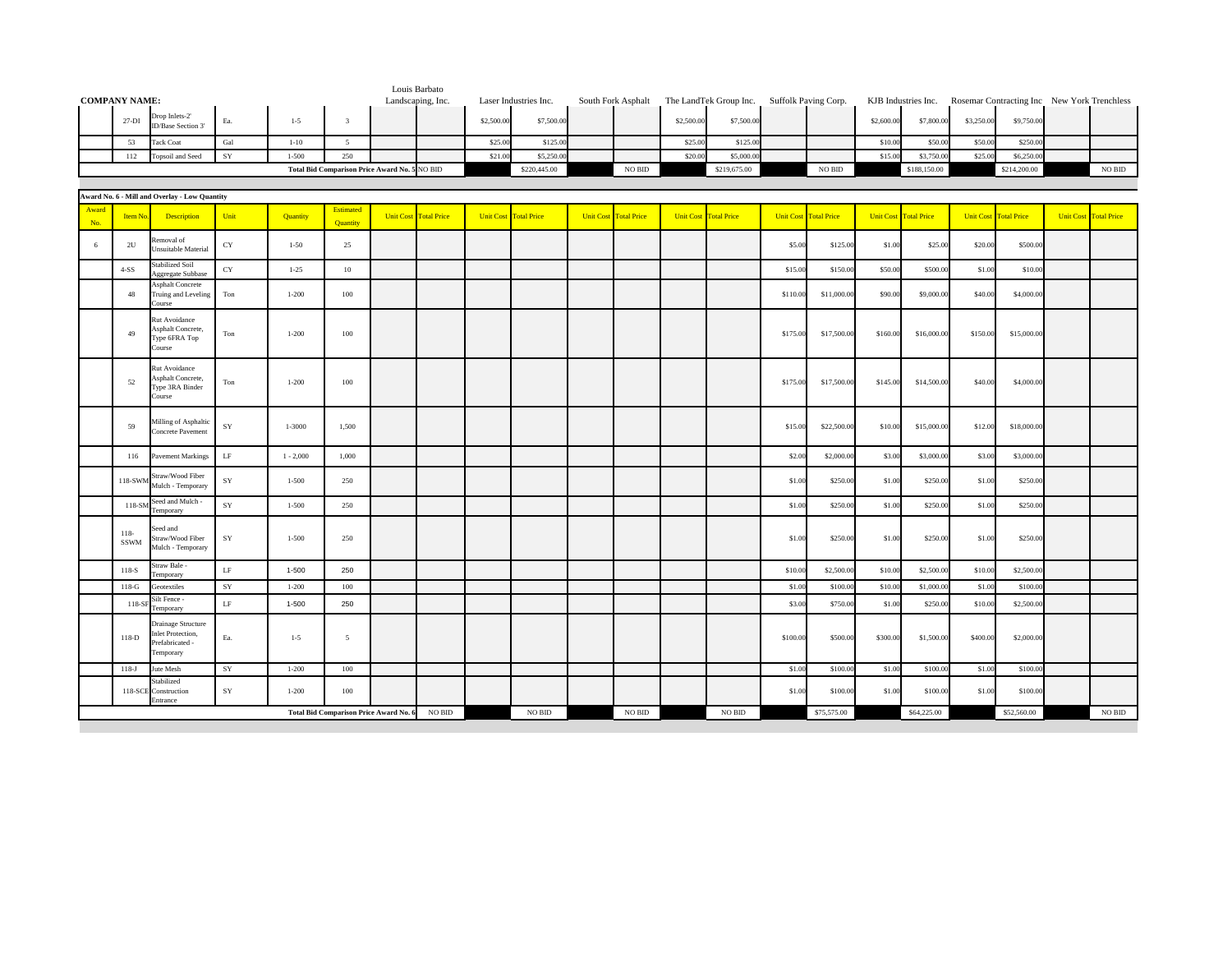|                      |                |                                                                         |             |               |                                        | Louis Barbato                |                              |                       |                              |                |                                                                                                                                |          |                              |                              |          |                              |                              |                    |
|----------------------|----------------|-------------------------------------------------------------------------|-------------|---------------|----------------------------------------|------------------------------|------------------------------|-----------------------|------------------------------|----------------|--------------------------------------------------------------------------------------------------------------------------------|----------|------------------------------|------------------------------|----------|------------------------------|------------------------------|--------------------|
| <b>COMPANY NAME:</b> |                | Award No. 7 - Mill and Overlay - High Quantity                          |             |               |                                        | Landscaping, Inc.            |                              | Laser Industries Inc. |                              |                | South Fork Asphalt The LandTek Group Inc. Suffolk Paving Corp. KJB Industries Inc. Rosemar Contracting Inc New York Trenchless |          |                              |                              |          |                              |                              |                    |
| Award                |                |                                                                         |             |               | Estimated                              |                              |                              |                       |                              |                |                                                                                                                                |          |                              |                              |          |                              |                              |                    |
| No.                  |                | <b>Item No.</b> Description                                             | Unit        | <b>Quanti</b> | Quantity                               | <b>Unit Cost Total Price</b> | <b>Unit Cost Total Price</b> |                       | <b>Unit Cost Total Price</b> |                | <b>Unit Cost Total Price</b>                                                                                                   |          | <b>Unit Cost Total Price</b> | <b>Unit Cost Total Price</b> |          | <b>Unit Cost Total Price</b> | <b>Unit Cost Total Price</b> |                    |
| 7                    | 2U             | Removal of<br>Unsuitable Material                                       | $_{\rm CY}$ | 51-100        | 75                                     |                              |                              |                       |                              |                |                                                                                                                                | \$1.00   | \$75.00                      |                              | \$1.00   | \$75.00                      |                              |                    |
|                      | $4-SS$         | <b>Stabilized Soil</b><br>Aggregate Subbase                             | $_{\rm CY}$ | 26-50         | 35                                     |                              |                              |                       |                              |                |                                                                                                                                | \$1.00   | \$35.00                      |                              | \$1.00   | \$35.00                      |                              |                    |
|                      | 48             | <b>Asphalt Concrete</b><br>Truing and Leveling<br>Course                | Ton         | 201-1000      | 600                                    |                              |                              |                       |                              |                |                                                                                                                                | \$150.00 | \$90,000.00                  |                              | \$40.00  | \$24,000.00                  |                              |                    |
|                      | 49             | Rut Avoidance<br>Asphalt Concrete,<br>Type 6FRA Top<br>Course           | Ton         | 201-1000      | 600                                    |                              |                              |                       |                              |                |                                                                                                                                | \$95.00  | \$57,000.00                  |                              | \$90.00  | \$54,000.00                  |                              |                    |
|                      | 52             | Rut Avoidance<br>Asphalt Concrete,<br>Type 3RA Binder<br>Course         | Ton         | 201-1000      | 600                                    |                              |                              |                       |                              |                |                                                                                                                                | \$50.00  | \$30,000.00                  |                              | \$40.00  | \$24,000.00                  |                              |                    |
|                      | 59             | Milling of Asphaltic<br>Concrete Pavement                               | SY          | 3001-5000     | 4,000                                  |                              |                              |                       |                              |                |                                                                                                                                | \$6.00   | \$24,000.00                  |                              | \$5.00   | \$20,000.00                  |                              |                    |
|                      | 116            | <b>Pavement Markings</b>                                                | LF          | $1 - 2,000$   | 1,000                                  |                              |                              |                       |                              |                |                                                                                                                                | \$2.00   | \$2,000.00                   |                              | \$2.00   | \$2,000.00                   |                              |                    |
|                      | 118-SWM        | Straw/Wood Fiber<br>Mulch - Temporary                                   | $_{\rm SY}$ | 501-1000      | 750                                    |                              |                              |                       |                              |                |                                                                                                                                | \$1.00   | \$750.00                     |                              | \$1.00   | \$750.00                     |                              |                    |
|                      | 118-SM         | Seed and Mulch -<br>Temporary                                           | $_{\rm SY}$ | 501-1000      | 750                                    |                              |                              |                       |                              |                |                                                                                                                                | \$1.00   | \$750.00                     |                              | \$1.00   | \$750.00                     |                              |                    |
|                      | $118-$<br>SSWM | Seed and<br>Straw/Wood Fiber<br>fulch - Tamporar                        | SY          | 501-1000      | 750                                    |                              |                              |                       |                              |                |                                                                                                                                | \$1.00   | \$750.00                     |                              | \$1.00   | \$750.00                     |                              |                    |
|                      | 118-S          | Straw Bale -<br>Temporary                                               | $\rm LF$    | 501-1000      | 750                                    |                              |                              |                       |                              |                |                                                                                                                                | \$1.00   | \$750.00                     |                              | \$1.00   | \$750.00                     |                              |                    |
|                      | $118-G$        | Geotextiles                                                             | SY          | 201-500       | 350                                    |                              |                              |                       |                              |                |                                                                                                                                | \$1.00   | \$350.00                     |                              | \$1.00   | \$350.00                     |                              |                    |
|                      | 118-SF         | Silt Fence -<br>Temporary                                               | $\rm LF$    | 501-1000      | 750                                    |                              |                              |                       |                              |                |                                                                                                                                | \$3.00   | \$2,250.00                   |                              | \$1.00   | \$750.00                     |                              |                    |
|                      | 118-D          | Drainage Structure<br>Inlet Protection,<br>Prefabricated -<br>Temporary | Ea.         | $6 - 10$      | 10 <sup>°</sup>                        |                              |                              |                       |                              |                |                                                                                                                                | \$100.00 | \$1,000.00                   |                              | \$400.00 | \$4,000.00                   |                              |                    |
|                      | $118-J$        | Jute Mesh                                                               | SY          | 201-500       | 500                                    |                              |                              |                       |                              |                |                                                                                                                                | \$1.00   | \$500.00                     |                              | \$1.00   | \$500.00                     |                              |                    |
|                      |                | Stabilized<br>118-SCE Construction<br>Entrance                          | SY          | 201-500       | 350                                    |                              |                              |                       |                              |                |                                                                                                                                | \$1.00   | \$350.00                     |                              | \$1.00   | \$350.00                     |                              |                    |
|                      |                |                                                                         |             |               | Total Bid Comparison Award No.7 NO BID |                              |                              | NO BID                |                              | $NO$ $\rm BID$ | <b>NO BID</b>                                                                                                                  |          | \$210,560.00                 | $\rm NO$ $\rm BID$           |          | \$133,060.00                 |                              | $\rm NO$ $\rm BID$ |
|                      |                |                                                                         |             |               |                                        |                              |                              |                       |                              |                |                                                                                                                                |          |                              |                              |          |                              |                              |                    |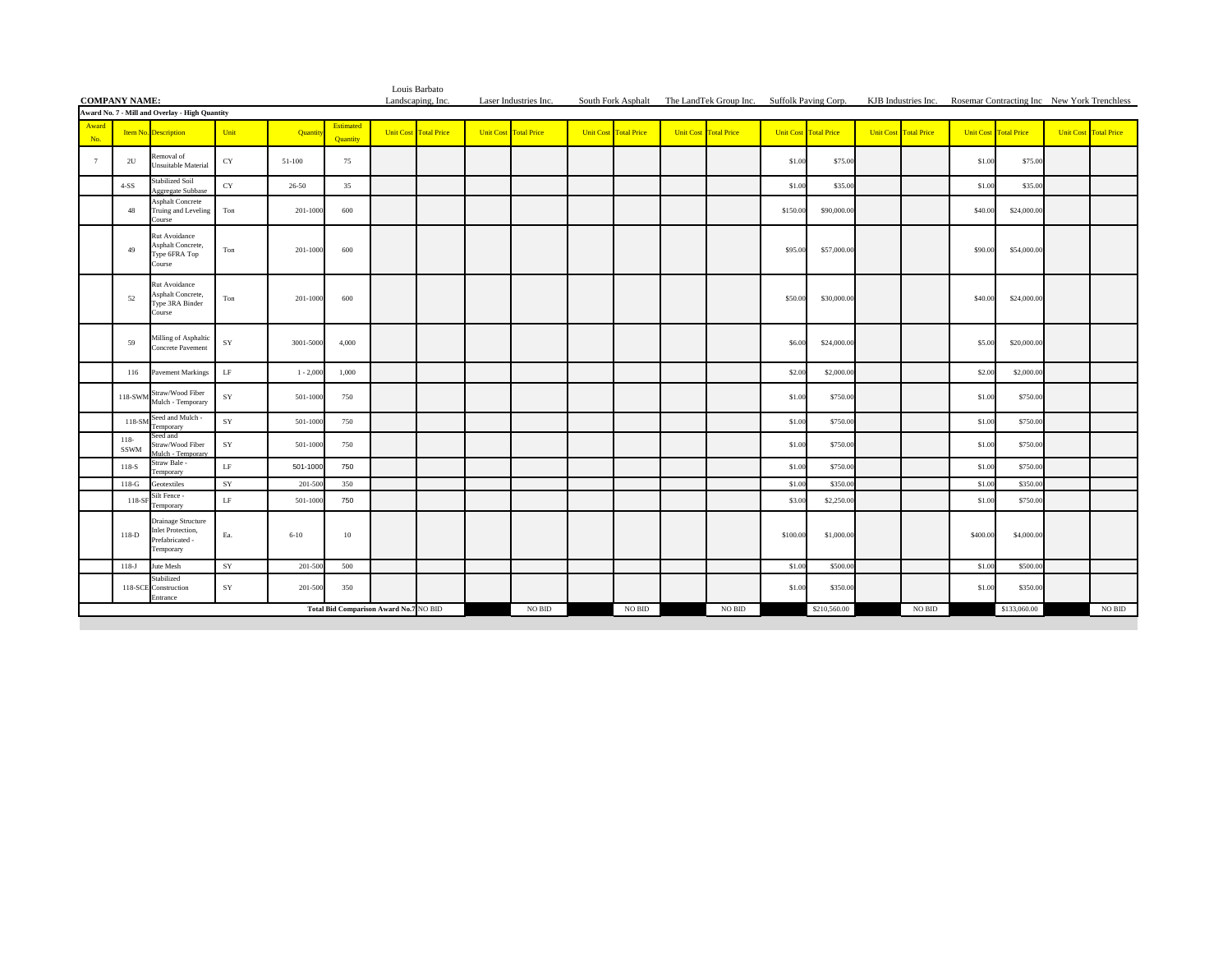|                      |                 |                                                                          |             |           |                                          |                   | Louis Barbato      |                  |                       |                  |                    |                  |                                                                |                  |                    |                 |                    |                  |                                                                 |                  |                    |
|----------------------|-----------------|--------------------------------------------------------------------------|-------------|-----------|------------------------------------------|-------------------|--------------------|------------------|-----------------------|------------------|--------------------|------------------|----------------------------------------------------------------|------------------|--------------------|-----------------|--------------------|------------------|-----------------------------------------------------------------|------------------|--------------------|
| <b>COMPANY NAME:</b> |                 | Award No. 8 - Concrete Flatwork and Curbing - Low Quanitity              |             |           |                                          | Landscaping, Inc. |                    |                  | Laser Industries Inc. |                  |                    |                  | South Fork Asphalt The LandTek Group Inc. Suffolk Paving Corp. |                  |                    |                 |                    |                  | KJB Industries Inc. Rosemar Contracting Inc New York Trenchless |                  |                    |
| Award<br>No.         | Item No.        | <b>Description</b>                                                       | Unit        | Quantity  | Estimated<br><b>Ouantity</b>             | <b>Unit Cos</b>   | <b>Total Price</b> | <b>Unit Cost</b> | <b>Total Price</b>    | <b>Unit Cost</b> | <b>Total Price</b> | <b>Unit Cost</b> | otal Price                                                     | <b>Unit Cost</b> | <b>Total Price</b> | <b>Unit Cos</b> | <b>Total Price</b> | <b>Unit Cost</b> | <b>Total Price</b>                                              | <b>Unit Cost</b> | <b>Total Price</b> |
| 8                    | 2U              | Removal of<br>Insuitable Material                                        | CY          | 44571     | 5                                        |                   |                    | \$90.00          | \$450.0               |                  |                    | \$75.00          | \$375.00                                                       |                  |                    | \$90.00         | \$450.0            |                  |                                                                 |                  |                    |
|                      | 6               | Detectable Warning<br>nite                                               | $\rm SF$    | 44586     | 10                                       |                   |                    | \$75.0           | \$750.0               |                  |                    | \$200.0          | \$2,000.0                                                      |                  |                    | \$100.0         | \$1,000.0          |                  |                                                                 |                  |                    |
|                      | $7\phantom{.0}$ | Concrete Curb                                                            | $\rm LF$    | $1 - 200$ | 100                                      |                   |                    | \$55.00          | \$5,500.00            |                  |                    | \$60.0           | \$6,000.00                                                     |                  |                    | \$70.00         | \$7,000.0          |                  |                                                                 |                  |                    |
|                      | 7A              | Concrete Header                                                          | LF          | $1 - 200$ | 100                                      |                   |                    | \$20.0           | \$2,000.0             |                  |                    | \$30.0           | \$3,000.0                                                      |                  |                    | \$10.0          | \$1,000.0          |                  |                                                                 |                  |                    |
|                      | 7RR             | Remove and Replac<br>Concrete Curb                                       | $\rm LF$    | $1 - 200$ | 100                                      |                   |                    | \$55.00          | \$5,500.00            |                  |                    | \$60.00          | \$6,000.00                                                     |                  |                    | \$80.00         | \$8,000.0          |                  |                                                                 |                  |                    |
|                      | 7ARR            | Remove and Replace<br>oncrete Header                                     | $\rm LF$    | $1 - 200$ | $100\,$                                  |                   |                    | \$25.0           | \$2,500.0             |                  |                    | \$35.0           | \$3,500.00                                                     |                  |                    | \$10.00         | \$1,000.0          |                  |                                                                 |                  |                    |
|                      | 8               | umbo Belgian Bloc<br>urb                                                 | $\rm LF$    | $1 - 200$ | 100                                      |                   |                    | \$55.0           | \$5,500.0             |                  |                    | \$35.0           | \$3,500.0                                                      |                  |                    | \$50.0          | \$5,000.0          |                  |                                                                 |                  |                    |
|                      | $8{\rm RR}$     | Remove and Replace<br>Jumbo Belgian Block<br>`urb                        | LF          | $1 - 200$ | 100                                      |                   |                    | \$57.00          | \$5,700.00            |                  |                    | \$40.00          | \$4,000.00                                                     |                  |                    | \$50.00         | \$5,000.0          |                  |                                                                 |                  |                    |
|                      | 9               | oncrete Sidewalk                                                         | SY          | $1 - 100$ | 50                                       |                   |                    | \$108.0          | \$5,400.0             |                  |                    | \$110.0          | \$5,500.00                                                     |                  |                    | \$125.00        | \$6,250.0          |                  |                                                                 |                  |                    |
|                      | 9RR             | Remove and Replace<br>Concrete Sidewalk                                  | SY          | $1 - 100$ | 50                                       |                   |                    | \$117.00         | \$5,850.00            |                  |                    | \$130.00         | \$6,500.00                                                     |                  |                    | \$140.00        | \$7,000.00         |                  |                                                                 |                  |                    |
|                      | $10-4"$         | Colored and<br><b>Imprinted Concrete</b><br>Sidewalk - 4"                | $_{\rm SY}$ | $1 - 100$ | 50                                       |                   |                    | \$160.00         | \$8,000.00            |                  |                    | \$120.00         | \$6,000.00                                                     |                  |                    | \$140.00        | \$7,000.00         |                  |                                                                 |                  |                    |
|                      | $10-6"$         | <b>Colored</b> and<br><b>Imprinted Concrete</b><br>Sidewalk - 6"         | SY          | $1 - 100$ | 50                                       |                   |                    | \$180.00         | \$9,000.00            |                  |                    | \$135.00         | \$6,750.00                                                     |                  |                    | \$150.00        | \$7,500.00         |                  |                                                                 |                  |                    |
|                      | $10-4$ "RR      | Remove and Replace<br>Colored and<br>Imprinted Concrete<br>Sidewalk - 4" | SY          | $1 - 100$ | 50                                       |                   |                    | \$180.00         | \$9,000.00            |                  |                    | \$125.00         | \$6,250.00                                                     |                  |                    | \$140.00        | \$7,000.00         |                  |                                                                 |                  |                    |
|                      | 10-6"RR         | Remove and Replace<br><b>Colored</b> and<br><b>Imprinted Concrete</b>    | ${\rm SY}$  | $1 - 100$ | 50                                       |                   |                    | \$198.00         | \$9,900.00            |                  |                    | \$140.00         | \$7,000.00                                                     |                  |                    | \$80.00         | \$4,000.00         |                  |                                                                 |                  |                    |
|                      | 11              | Concrete Aprons                                                          | $_{\rm SY}$ | $1 - 50$  | 25                                       |                   |                    | \$117.0          | \$2,925.0             |                  |                    | \$115.0          | \$2,875.0                                                      |                  |                    | \$150.00        | \$3,750.0          |                  |                                                                 |                  |                    |
|                      | 11RR            | Remove and Replace<br>Concrete Aprons                                    | $_{\rm SY}$ | $1 - 25$  | $10\,$                                   |                   |                    | \$135.00         | \$1,350.0             |                  |                    | \$120.00         | \$1,200.00                                                     |                  |                    | \$160.00        | \$1,600.0          |                  |                                                                 |                  |                    |
|                      | 112             | Topsoil and Seed                                                         | SY          | $1 - 200$ | 100                                      |                   |                    | \$14.0           | \$1,400.0             |                  |                    | \$10.0           | \$1,000.00                                                     |                  |                    | \$15.00         | \$1,500.0          |                  |                                                                 |                  |                    |
|                      |                 |                                                                          |             |           | Total Bid Comparison Award No. 8 NO BID  |                   |                    |                  | \$80,725.00           |                  | $NO$ $\rm BID$     |                  | \$71,450.00                                                    |                  | $\rm NO$ $\rm BID$ |                 | \$74,050.00        |                  | NO BID                                                          |                  | $\rm NO$ $\rm BID$ |
|                      |                 | Award No. 8A - Trench Drain and Polyethylene Pipe-4" Dia. Low Quantity   |             |           |                                          |                   |                    |                  |                       |                  |                    |                  |                                                                |                  |                    |                 |                    |                  |                                                                 |                  |                    |
| Award<br>No          | Item No.        | escription                                                               | Unit        | Quantity  | Estimated<br>Quantity                    | <b>Unit Cos</b>   | <b>otal Price</b>  | <b>Unit Cos</b>  | otal Price            | <b>Unit Cost</b> | <b>Total Price</b> | <b>Unit Cost</b> | otal Price                                                     | <b>Unit Cos</b>  | otal Price         | <b>Unit Cos</b> | <b>otal Price</b>  | <b>Unit Cos</b>  | <b>Total Price</b>                                              | <b>Unit Cost</b> | <b>otal Price</b>  |
| $8\mathrm{A}$        | 12              | <b>Trench Drain</b>                                                      | LF          | $1 - 100$ | 50                                       |                   |                    | \$80.00          | \$4,000.0             |                  |                    | \$150.0          | \$7,500.00                                                     |                  |                    | \$1,500.00      | \$75,000.0         |                  |                                                                 |                  |                    |
|                      | $13P-4"$        | Polyethylene Pipe-4<br>Dia.                                              | $\rm LF$    | $1 - 200$ | 100                                      |                   |                    | \$8.00           | \$800.00              |                  |                    | \$20.0           | \$2,000.00                                                     |                  |                    | \$5.00          | \$500.0            |                  |                                                                 |                  |                    |
|                      |                 |                                                                          |             |           | Total Bid Comparison Award No. 8A NO BID |                   |                    |                  | \$4,800.00            |                  | $\rm NO$ $\rm BID$ |                  | \$9,500.00                                                     |                  | $\rm NO$ $\rm BID$ |                 | \$75,500.00        |                  | NO BID                                                          |                  | $\rm NO$ $\rm BID$ |
|                      |                 | Award No. 8B - Trench Drain and Polyethylene Pipe-4" Dia. High Quantity  |             |           |                                          |                   |                    |                  |                       |                  |                    |                  |                                                                |                  |                    |                 |                    |                  |                                                                 |                  |                    |
| Award<br>No.         | Item No.        | <b>Description</b>                                                       | Unit        | Quantity  | <b>Estimated</b><br>Quantity             | <b>Unit Cost</b>  | <b>Total Price</b> | <b>Unit Cos</b>  | otal Price            | <b>Unit Cost</b> | otal Price         | <b>Unit Cost</b> | otal Price                                                     | <b>Unit Cost</b> | otal Price         | <b>Unit Cos</b> | otal Price         | <b>Unit Cost</b> | otal Price                                                      | <b>Unit Cost</b> | otal Price         |
| $8\,\mathrm{B}$      | 12              | <b>Trench Drain</b>                                                      | LF          | 101-300   | 200                                      |                   |                    | \$80.00          | \$16,000.0            |                  |                    | \$120.00         | \$24,000.00                                                    |                  |                    | \$350.00        | \$70,000.0         |                  |                                                                 |                  |                    |
|                      | $13P-4"$        | olyethylene Pipe-4                                                       | $\rm LF$    | 201-500   | 350                                      |                   |                    | \$6.0            | \$2,100.0             |                  |                    | \$18.00          | \$6,300.00                                                     |                  |                    | \$5.00          | \$1,750.0          |                  |                                                                 |                  |                    |
|                      |                 |                                                                          |             |           | Total Bid Comparison Award No. 8b NO BID |                   |                    |                  | \$18,100.00           |                  | NO BID             |                  | \$30,300.00                                                    |                  | NO BID             |                 | \$71,750.00        |                  | NO BID                                                          |                  | NO BID             |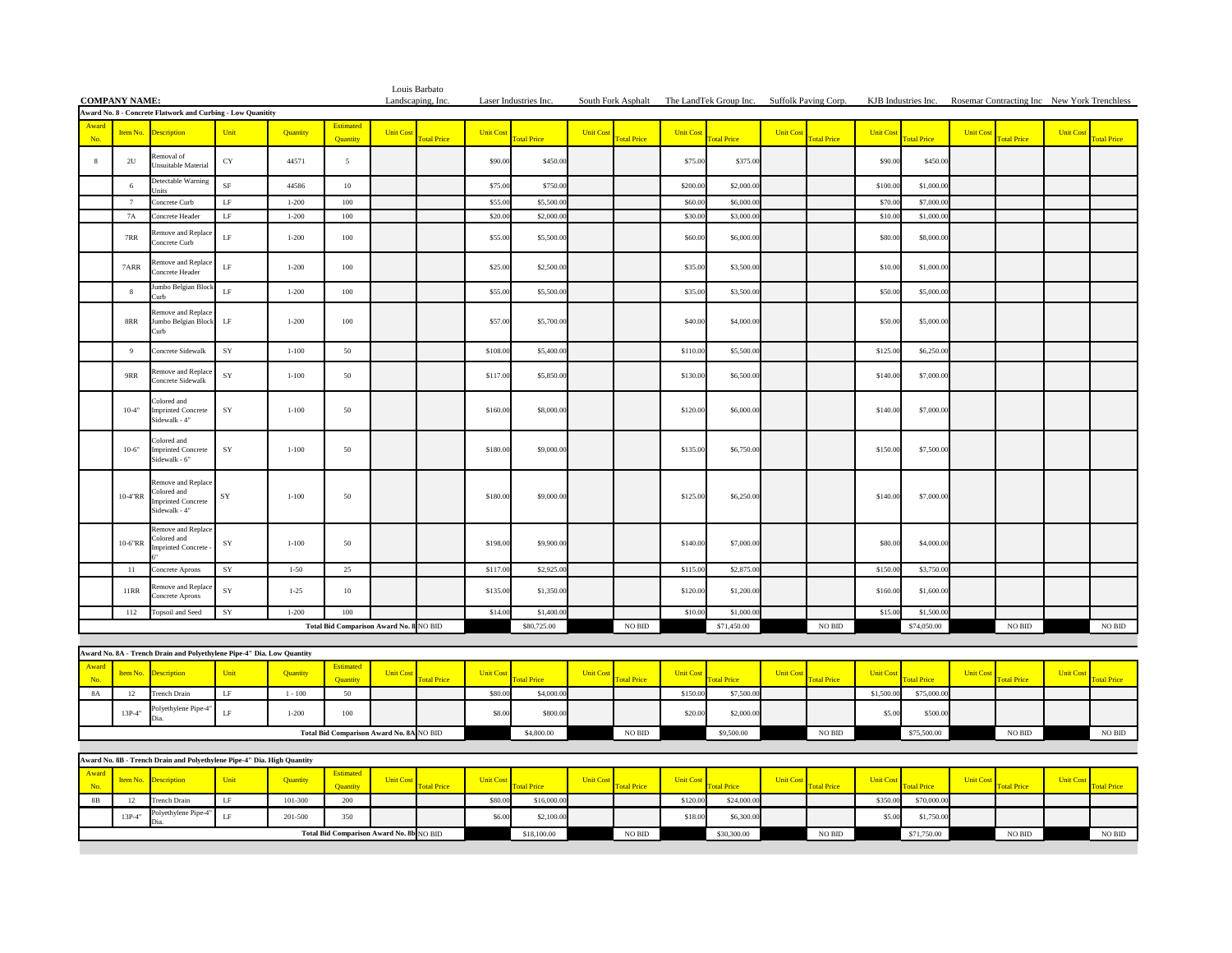|       |                      |                                                                                 |             |               |                                         |                  | Louis Barbato      |                  |                       |                  |                    |                  |                                                                |                  |                    |                  |                    |                                                                 |                    |                  |             |
|-------|----------------------|---------------------------------------------------------------------------------|-------------|---------------|-----------------------------------------|------------------|--------------------|------------------|-----------------------|------------------|--------------------|------------------|----------------------------------------------------------------|------------------|--------------------|------------------|--------------------|-----------------------------------------------------------------|--------------------|------------------|-------------|
|       | <b>COMPANY NAME:</b> | Award No. 9 - Concrete Flatwork and Curbing - High Quanitity                    |             |               |                                         |                  | Landscaping, Inc.  |                  | Laser Industries Inc. |                  |                    |                  | South Fork Asphalt The LandTek Group Inc. Suffolk Paving Corp. |                  |                    |                  |                    | KJB Industries Inc. Rosemar Contracting Inc New York Trenchless |                    |                  |             |
| Award |                      |                                                                                 |             |               | Estimated                               |                  |                    |                  |                       |                  |                    |                  |                                                                |                  |                    |                  |                    |                                                                 |                    |                  |             |
| No.   |                      | Item No. Description                                                            | Unit        | Quantity      | Quantity                                | <b>Unit Cost</b> | <b>Cotal Price</b> | <b>Unit Cost</b> | <b>Total Price</b>    | <b>Unit Cost</b> | <b>Total Price</b> | <b>Unit Cost</b> | <b>Total Price</b>                                             | <b>Unit Cost</b> | <b>Total Price</b> | <b>Unit Cost</b> | <b>Total Price</b> | <b>Unit Cost</b>                                                | <b>Total Price</b> | <b>Unit Cost</b> | Total Price |
| 9     | 2U                   | Removal of<br><b>Unsuitable Material</b>                                        | $_{\rm CY}$ | $11-20$       | 15                                      |                  |                    | \$90.00          | \$1,350.00            |                  |                    | \$75.00          | \$1,125.00                                                     |                  |                    |                  |                    |                                                                 |                    |                  |             |
|       | -6                   | Detectable Warning<br>Jnits                                                     | <b>SF</b>   | $26 - 100$    | 60                                      |                  |                    | \$75.00          | \$4,500.00            |                  |                    | \$100.00         | \$6,000.0                                                      |                  |                    |                  |                    |                                                                 |                    |                  |             |
|       | $\overline{7}$       | Concrete Curb                                                                   | $\rm LF$    | $201 - 1,000$ | 600                                     |                  |                    | \$40.00          | \$24,000.00           |                  |                    | \$32.00          | \$19,200.00                                                    |                  |                    |                  |                    |                                                                 |                    |                  |             |
|       | <b>7A</b>            | Concrete Header                                                                 | LF          | $201 - 1,000$ | 600                                     |                  |                    | \$20.00          | \$12,000.0            |                  |                    | \$25.0           | \$15,000.0                                                     |                  |                    |                  |                    |                                                                 |                    |                  |             |
|       | 7RR                  | Remove and Replace<br>Concrete Curb                                             | $\rm LF$    | $201 - 1,000$ | 600                                     |                  |                    | \$45.00          | \$27,000.00           |                  |                    | \$45.00          | \$27,000.00                                                    |                  |                    |                  |                    |                                                                 |                    |                  |             |
|       | 7ARR                 | Remove and Replace<br>Concrete Curb                                             | $\rm LF$    | $201 - 1,000$ | 600                                     |                  |                    | \$30.00          | \$18,000.00           |                  |                    | \$28.00          | \$16,800.00                                                    |                  |                    |                  |                    |                                                                 |                    |                  |             |
|       | 8                    | umbo Belgian Block<br>Curb                                                      | LF          | $201 - 1,000$ | 600                                     |                  |                    | \$50.00          | \$30,000.00           |                  |                    | \$23.00          | \$13,800.00                                                    |                  |                    |                  |                    |                                                                 |                    |                  |             |
|       | 8RR                  | Remove and Replace<br>Jumbo Belgian Block<br>Curb                               | LF          | $201 - 1,000$ | 600                                     |                  |                    | \$52.00          | \$31,200.00           |                  |                    | \$25.00          | \$15,000.00                                                    |                  |                    |                  |                    |                                                                 |                    |                  |             |
|       | Q                    | Concrete Sidewalk                                                               | SY          | 101-500       | 300                                     |                  |                    | \$99.00          | \$29,700.0            |                  |                    | \$110.00         | \$33,000.00                                                    |                  |                    |                  |                    |                                                                 |                    |                  |             |
|       | 9RR                  | Remove and Replace<br>Concrete Sidewalk                                         | ${\rm SY}$  | 101-500       | 300                                     |                  |                    | \$108.00         | \$32,400.00           |                  |                    | \$125.00         | \$37,500.00                                                    |                  |                    |                  |                    |                                                                 |                    |                  |             |
|       | $10-4"$              | Colored and<br><b>Imprinted Concrete</b><br>Sidewalk - 4"                       | SY          | 101-500       | 300                                     |                  |                    | \$130.00         | \$39,000.00           |                  |                    | \$120.00         | \$36,000.00                                                    |                  |                    |                  |                    |                                                                 |                    |                  |             |
|       | $10-6"$              | Colored and<br><b>Imprinted Concrete</b><br>Sidewalk - 6"                       | SY          | 101-500       | 300                                     |                  |                    | \$140.00         | \$42,000.00           |                  |                    | \$130.00         | \$39,000.00                                                    |                  |                    |                  |                    |                                                                 |                    |                  |             |
|       | $10-4$ "RR           | Remove and Replace<br>Colored and<br><b>Imprinted Concrete</b><br>Sidewalk - 4" | SY          | 101-500       | 300                                     |                  |                    | \$130.00         | \$39,000.00           |                  |                    | \$121.00         | \$36,300.00                                                    |                  |                    |                  |                    |                                                                 |                    |                  |             |
|       | 10-6"RR              | Remove and Replace<br>Colored and<br><b>Imprinted Concrete</b>                  | SY          | 101-500       | 300                                     |                  |                    | \$140.00         | \$42,000.00           |                  |                    | \$131.00         | \$39,300.00                                                    |                  |                    |                  |                    |                                                                 |                    |                  |             |
|       | 11                   | Concrete Aprons                                                                 | SY          | 51-100        | 75                                      |                  |                    | \$108.00         | \$8,100.00            |                  |                    | \$105.00         | \$7,875.00                                                     |                  |                    |                  |                    |                                                                 |                    |                  |             |
|       | 11RR                 | Remove and Replace<br>Concrete Aprons                                           | SY          | $26 - 100$    | 60                                      |                  |                    | \$117.00         | \$7,020.00            |                  |                    | \$120.00         | \$7,200.00                                                     |                  |                    |                  |                    |                                                                 |                    |                  |             |
|       | 112                  | Topsoil and Seed                                                                | SY          | 201-500       | 350                                     |                  |                    | \$13.50          | \$4,725.00            |                  |                    | \$18.00          | \$6,300.00                                                     |                  |                    |                  |                    |                                                                 |                    |                  |             |
|       |                      |                                                                                 |             |               | Total Bid Comparison Award No. 9 NO BID |                  |                    |                  | \$391,995.00          |                  | $\rm NO$ $\rm BID$ |                  | \$356,400.00                                                   |                  | NO BID             |                  | NO BID             |                                                                 | $\rm NO$ $\rm BID$ |                  | NO BID      |
|       |                      |                                                                                 |             |               |                                         |                  |                    |                  |                       |                  |                    |                  |                                                                |                  |                    |                  |                    |                                                                 |                    |                  |             |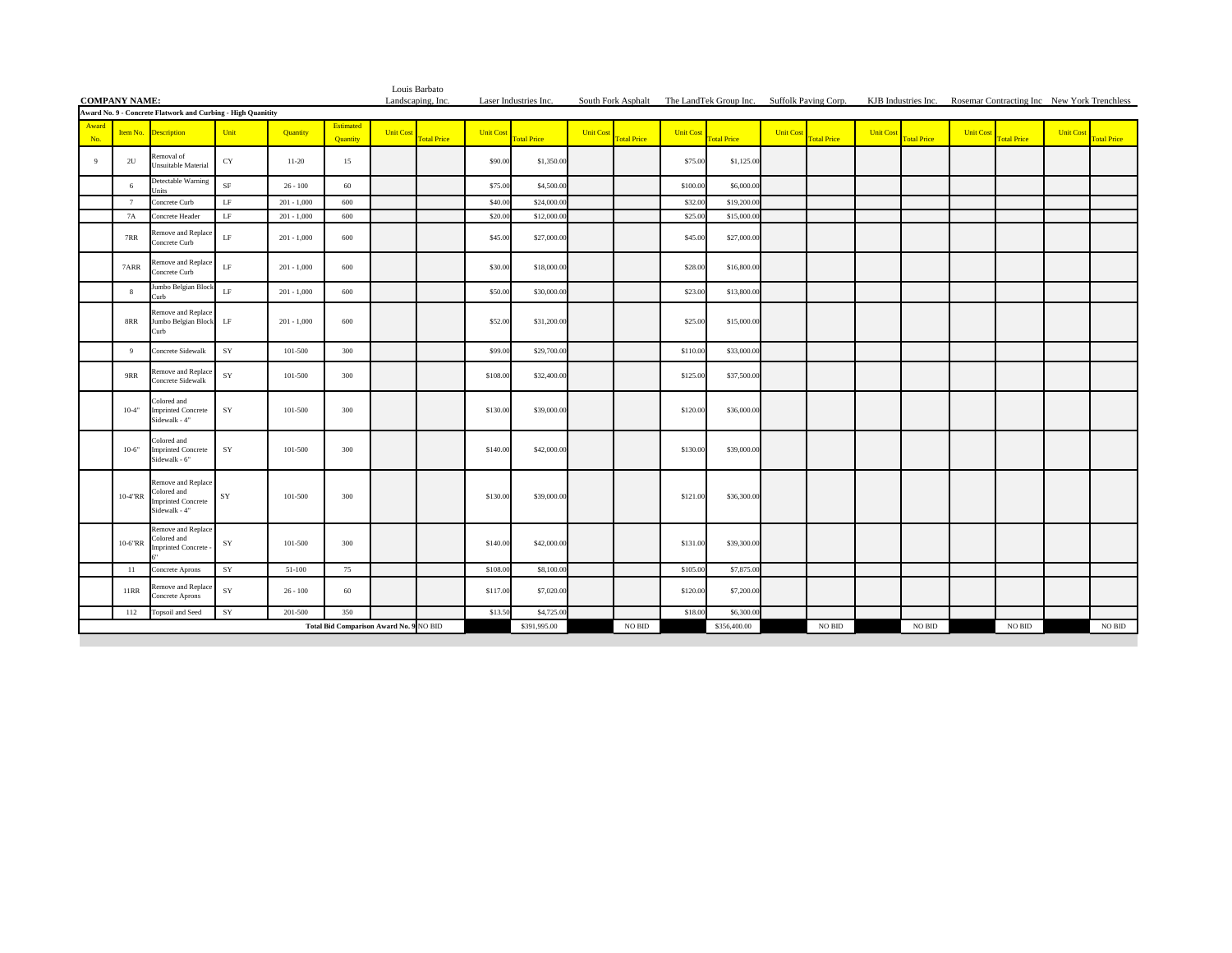| <b>COMPANY NAME:</b> |                |                                                                    |           |                 |                                          |                  | Louis Barbato<br>Landscaping, Inc. |                  | Laser Industries Inc. |                  |                    |                  |                    | South Fork Asphalt The LandTek Group Inc. Suffolk Paving Corp. |                  | KJB Industries Inc. Rosemar Contracting Inc New York Trenchless |                  |                    |                  |                    |
|----------------------|----------------|--------------------------------------------------------------------|-----------|-----------------|------------------------------------------|------------------|------------------------------------|------------------|-----------------------|------------------|--------------------|------------------|--------------------|----------------------------------------------------------------|------------------|-----------------------------------------------------------------|------------------|--------------------|------------------|--------------------|
|                      |                | Award No. 10 - Permeable Paver Parking Lot/Roadway - Low Quantity  |           |                 |                                          |                  |                                    |                  |                       |                  |                    |                  |                    |                                                                |                  |                                                                 |                  |                    |                  |                    |
| Award<br>No.         |                | Item No. Description                                               | Unit      | <b>Quantity</b> | <b>Estimated</b><br>Quantity             | <b>Unit Cost</b> | <b>Total Price</b>                 | <b>Unit Cost</b> | <b>Total Price</b>    | <b>Unit Cost</b> | <b>Total Price</b> | <b>Unit Cost</b> | <b>Total Price</b> | <b>Unit Cost</b><br><b>Total Price</b>                         | <b>Unit Cost</b> | <b>Total Price</b>                                              | <b>Unit Cost</b> | <b>Total Price</b> | <b>Unit Cost</b> | <b>Total Price</b> |
| 10                   | $\mathfrak{D}$ | Jnclassified<br>Excavation                                         | CY        | $1 - 500$       | 300                                      |                  |                                    | \$50.00          | \$15,000.00           |                  |                    | \$55.00          | \$16,500.00        |                                                                | \$40.00          | \$12,000.00                                                     |                  |                    |                  |                    |
|                      |                | Detectable Warning<br>Jnits                                        | <b>SF</b> | $1 - 100$       | 50                                       |                  |                                    | \$75.00          | \$3,750.00            |                  |                    | \$100.00         | \$5,000.00         |                                                                | \$100.00         | \$5,000.00                                                      |                  |                    |                  |                    |
|                      |                | Concrete Curb                                                      | LF        | $1 - 500$       | 250                                      |                  |                                    | \$35.00          | \$8,750.00            |                  |                    | \$45.00          | \$11,250.0         |                                                                | \$50.00          | \$12,500.0                                                      |                  |                    |                  |                    |
|                      |                | Jumbo Belgian Block<br>Curb                                        | LF        | $1 - 500$       | 250                                      |                  |                                    | \$35.00          | \$8,750.00            |                  |                    | \$28.00          | \$7,000.00         |                                                                | \$50.00          | \$12,500.00                                                     |                  |                    |                  |                    |
|                      | $\mathbf Q$    | Concrete Sidewalk                                                  | SY        | 18264           | 25                                       |                  |                                    | \$108.00         | \$2,700.00            |                  |                    | \$125.00         | \$3,125.00         |                                                                | \$100.00         | \$2,500.00                                                      |                  |                    |                  |                    |
|                      | $10-4"$        | Colored and<br><b>Imprinted Concrete</b><br>Sidewalk - 4"          | SY        | 18264           | 25                                       |                  |                                    | \$130.00         | \$3,250.00            |                  |                    | \$145.00         | \$3,625.00         |                                                                | \$100.00         | \$2,500.00                                                      |                  |                    |                  |                    |
|                      | -11            | Concrete Aprons                                                    | SY        | 18264           | 25                                       |                  |                                    | \$117.00         | \$2,925.00            |                  |                    | \$140.00         | \$3,500.00         |                                                                | \$100.00         | \$2,500.00                                                      |                  |                    |                  |                    |
|                      | 12             | <b>Trench Drain</b>                                                | LF        | $1 - 100$       | 50                                       |                  |                                    | \$150.00         | \$7,500.00            |                  |                    | \$150.00         | \$7,500.0          |                                                                | \$200.00         | \$10,000.0                                                      |                  |                    |                  |                    |
|                      | $13P-4"$       | Polyethylene Pipe-4"                                               | LF        | $1 - 100$       | 50                                       |                  |                                    | \$10.00          | \$500.00              |                  |                    | \$10.00          | \$500.00           |                                                                | \$20.00          | \$1,000.00                                                      |                  |                    |                  |                    |
|                      | 74             | Painted Lines                                                      | LF        | $1 - 1000$      | 500                                      |                  |                                    | \$2.00           | \$1,000.00            |                  |                    | \$1.00           | \$500.0            |                                                                | \$3.00           | \$1,500.00                                                      |                  |                    |                  |                    |
|                      | 112            | Topsoil and Seed                                                   | SY        | $1 - 200$       | 100                                      |                  |                                    | \$12.00          | \$1,200.00            |                  |                    | \$8.00           | \$800.0            |                                                                | \$12.00          | \$1,200.0                                                       |                  |                    |                  |                    |
|                      | $190-O$        | Concrete Grid<br>Pavements                                         | SY        | $0 - 1,000$     | 500                                      |                  |                                    | \$135.00         | \$67,500.00           |                  |                    | \$160.00         | \$80,000.00        |                                                                | \$260.00         | \$130,000.00                                                    |                  |                    |                  |                    |
|                      | $190-P$        | Permeable<br>nterlocking<br>Concrete Pavement<br>Eco-ridge         | SY        | $0 - 1,000$     | 500                                      |                  |                                    | \$130.00         | \$65,000.00           |                  |                    | \$155.00         | \$77,500.00        |                                                                | \$250.00         | \$125,000.00                                                    |                  |                    |                  |                    |
|                      | 190-PP         | Permeable<br>nterlocking<br>Concrete Pavement<br>SF-Rima           | SY        | $0 - 1.000$     | 500                                      |                  |                                    | \$130.00         | \$65,000.00           |                  |                    | \$155.00         | \$77,500.00        |                                                                | \$250.00         | \$125,000.00                                                    |                  |                    |                  |                    |
|                      | 191            | <b>Unit Pavers</b>                                                 | SY        | $0 - 1,000$     | 500                                      |                  |                                    | \$115.00         | \$57,500.00           |                  |                    | \$135.00         | \$67,500.00        |                                                                | \$180.00         | \$90,000,00                                                     |                  |                    |                  |                    |
|                      |                |                                                                    |           |                 | Total Bid Comparison Award No. 10 NO BID |                  |                                    |                  | \$310,325.00          |                  | $\rm NO$ $\rm BID$ |                  | \$361,800.00       |                                                                | NO BID           | \$533,200.00                                                    |                  | $\rm NO$ $\rm BID$ |                  | NO BID             |
|                      |                | Award No. 11 - Permeable Paver Parking Lot/Roadway - High Quantity |           |                 |                                          |                  |                                    |                  |                       |                  |                    |                  |                    |                                                                |                  |                                                                 |                  |                    |                  |                    |

| Award<br>No. |          | <b>Item No.</b> Description                               | Unit      | <b>Quantity</b> | Estimated<br>Quantity | Unit Cost | <b>Total Price</b> | <b>Unit Cost</b> | <b>Total Price</b> | <b>Unit Cost</b> | <b>Total Price</b> | <b>Unit Cost</b> | <b>Total Price</b> | <b>Unit Cost</b> | <b>Total Price</b> | <b>Unit Cost</b> | <b>Total Price</b> | Unit Cost | <b>Total Price</b> | <b>Unit Cost</b> | <b>Total Price</b> |
|--------------|----------|-----------------------------------------------------------|-----------|-----------------|-----------------------|-----------|--------------------|------------------|--------------------|------------------|--------------------|------------------|--------------------|------------------|--------------------|------------------|--------------------|-----------|--------------------|------------------|--------------------|
| 11           |          | Unclassified<br>Excavation                                | CY        | 501-1000        | 750                   |           |                    | \$35.00          | \$26,250.00        |                  |                    | \$55.00          | \$41,250.00        |                  |                    |                  |                    |           |                    |                  |                    |
|              |          | Detectable Warning<br>Units                               | <b>SF</b> | 101-200         | 150                   |           |                    | \$110.00         | \$16,500.00        |                  |                    | \$100.00         | \$15,000.00        |                  |                    |                  |                    |           |                    |                  |                    |
|              |          | Concrete Curb                                             | LF        | 501-1000        | 750                   |           |                    | \$35.00          | \$26,250.00        |                  |                    | \$34.00          | \$25,500.00        |                  |                    |                  |                    |           |                    |                  |                    |
|              |          | Jumbo Belgian Block<br>Curb                               | LF        | 501-1000        | 750                   |           |                    | \$38.00          | \$28,500.00        |                  |                    | \$25.00          | \$18,750.00        |                  |                    |                  |                    |           |                    |                  |                    |
|              |          | Concrete Sidewalk                                         | <b>SY</b> | 51-100          | 75                    |           |                    | \$108.00         | \$8,100.00         |                  |                    | \$90.00          | \$6,750.00         |                  |                    |                  |                    |           |                    |                  |                    |
|              | $10-4"$  | Colored and<br><b>Imprinted Concrete</b><br>Sidewalk - 4" | SY        | 51-100          | 75                    |           |                    | \$130.00         | \$9,750.00         |                  |                    | \$125.00         | \$9,375.00         |                  |                    |                  |                    |           |                    |                  |                    |
|              |          | Concrete Aprons                                           | SY        | 51-100          | 75                    |           |                    | \$117.00         | \$8,775.00         |                  |                    | \$120.00         | \$9,000.00         |                  |                    |                  |                    |           |                    |                  |                    |
|              |          | Trench Drain                                              | LF        | 101-200         | 150                   |           |                    | \$100.00         | \$15,000.00        |                  |                    | \$120.00         | \$18,000.00        |                  |                    |                  |                    |           |                    |                  |                    |
|              | $13P-4"$ | Polyethylene Pipe -4"<br>Dia.                             | LF        | 101-200         | 150                   |           |                    | \$10.00          | \$1,500.00         |                  |                    | \$10.00          | \$1,500.00         |                  |                    |                  |                    |           |                    |                  |                    |
|              | 74       | <b>Painted Lines</b>                                      | LF        | 1001-5000       | 3,000                 |           |                    | \$1.50           | \$4,500.00         |                  |                    | \$1.00           | \$3,000.00         |                  |                    |                  |                    |           |                    |                  |                    |
|              | 112      | Topsoil and Seed                                          | SY        | 201-500         | 750                   |           |                    | \$12.00          | \$9,000.00         |                  |                    | \$10.00          | \$7,500.00         |                  |                    |                  |                    |           |                    |                  |                    |
|              | 190-Q    | Concrete Grid<br>Pavements                                | SY        | 1001-5000       | 3,000                 |           |                    | \$130.00         | \$390,000.00       |                  |                    | \$150.00         | \$450,000.00       |                  |                    |                  |                    |           |                    |                  |                    |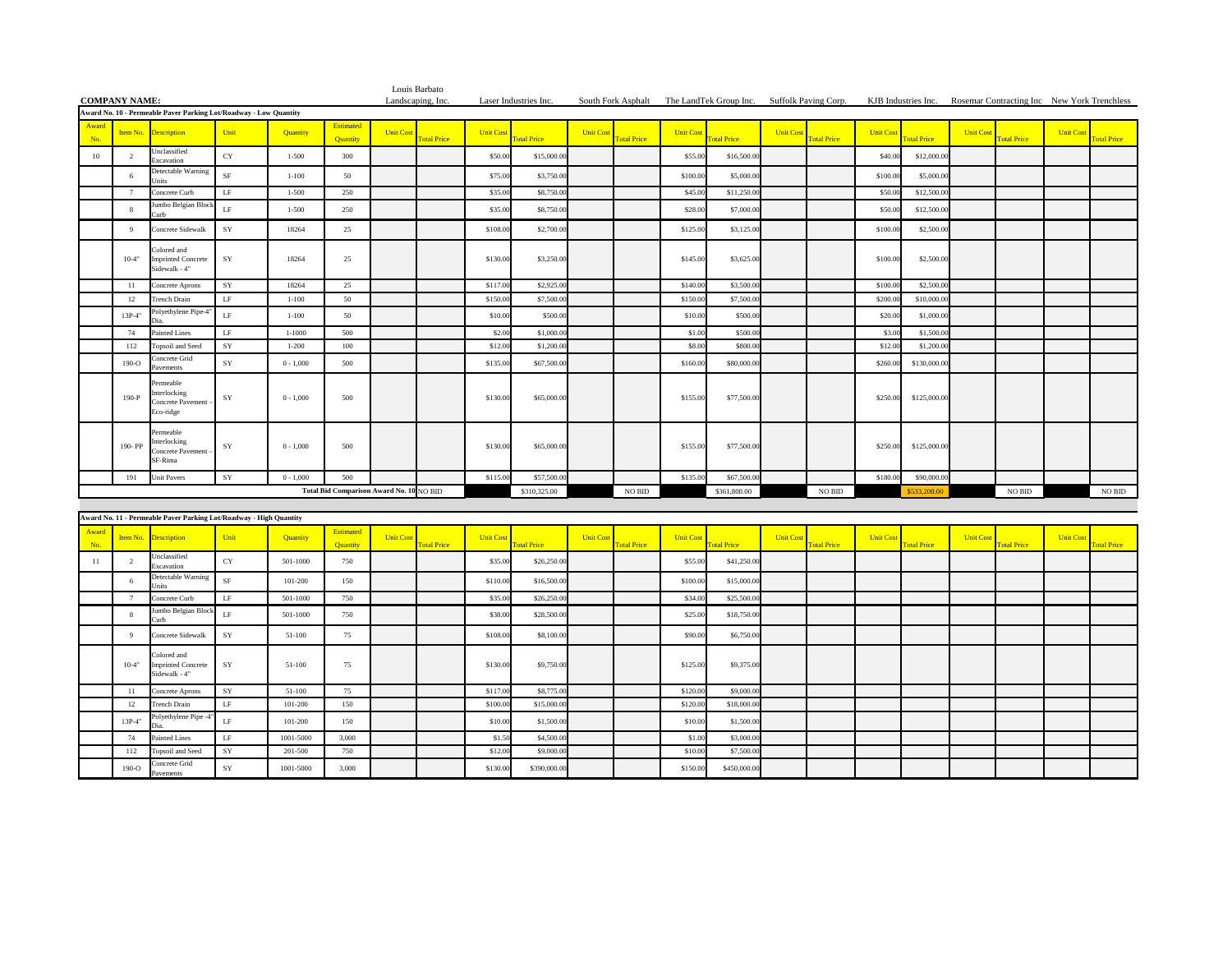|                      |                                      |                                                                          |           |             |                                          |                  | Louis Barbato     |                  |                       |                 |                    |                  |                                                                |                  |                    |                  |                                                                 |                  |                    |                  |                    |
|----------------------|--------------------------------------|--------------------------------------------------------------------------|-----------|-------------|------------------------------------------|------------------|-------------------|------------------|-----------------------|-----------------|--------------------|------------------|----------------------------------------------------------------|------------------|--------------------|------------------|-----------------------------------------------------------------|------------------|--------------------|------------------|--------------------|
| <b>COMPANY NAME:</b> |                                      |                                                                          |           |             |                                          |                  | Landscaping, Inc. |                  | Laser Industries Inc. |                 |                    |                  | South Fork Asphalt The LandTek Group Inc. Suffolk Paving Corp. |                  |                    |                  | KJB Industries Inc. Rosemar Contracting Inc New York Trenchless |                  |                    |                  |                    |
|                      | $190-P$                              | ermeable<br>Interlocking<br>Concrete Pavement<br>co-ridge                | $\rm SY$  | 1001-5000   | 3,000                                    |                  |                   | \$125.00         | \$375,000.00          |                 |                    | \$145.00         | \$435,000.00                                                   |                  |                    |                  |                                                                 |                  |                    |                  |                    |
|                      | 190-PP                               | ermeable<br>nterlocking<br>Concrete Pavement<br>SF-Rima                  | SY        | 1001-5000   | 3,000                                    |                  |                   | \$120.00         | \$360,000.0           |                 |                    | \$145.00         | \$435,000.00                                                   |                  |                    |                  |                                                                 |                  |                    |                  |                    |
|                      | 191                                  | <b>Unit Pavers</b>                                                       | SY        | 1001-5000   | 3,000                                    |                  |                   | \$115.00         | \$345,000.0           |                 |                    | \$120.00         | \$360,000.0                                                    |                  |                    |                  |                                                                 |                  |                    |                  |                    |
|                      |                                      |                                                                          |           |             | Total Bid Comparison Award No. 11 NO BID |                  |                   |                  | \$1,624,125.00        |                 | NO BID             |                  | \$1,835,625.00                                                 |                  | $\rm NO$ $\rm BID$ |                  | $\rm NO$ $\rm BID$                                              |                  | $\rm NO$ $\rm BID$ |                  | $NO$ $\rm BID$     |
|                      |                                      |                                                                          |           |             |                                          |                  |                   |                  |                       |                 |                    |                  |                                                                |                  |                    |                  |                                                                 |                  |                    |                  |                    |
|                      |                                      | <b>Award No. 12 - Surface Treatments - Low Quantity</b>                  |           |             |                                          |                  |                   |                  |                       |                 |                    |                  |                                                                |                  |                    |                  |                                                                 |                  |                    |                  |                    |
| Award                | Item No.                             | <b>Description</b>                                                       | Unit      | Quantity    | Estimated                                | <b>Unit Cost</b> |                   | <b>Unit Cost</b> |                       | <b>Unit Cos</b> |                    | <b>Unit Cos</b>  |                                                                | <b>Unit Cost</b> |                    | <b>Unit Cost</b> |                                                                 | <b>Unit Cost</b> |                    | <b>Unit Cos</b>  |                    |
| No.                  |                                      |                                                                          |           |             | Ouantity                                 |                  | <b>otal Price</b> |                  | otal Price            |                 | otal Price         |                  | otal Price                                                     |                  | <b>otal Price</b>  |                  | otal Price                                                      |                  | <b>otal Price</b>  |                  | otal Price         |
| 12                   | 100                                  | <b>Bituminous Surface</b><br>Treatment                                   | SY        | $1 - 1000$  | 500                                      |                  |                   |                  |                       |                 |                    |                  |                                                                |                  |                    | \$40.00          | \$20,000.00                                                     |                  |                    |                  |                    |
|                      | 104                                  | <b>Asphalt Emulsion</b><br>Slurry                                        | SY        | $1 - 1,000$ | 500                                      |                  |                   |                  |                       |                 |                    |                  |                                                                |                  |                    | \$55.00          | \$27,500.0                                                      |                  |                    |                  |                    |
|                      |                                      |                                                                          |           |             | Total Bid Comparison Award No. 12 NO BID |                  |                   |                  | NO BID                |                 | $\rm NO$ $\rm BID$ |                  | NO BID                                                         |                  | $\rm NO$ $\rm BID$ |                  | \$47,500.00                                                     |                  | $NO$ $BID$         |                  | $\rm NO$ $\rm BID$ |
|                      |                                      |                                                                          |           |             |                                          |                  |                   |                  |                       |                 |                    |                  |                                                                |                  |                    |                  |                                                                 |                  |                    |                  |                    |
|                      |                                      | Award No. 13 - Surface Treatments - High Quantity                        |           |             |                                          |                  |                   |                  |                       |                 |                    |                  |                                                                |                  |                    |                  |                                                                 |                  |                    |                  |                    |
| Aware<br>No.         | Item No.                             | <b>Description</b>                                                       | Unit      | Quantity    | Estimated<br>Quantity                    | <b>Unit Cost</b> | otal Price        | <b>Unit Cost</b> | <b>otal Price</b>     | <b>Unit Cos</b> | otal Price         | <b>Unit Cos</b>  | <b>Total Price</b>                                             | <b>Unit Cost</b> | <b>otal Price</b>  | <b>Unit Cost</b> | <b>otal Price</b>                                               | <b>Unit Cost</b> | <b>otal Price</b>  | <b>Unit Cost</b> | <b>Total Price</b> |
| 13                   | 100                                  | situminous Surface<br>reatment                                           | SY        | 1001-5000   | 2,500                                    |                  |                   |                  |                       |                 |                    |                  |                                                                |                  |                    |                  |                                                                 |                  |                    |                  |                    |
|                      | 104                                  | <b>Asphalt Emulsion</b>                                                  | SY        | 1001-5000   | 2,500                                    |                  |                   |                  |                       |                 |                    |                  |                                                                |                  |                    |                  |                                                                 |                  |                    |                  |                    |
|                      |                                      | Slurry                                                                   |           |             | Total Bid Comparison Award No. 13 NO BID |                  |                   |                  |                       |                 |                    |                  | NO BID                                                         |                  | $\rm NO$ $\rm BID$ |                  | $\rm NO$ $\rm BID$                                              |                  | $\rm NO$ $\rm BID$ |                  | NO BID             |
|                      |                                      |                                                                          |           |             |                                          |                  |                   |                  |                       |                 |                    |                  |                                                                |                  |                    |                  |                                                                 |                  |                    |                  |                    |
|                      |                                      |                                                                          |           |             |                                          |                  |                   |                  | NO BID                |                 | $\rm NO$ $\rm BID$ |                  |                                                                |                  |                    |                  |                                                                 |                  |                    |                  |                    |
|                      |                                      |                                                                          |           |             |                                          |                  |                   |                  |                       |                 |                    |                  |                                                                |                  |                    |                  |                                                                 |                  |                    |                  |                    |
|                      | <b>Award No. 14 - Crack Sealants</b> |                                                                          |           |             |                                          |                  |                   |                  |                       |                 |                    |                  |                                                                |                  |                    |                  |                                                                 |                  |                    |                  |                    |
| Award<br>No.         | Item No.                             | <b>Description</b>                                                       | Unit      | Quantity    | Estimated<br>Quantity                    | <b>Unit Cost</b> | otal Price        | <b>Unit Cost</b> | <b>otal Price</b>     | <b>Unit Cos</b> | otal Price         | <b>Unit Cost</b> | otal Price                                                     | <b>Unit Cost</b> | <b>otal Price</b>  | <b>Unit Cost</b> | otal Price                                                      | <b>Unit Cost</b> | <b>otal Price</b>  | <b>Unit Cost</b> | otal Price         |
|                      |                                      | Elastomeric                                                              |           |             |                                          |                  |                   |                  |                       |                 |                    |                  |                                                                |                  |                    |                  |                                                                 |                  |                    |                  |                    |
| 14                   | $44\,$                               | Pavement Crack<br>Sealant                                                | $\rm LF$  | $1 - 1,000$ | 500                                      |                  |                   |                  |                       |                 |                    |                  |                                                                |                  |                    | \$8.00           | \$4,000.00                                                      | \$6.50           | \$3,250.00         |                  |                    |
|                      | 46                                   | <b>Fiber Reinforced</b><br>Polymer Modified<br>Pavement Crack<br>Sealant | $\rm LF$  | $1 - 1,000$ | 500                                      |                  |                   |                  |                       |                 |                    |                  |                                                                |                  |                    | \$12.00          | \$6,000.00                                                      | \$8.50           | \$4,250.00         |                  |                    |
|                      |                                      |                                                                          |           |             | Total Bid Comparison Award No. 14 NO BID |                  |                   |                  | NO BID                |                 | $\rm NO$ $\rm BID$ |                  | NO BID                                                         |                  | NO BID             |                  | \$10,000.00                                                     |                  | \$7,500.00         |                  | $\rm NO$ $\rm BID$ |
|                      |                                      |                                                                          |           |             |                                          |                  |                   |                  |                       |                 |                    |                  |                                                                |                  |                    |                  |                                                                 |                  |                    |                  |                    |
|                      |                                      | Award No. 15 - Chain Link Fence - Low Quantity                           |           |             |                                          |                  |                   |                  |                       |                 |                    |                  |                                                                |                  |                    |                  |                                                                 |                  |                    |                  |                    |
| Award<br>No.         | Item No.                             | <b>Description</b>                                                       | Unit      | Quantity    | Estimated<br>Quantity                    | <b>Unit Cost</b> | otal Price        | <b>Unit Cost</b> | otal Price            | <b>Unit Cos</b> | otal Price         | <b>Unit Cos</b>  | otal Price                                                     | <b>Unit Cost</b> | <b>Total Price</b> | <b>Unit Cost</b> | otal Price                                                      | <b>Unit Cost</b> | <b>otal Price</b>  | <b>Unit Cost</b> | otal Price         |
| $15\,$               | $108-4'$                             | Vinyl Coated Chain<br><b>Link Fencing</b>                                | $\rm LF$  | $0 - 100$   | 50                                       |                  |                   | \$40.00          | \$2,000.00            |                 |                    | \$50.0           | \$2,500.00                                                     |                  |                    | \$65.00          | \$3,250.0                                                       |                  |                    |                  |                    |
|                      | $108-6'$                             | Vinyl Coated Chain<br>Link Fencing                                       | $\rm LF$  | $0 - 100$   | 50                                       |                  |                   | \$50.00          | \$2,500.00            |                 |                    | \$65.0           | \$3,250.00                                                     |                  |                    | \$68.00          | \$3,400.00                                                      |                  |                    |                  |                    |
|                      | $108-8'$                             | Vinyl Coated Chain<br>Link Fencing                                       | $\rm LF$  | $0 - 100$   | 50                                       |                  |                   | \$55.00          | \$2,750.0             |                 |                    | \$72.0           | \$3,600.00                                                     |                  |                    | \$72.00          | \$3,600.0                                                       |                  |                    |                  |                    |
|                      | 108SG-4'                             | Vinyl Coated Chain<br>Link 3' Single Gate                                | $\rm{E}a$ | $0 - 5$     | $\mathbf{1}$                             |                  |                   | \$325.00         | \$325.00              |                 |                    | \$350.0          | \$350.00                                                       |                  |                    | \$850.00         | \$850.00                                                        |                  |                    |                  |                    |
|                      | 108SG-6'                             | Vinyl Coated Chain<br>Link 3' Single Gate                                | $\rm{E}a$ | $0 - 5$     | $\mathbf{1}$                             |                  |                   | \$375.00         | \$375.00              |                 |                    | \$385.00         | \$385.00                                                       |                  |                    | \$950.00         | \$950.00                                                        |                  |                    |                  |                    |
|                      | 108SG-8'                             | Vinyl Coated Chain<br>Link 3' Single Gate                                | $\rm{E}a$ | $0 - 5$     | $\mathbf{1}$                             |                  |                   | \$400.00         | \$400.00              |                 |                    | \$425.00         | \$425.00                                                       |                  |                    | \$1,050.00       | \$1,050.00                                                      |                  |                    |                  |                    |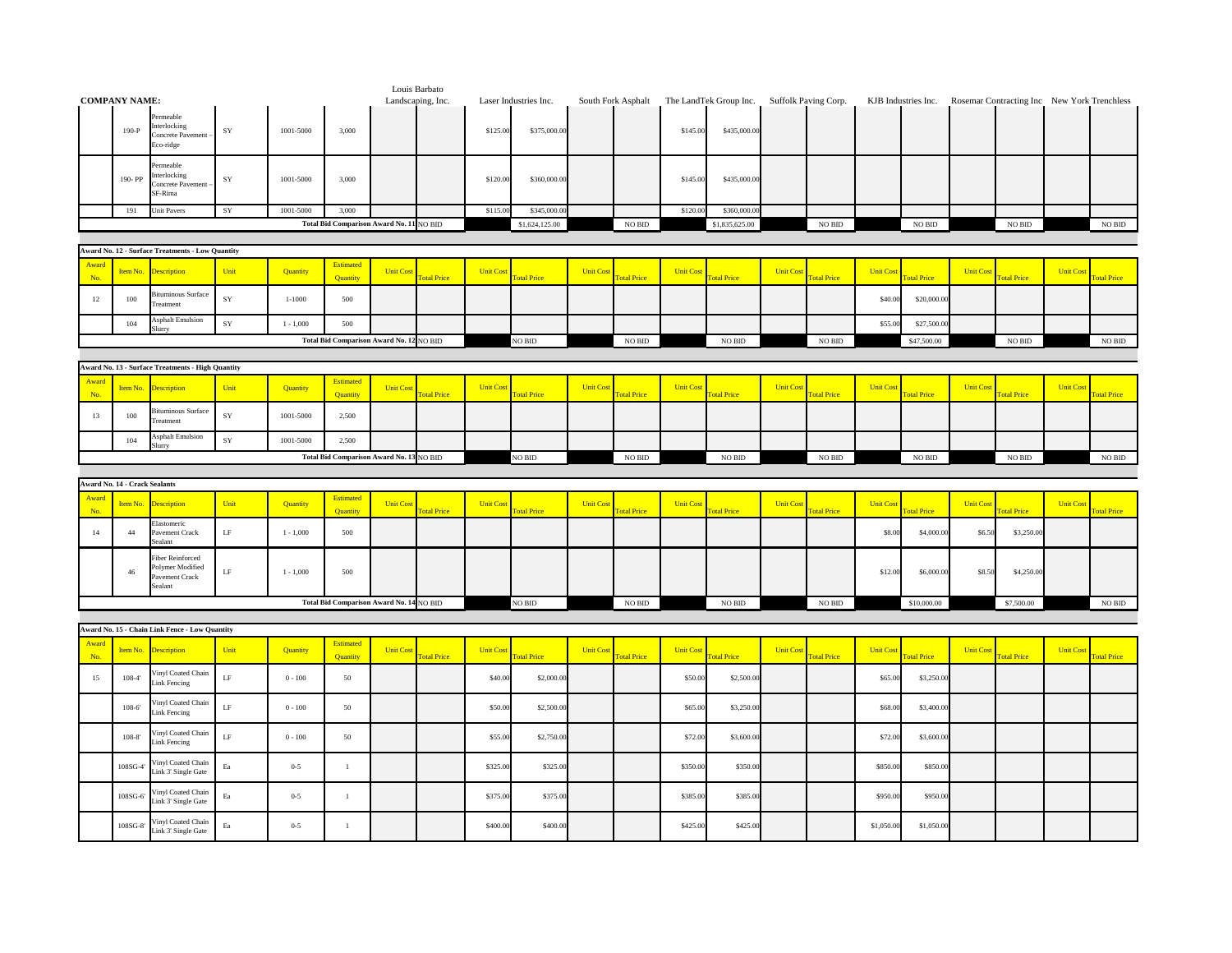|              | <b>COMPANY NAME:</b> |                                                               |           |           |                                          | Landscaping, Inc. | Louis Barbato      |                  | Laser Industries Inc. |                  | South Fork Asphalt |                  | The LandTek Group Inc. |                  | Suffolk Paving Corp. |                  | KJB Industries Inc. |                  | Rosemar Contracting Inc New York Trenchless |                  |                    |
|--------------|----------------------|---------------------------------------------------------------|-----------|-----------|------------------------------------------|-------------------|--------------------|------------------|-----------------------|------------------|--------------------|------------------|------------------------|------------------|----------------------|------------------|---------------------|------------------|---------------------------------------------|------------------|--------------------|
|              |                      | Vinyl Coated Chain                                            |           |           |                                          |                   |                    |                  |                       |                  |                    |                  |                        |                  |                      |                  |                     |                  |                                             |                  |                    |
|              | 108SG-4              | Link 8' Double Gate                                           | $\rm{E}a$ | $0 - 5$   | $\mathbf{1}$                             |                   |                    | \$600.00         | \$600.00              |                  |                    | \$900.00         | \$900.00               |                  |                      | \$1,800.00       | \$1,800.00          |                  |                                             |                  |                    |
|              | 108SG-6              | Vinyl Coated Chain<br>Link 8' Double Gate                     | $\rm{E}a$ | $0 - 5$   | $\mathbf{1}$                             |                   |                    | \$700.00         | \$700.00              |                  |                    | \$1,000.00       | \$1,000.00             |                  |                      | \$2,300.00       | \$2,300.00          |                  |                                             |                  |                    |
|              | 108SG-8'             | Vinyl Coated Chain<br>Link 8' Double Gate                     | $\rm{E}a$ | $0 - 5$   | $\mathbf{1}$                             |                   |                    | \$750.00         | \$750.00              |                  |                    | \$1,200.00       | \$1,200.00             |                  |                      | \$2,800.00       | \$2,800.00          |                  |                                             |                  |                    |
|              |                      |                                                               |           |           | Total Bid Comparison Award No. 15 NO BID |                   |                    |                  | \$10,400.00           |                  | NO BID             |                  | \$13,610.00            |                  | NO BID               |                  | \$20,000.00         |                  | NO BID                                      |                  | $\rm NO$ $\rm BID$ |
|              |                      |                                                               |           |           |                                          |                   |                    |                  |                       |                  |                    |                  |                        |                  |                      |                  |                     |                  |                                             |                  |                    |
| Award        |                      | Award No. 16 - Chain Link Fence - High Quantity               |           |           | <b>Estimated</b>                         |                   |                    |                  |                       |                  |                    |                  |                        |                  |                      |                  |                     |                  |                                             |                  |                    |
| No.          | Item No.             | <b>Description</b>                                            | Unit      | Quantity  | Quantity                                 | <b>Unit Cost</b>  | otal Price         | <b>Unit Cost</b> | otal Price            | <b>Unit Cost</b> | <b>Total Price</b> | <b>Unit Cost</b> | otal Price             | <b>Unit Cost</b> | <b>Total Price</b>   | <b>Unit Cost</b> | otal Price          | <b>Unit Cost</b> | <b>Fotal Price</b>                          | <b>Unit Cost</b> | <b>Total Price</b> |
| 16           | $108 - 4'$           | /inyl Coated Chain<br>Link Fencing                            | $\rm LF$  | 101-500   | 300                                      |                   |                    | \$40.0           | \$12,000.00           |                  |                    | \$43.00          | \$12,900.00            |                  |                      | \$65.0           | \$19,500.00         |                  |                                             |                  |                    |
|              | $108-6'$             | /inyl Coated Chain<br><b>Link Fencing</b>                     | $\rm LF$  | 101-500   | 300                                      |                   |                    | \$50.00          | \$15,000.00           |                  |                    | \$50.00          | \$15,000.00            |                  |                      | \$68.00          | \$20,400.00         |                  |                                             |                  |                    |
|              | $108-8$              | Vinyl Coated Chain<br>Link Fencing                            | $\rm LF$  | 101-500   | 300                                      |                   |                    | \$55.00          | \$16,500.00           |                  |                    | \$61.00          | \$18,300.00            |                  |                      | \$72.00          | \$21,600.00         |                  |                                             |                  |                    |
|              | 108SG-4              | Vinyl Coated Chain<br>ink 3' Single Gate                      | Ea        | $0 - 10$  | $\overline{2}$                           |                   |                    | \$325.0          | \$650.00              |                  |                    | \$350.00         | \$700.00               |                  |                      | \$850.0          | \$1,700.00          |                  |                                             |                  |                    |
|              | 108SG-6'             | Vinyl Coated Chain<br>Link 3' Single Gate                     | $\rm{E}a$ | $0 - 10$  | $\overline{2}$                           |                   |                    | \$375.00         | \$750.00              |                  |                    | \$385.00         | \$770.00               |                  |                      | \$950.00         | \$1,900.00          |                  |                                             |                  |                    |
|              | 108SG-8'             | Vinyl Coated Chain<br>Link 3' Single Gate                     | $\rm{E}a$ | $0 - 10$  | $\overline{2}$                           |                   |                    | \$400.00         | \$800.00              |                  |                    | \$425.00         | \$850.00               |                  |                      | \$1,050.00       | \$2,100.00          |                  |                                             |                  |                    |
|              | 108SG-4              | Vinyl Coated Chain<br>Link 8' Double Gate                     | $\rm{E}a$ | $0 - 10$  | $\overline{2}$                           |                   |                    | \$600.0          | \$1,200.00            |                  |                    | \$900.0          | \$1,800.00             |                  |                      | \$1,800.0        | \$3,600.00          |                  |                                             |                  |                    |
|              | 108SG-6'             | Vinyl Coated Chain<br>Link 8' Double Gate                     | $\rm{E}a$ | $0 - 10$  | $\overline{2}$                           |                   |                    | \$700.00         | \$1,400.00            |                  |                    | \$1,000.00       | \$2,000.00             |                  |                      | \$2,300.00       | \$4,600.00          |                  |                                             |                  |                    |
|              | 108SG-8'             | Vinyl Coated Chain                                            | $\rm{E}a$ | $0 - 10$  | $\overline{2}$                           |                   |                    | \$750.00         | \$1,500.00            |                  |                    | \$1,200.00       | \$2,400.00             |                  |                      | \$2,800.00       | \$5,600.00          |                  |                                             |                  |                    |
|              |                      | Link 8' Double Gate                                           |           |           | Total Bid Comparison Award No. 16 NO BID |                   |                    |                  | \$49,800.00           |                  | $\rm NO$ $\rm BID$ |                  | \$54,720.00            |                  | $\rm NO$ $\rm BID$   |                  |                     |                  | <b>NO BID</b>                               |                  | $\rm NO$ $\rm BID$ |
|              |                      |                                                               |           |           |                                          |                   |                    |                  |                       |                  |                    |                  |                        |                  |                      |                  | \$81,000.00         |                  |                                             |                  |                    |
|              |                      | Award No. 17 - Asphalt Top Course Installed - Low Quantity    |           |           |                                          |                   |                    |                  |                       |                  |                    |                  |                        |                  |                      |                  |                     |                  |                                             |                  |                    |
| Award<br>No. | Item No.             | <b>Description</b>                                            | Unit      | Quantity  | <b>Estimated</b><br>Quantity             | <b>Unit Cost</b>  | <b>Total Price</b> | <b>Unit Cost</b> | <b>Total Price</b>    | <b>Unit Cos</b>  | <b>Total Price</b> | <b>Unit Cost</b> | <b>Total Price</b>     | <b>Unit Cost</b> | otal Price           | <b>Unit Cost</b> | <b>Fotal Price</b>  | <b>Unit Cost</b> | <b>Total Price</b>                          | <b>Unit Cost</b> | <b>Total Price</b> |
| 17           | 49                   | Rut Avoidance<br>Asphalt Concrete,<br>Type 6FRA Top<br>Course | Ton       | $1 - 500$ | 250                                      |                   |                    |                  |                       | \$128.00         | \$32,000.00        |                  |                        | \$150.00         | \$37,500.00          | \$135.00         | \$33,750.00         |                  |                                             |                  |                    |
|              |                      |                                                               |           |           | Total Bid Comparison Award No. 17 NO BID |                   |                    |                  | $NO$ $\rm BID$        |                  | \$32,000.00        |                  | NO BID                 |                  | \$37,500.00          |                  | \$33,750.00         |                  | NO BID                                      |                  | NO BID             |
|              |                      | Award No. 18 - Asphalt Top Course Installed - Mid Quantity    |           |           |                                          |                   |                    |                  |                       |                  |                    |                  |                        |                  |                      |                  |                     |                  |                                             |                  |                    |
| Award        |                      |                                                               |           |           | <b>Estimated</b>                         |                   |                    |                  |                       |                  |                    |                  |                        |                  |                      |                  |                     |                  |                                             |                  |                    |
| No.          | Item No.             | <b>Description</b>                                            | Unit      | Quantity  | Quantity                                 | <b>Unit Cost</b>  | otal Price         | <b>Unit Cost</b> | <b>Total Price</b>    | <b>Unit Cost</b> | <b>Total Price</b> | <b>Unit Cost</b> | <b>Total Price</b>     | <b>Unit Cost</b> | otal Price           | <b>Unit Cost</b> | <b>otal Price</b>   | <b>Unit Cost</b> | <b>otal Price</b>                           | <b>Unit Cost</b> | <b>Total Price</b> |
| $18\,$       | 49                   | Rut Avoidance<br>Asphalt Concrete.<br>Type 6FRA Top<br>Course | Ton       | 501-1000  | 750                                      |                   |                    |                  |                       | \$118.00         | \$88,500.00        |                  |                        | \$90.00          | \$67,500.00          | \$100.00         | \$75,000.00         | \$89.00          | \$66,750.00                                 |                  |                    |
|              |                      |                                                               |           |           | Total Bid Comparison Award No. 18 NO BID |                   |                    |                  | NO BID                |                  | \$88,500.00        |                  | NO BID                 |                  | \$67,500.00          |                  | \$75,000.00         |                  | \$66,750.00                                 |                  | <b>NO BID</b>      |
|              |                      |                                                               |           |           |                                          |                   |                    |                  |                       |                  |                    |                  |                        |                  |                      |                  |                     |                  |                                             |                  |                    |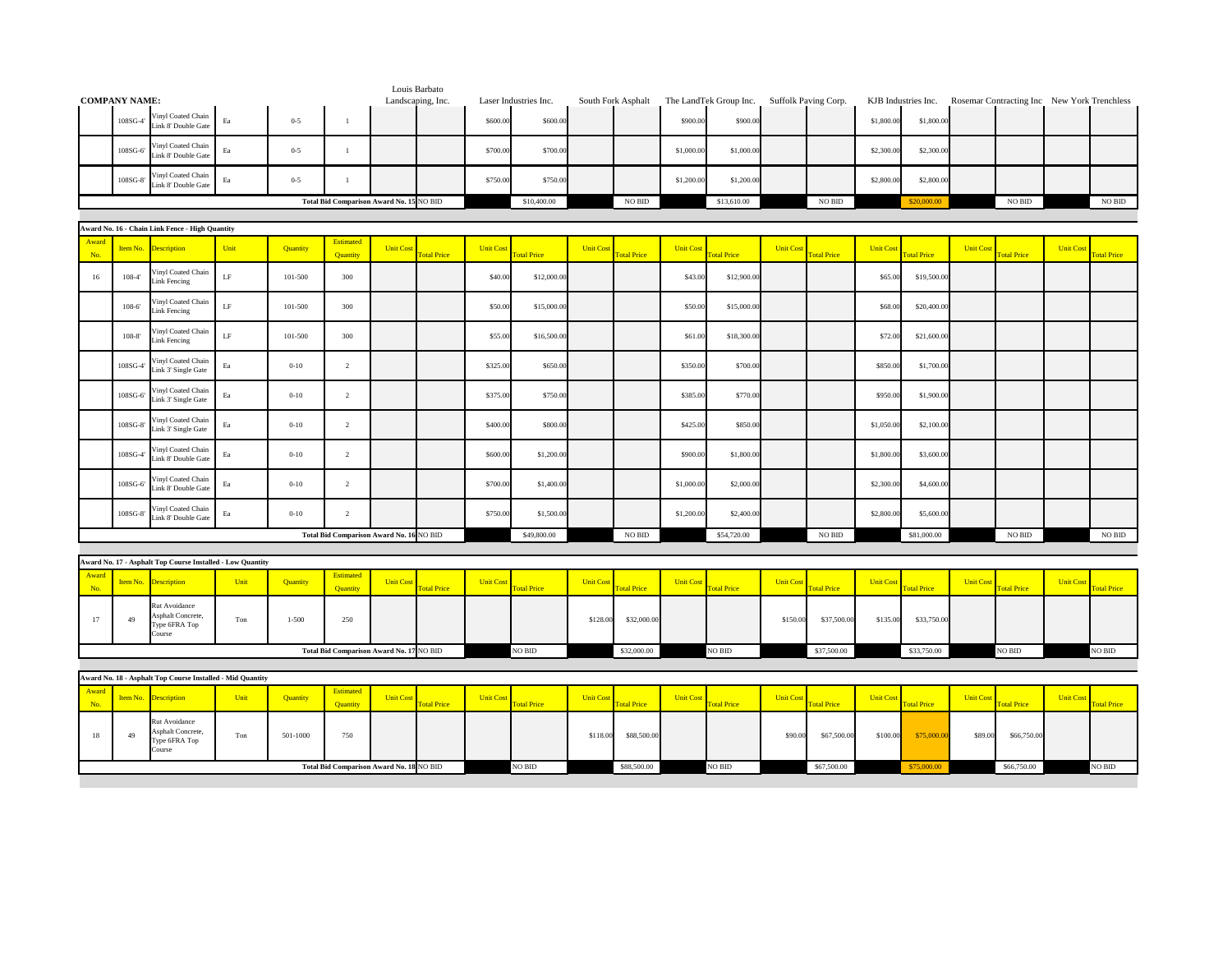| <b>COMPANY NAME:</b> |          |                                                                 |             |            |                       | Louis Barbato<br>Landscaping, Inc.       |                    |                  | Laser Industries Inc. |                  |                    |                  | South Fork Asphalt The LandTek Group Inc. | Suffolk Paving Corp. |              |                 | KJB Industries Inc. |                  | Rosemar Contracting Inc New York Trenchless |                  |                    |
|----------------------|----------|-----------------------------------------------------------------|-------------|------------|-----------------------|------------------------------------------|--------------------|------------------|-----------------------|------------------|--------------------|------------------|-------------------------------------------|----------------------|--------------|-----------------|---------------------|------------------|---------------------------------------------|------------------|--------------------|
|                      |          | Award No. 19 - Asphalt Top Course Installed - High Quantity     |             |            |                       |                                          |                    |                  |                       |                  |                    |                  |                                           |                      |              |                 |                     |                  |                                             |                  |                    |
| Award<br>No.         | Item No. | <b>Description</b>                                              | Unit        | Quantity   | Estimated<br>Quantity | <b>Unit Cos</b>                          | <b>Fotal Price</b> | <b>Unit Cost</b> | <b>Total Price</b>    | <b>Unit Cost</b> | <b>Total Price</b> | <b>Unit Cost</b> | <b>Total Price</b>                        | <b>Unit Cost</b>     | otal Price   | <b>Unit Cos</b> | <b>Total Price</b>  | <b>Unit Cost</b> | <b>Total Price</b>                          | <b>Unit Cost</b> | otal Price         |
| 19                   | 49       | Rut Avoidance<br>Asphalt Concrete,<br>Type 6FRA Top<br>Course   | Ton         | 1001-5000  | 3000                  |                                          |                    |                  |                       |                  |                    |                  |                                           | \$88.88              | \$266,640.00 |                 |                     | \$79.00          | \$237,000.0                                 |                  |                    |
|                      |          |                                                                 |             |            |                       | Total Bid Comparison Award No. 19 NO BID |                    |                  | NO BID                |                  | NO BID             |                  | NO BID                                    |                      | \$266,640.00 |                 | NO BID              |                  | \$237,000.00                                |                  | NO BID             |
|                      |          | Award No. 20 - Asphalt Binder Course Installed - Low Quantity   |             |            |                       |                                          |                    |                  |                       |                  |                    |                  |                                           |                      |              |                 |                     |                  |                                             |                  |                    |
| Award                |          |                                                                 |             |            | Estimated             |                                          |                    |                  |                       |                  |                    |                  |                                           |                      |              |                 |                     |                  |                                             |                  |                    |
| No.                  | Item No. | <b>Description</b>                                              | Unit        | Quantity   | Ouantity              | <b>Unit Cos</b>                          | <b>Total Price</b> | <b>Unit Cost</b> | otal Price            | <b>Unit Cos</b>  | <b>otal Price</b>  | <b>Unit Cost</b> | <b>Total Price</b>                        | <b>Unit Cost</b>     | otal Price   | <b>Unit Co</b>  | <b>Total Price</b>  | <b>Unit Cost</b> | <b>Total Price</b>                          | <b>Unit Cost</b> | <b>Total Price</b> |
| 20                   | 52       | Rut Avoidance<br>Asphalt Concrete,<br>Type 3RA Binder<br>Course | Ton         | $1 - 500$  | 250                   |                                          |                    |                  |                       | \$127.00         | \$31,750.00        |                  |                                           | \$250.00             | \$62,500.00  | \$160.00        | \$40,000.0          |                  |                                             |                  |                    |
|                      |          |                                                                 |             |            |                       | Total Bid Comparison Award No. 20 NO BID |                    |                  | NO BID                |                  | \$31,750.00        |                  | NO BID                                    |                      | \$62,500.00  |                 | \$40,000.00         |                  | $NO$ $\rm BID$                              |                  | NO BID             |
|                      |          | Award No. 21 - Asphalt Binder Course Installed - Mid Quantity   |             |            |                       |                                          |                    |                  |                       |                  |                    |                  |                                           |                      |              |                 |                     |                  |                                             |                  |                    |
| Award                |          |                                                                 |             |            | Estimated             |                                          |                    |                  |                       |                  |                    |                  |                                           |                      |              |                 |                     |                  |                                             |                  |                    |
| No.                  | Item No. | <b>Description</b>                                              | Unit        | Quantity   | Quantity              | <b>Unit Cos</b>                          | <b>Fotal Price</b> | <b>Unit Cost</b> | otal Price            | <b>Unit Cos</b>  | <b>otal Price</b>  | <b>Unit Cost</b> | <b>Total Price</b>                        | <b>Unit Cost</b>     | otal Price   | <b>Unit Cos</b> | <b>Total Price</b>  | <b>Unit Cost</b> | <b>Total Price</b>                          | <b>Unit Cost</b> | otal Price         |
| $21\,$               | 52       | Rut Avoidance<br>Asphalt Concrete,<br>Type 3RA Binder<br>Course | Ton         | 501-1000   | 750                   |                                          |                    |                  |                       | \$117.00         | \$87,750.00        |                  |                                           | \$175.00             | \$131,250.00 |                 |                     | \$88.00          | \$66,000.0                                  |                  |                    |
|                      |          |                                                                 |             |            |                       | Total Bid Comparison Award No. 21 NO BID |                    |                  | NO BID                |                  | \$87,750.00        |                  | NO BID                                    |                      | \$131,250.00 |                 | NO BID              |                  | \$66,000.00                                 |                  | NO BID             |
|                      |          |                                                                 |             |            |                       |                                          |                    |                  |                       |                  |                    |                  |                                           |                      |              |                 |                     |                  |                                             |                  |                    |
| Award                |          | Award No. 22 - Asphalt Binder Course Installed - High Quantity  |             |            | Estimated             |                                          |                    |                  |                       |                  |                    |                  |                                           |                      |              |                 |                     |                  |                                             |                  |                    |
| No.                  | Item No. | <b>Description</b>                                              | Unit        | Quanti     | <b>Ouantity</b>       | <b>Unit Cos</b>                          | <b>Total Price</b> | <b>Unit Cos</b>  | otal Price            | <b>Unit Cos</b>  | <b>otal Price</b>  | <b>Unit Cost</b> | <b>Total Price</b>                        | <b>Unit Cost</b>     | otal Price   | <b>Unit Cos</b> | <b>Total Price</b>  | <b>Unit Cos</b>  | <b>Total Price</b>                          | <b>Unit Cost</b> | otal Price         |
| $22\,$               | 52       | Rut Avoidance<br>Asphalt Concrete,<br>Type 3RA Binder<br>Course | Ton         | 1001-500   | 3000                  |                                          |                    |                  |                       |                  |                    |                  |                                           | \$87.00              | \$261,000.00 |                 |                     | \$77.00          | \$231,000.00                                |                  |                    |
|                      |          |                                                                 |             |            |                       | Total Bid Comparison Award No. 22 NO BID |                    |                  | NO BID                |                  | NO BID             |                  | NO BID                                    |                      | \$261,000.00 |                 | NO BID              |                  | \$231,000.00                                |                  | NO BID             |
|                      |          |                                                                 |             |            |                       |                                          |                    |                  |                       |                  |                    |                  |                                           |                      |              |                 |                     |                  |                                             |                  |                    |
| Award                |          | Award No. 23 - Pavement Patches - Low Quantity                  |             |            | <b>Estimated</b>      |                                          |                    |                  |                       |                  |                    |                  |                                           |                      |              |                 |                     |                  |                                             |                  |                    |
| No.                  | Item No. | escription                                                      | Unit        | Quantity   | Ouantity              | <b>Unit Cos</b>                          | <b>Fotal Price</b> | <b>Unit Cost</b> | otal Price            | <b>Unit Cos</b>  | <b>otal Price</b>  | <b>Unit Cost</b> | <b>Total Price</b>                        | <b>Unit Cost</b>     | otal Price   | <b>Unit Cos</b> | <b>otal Price</b>   | <b>Unit Cost</b> | <b>Fotal Price</b>                          | <b>Unit Cost</b> | <b>otal Price</b>  |
| 23                   | 51       | Pavement Patches                                                | $\rm SF$    | $0-1,000$  | 500                   |                                          |                    |                  |                       | \$21.00          | \$10,500.00        |                  |                                           |                      |              | \$25.00         | \$12,500.0          |                  |                                             |                  |                    |
|                      |          |                                                                 |             |            |                       | Total Bid Comparison Award No. 23 NO BID |                    |                  | NO BID                |                  | \$10,500.00        |                  | NO BID                                    |                      | NO BID       |                 | \$12,500.00         |                  | $\rm NO$ $\rm BID$                          |                  | NO BID             |
|                      |          | Award No. 24 - Pavement Patches - High Quantity                 |             |            |                       |                                          |                    |                  |                       |                  |                    |                  |                                           |                      |              |                 |                     |                  |                                             |                  |                    |
| Award                | Item No. |                                                                 | Unit        | Quantity   | Estimated             | <b>Unit Cost</b>                         |                    |                  |                       | <b>Unit Cost</b> |                    | <b>Unit Cost</b> |                                           | <b>Unit Cost</b>     |              | <b>Unit Cos</b> |                     | <b>Unit Cost</b> |                                             | <b>Unit Cost</b> |                    |
| No.                  |          | bescription                                                     |             |            | Quantity              |                                          | <b>Total Price</b> | <b>Unit Cost</b> | <b>Total Price</b>    |                  | otal Price         |                  | <b>Total Price</b>                        |                      | otal Price   |                 | otal Price          |                  | otal Price                                  |                  | otal Price         |
| $24\,$               | 51       | Pavement Patches                                                | $\rm{SF}$   | 1001-5000  | 3,000                 |                                          |                    |                  |                       | \$15.7           | \$47,250.00        |                  |                                           |                      |              | \$25.00         | \$75,000.0          | \$12.00          | \$36,000.0                                  |                  |                    |
|                      |          |                                                                 |             |            |                       | Total Bid Comparison Award No. 24 NO BID |                    |                  | NO BID                |                  | \$47,250.00        |                  | NO BID                                    |                      | NO BID       |                 | \$75,000.00         |                  | \$36,000.00                                 |                  | NO BID             |
|                      |          | Award No. 25 - Latex Modified Surface Treatment - Low Quantity  |             |            |                       |                                          |                    |                  |                       |                  |                    |                  |                                           |                      |              |                 |                     |                  |                                             |                  |                    |
| Award<br>No.         | Item No. | escription                                                      | Unit        | Quantity   | Estimated<br>Quantity | <b>Unit Cos</b>                          | <b>Total Price</b> | <b>Unit Cost</b> | otal Price            | <b>Unit Cos</b>  | <b>otal Price</b>  | <b>Unit Cost</b> | otal Price                                | <b>Unit Cost</b>     | otal Price   | <b>Unit Cos</b> | <b>otal Price</b>   | <b>Unit Cost</b> | otal Price                                  | <b>Unit Cost</b> | otal Price         |
| 25                   | 106      | Latex Modified                                                  | $_{\rm SY}$ | $1 - 1000$ | 500                   |                                          |                    |                  |                       |                  |                    |                  |                                           |                      |              |                 |                     |                  |                                             |                  |                    |
|                      |          | <b>Surface Treatment</b>                                        |             |            |                       |                                          |                    |                  |                       |                  |                    |                  |                                           |                      |              |                 |                     |                  |                                             |                  |                    |
|                      |          |                                                                 |             |            |                       | Total Bid Comparison Award No. 25 NO BID |                    |                  | NO BID                |                  | NO BID             |                  | NO BID                                    |                      | NO BID       |                 | NO BID              |                  | NO BID                                      |                  | NO BID             |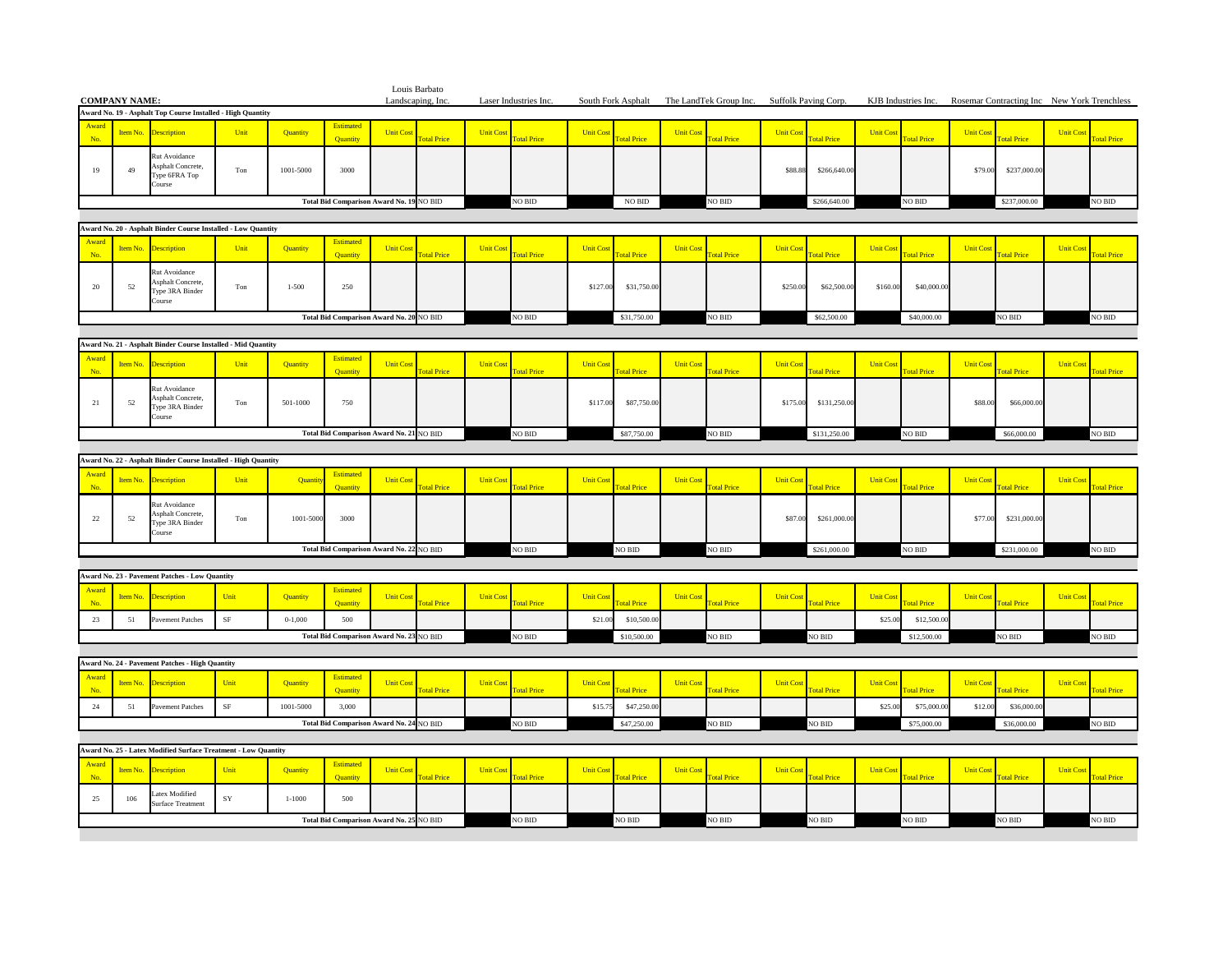|                                                                          | <b>COMPANY NAME:</b> |                                                            |                       |            |                                          |                              | Louis Barbato<br>Landscaping, Inc. |                  | Laser Industries Inc.        |                  |                    |                  | South Fork Asphalt The LandTek Group Inc. Suffolk Paving Corp. |                  |                    |                  | KJB Industries Inc. Rosemar Contracting Inc New York Trenchless |                  |                    |                  |                    |
|--------------------------------------------------------------------------|----------------------|------------------------------------------------------------|-----------------------|------------|------------------------------------------|------------------------------|------------------------------------|------------------|------------------------------|------------------|--------------------|------------------|----------------------------------------------------------------|------------------|--------------------|------------------|-----------------------------------------------------------------|------------------|--------------------|------------------|--------------------|
| Award No. 26 - Latex Modified Surface Treatment - High Quantity<br>Award |                      |                                                            |                       |            |                                          |                              |                                    |                  |                              |                  |                    |                  |                                                                |                  |                    |                  |                                                                 |                  |                    |                  |                    |
| No.                                                                      | Item No.             | <b>Description</b>                                         | Unit                  | Quantity   | Estimated<br><b>Ouantity</b>             | <b>Unit Cos</b>              | <b>Total Price</b>                 | <b>Unit Cost</b> | <b>Total Price</b>           | <b>Unit Cost</b> | <b>Total Price</b> | <b>Unit Cost</b> | <b>Total Price</b>                                             | <b>Unit Cost</b> | <b>Total Price</b> | <b>Unit Cost</b> | <b>Total Price</b>                                              | <b>Unit Cost</b> | <b>otal Price</b>  | <b>Unit Cost</b> | <b>Total Price</b> |
| $26\,$                                                                   | 106                  | atex Modified<br><b>Surface Treatment</b>                  | $_{\rm SY}$           | 1001-5000  | 3,000                                    |                              |                                    |                  |                              |                  |                    |                  |                                                                |                  |                    |                  |                                                                 |                  |                    |                  |                    |
|                                                                          |                      |                                                            |                       |            | Total Bid Comparison Award No. 26 NO BID |                              |                                    |                  | NO BID                       |                  | NO BID             |                  | NO BID                                                         |                  | NO BID             |                  | NO BID                                                          |                  | NO BID             |                  | NO BID             |
|                                                                          |                      |                                                            |                       |            |                                          |                              |                                    |                  |                              |                  |                    |                  |                                                                |                  |                    |                  |                                                                 |                  |                    |                  |                    |
|                                                                          |                      | Award No. 27 - Sodding - Low Quantity                      |                       |            |                                          |                              |                                    |                  |                              |                  |                    |                  |                                                                |                  |                    |                  |                                                                 |                  |                    |                  |                    |
| Award<br>No.                                                             | Item No.             | <b>Description</b>                                         | Unit                  | Quantity   | Estimated<br>Quantity                    | <b>Unit Cos</b>              | <b>otal Price</b>                  | <b>Unit Cost</b> | otal Price                   | <b>Unit Cos</b>  | <b>Fotal Price</b> | <b>Unit Cost</b> | otal Price                                                     | <b>Unit Cos</b>  | <b>Total Price</b> | <b>Unit Cost</b> | <b>Total Price</b>                                              | <b>Unit Cos</b>  | <b>Fotal Price</b> | <b>Unit Cost</b> | <b>Fotal Price</b> |
| 27                                                                       | 113                  | Sodding                                                    | $_{\rm SY}$           | 1132254    | 1,000                                    | \$14.00                      | \$14,000.0                         | \$15.00          | \$15,000.0                   |                  |                    | \$14.0           | \$14,000.00                                                    |                  |                    |                  |                                                                 |                  |                    |                  |                    |
|                                                                          |                      |                                                            |                       |            | <b>Total Bid Comparison Award No. 27</b> |                              | \$14,000.00                        |                  | \$15,000.00                  |                  | NO BID             |                  | \$0.00                                                         |                  | NO BID             |                  | NO BID                                                          |                  | NO BID             |                  | NO BID             |
|                                                                          |                      |                                                            |                       |            |                                          |                              |                                    |                  |                              |                  |                    |                  |                                                                |                  |                    |                  |                                                                 |                  |                    |                  |                    |
|                                                                          |                      | Award No. 28 - Sodding - High Quantity                     |                       |            |                                          |                              |                                    |                  |                              |                  |                    |                  |                                                                |                  |                    |                  |                                                                 |                  |                    |                  |                    |
| Award                                                                    | Item No.             |                                                            | Unit                  | Quantity   | Estimated                                | <b>Unit Cost</b>             |                                    | <b>Unit Cost</b> |                              | <b>Unit Cost</b> |                    | <b>Unit Cost</b> |                                                                | <b>Unit Cost</b> |                    | <b>Unit Cost</b> |                                                                 | <b>Unit Cost</b> |                    | <b>Unit Cost</b> |                    |
| No.                                                                      |                      | <b>Description</b>                                         |                       |            | Quantity                                 |                              | otal Price                         |                  | <b>otal Price</b>            |                  | otal Price         |                  | otal Price                                                     |                  | <b>otal Price</b>  |                  | <b>Total Price</b>                                              |                  | <b>Total Price</b> |                  | <b>Total Price</b> |
| $\sqrt{28}$                                                              | 113                  | Sodding                                                    | SY                    | 5001-10000 | 7,500                                    | \$11.00                      | \$82,500.00                        | \$12.00          | \$90,000.00                  |                  |                    | \$10.00          | \$75,000.00                                                    |                  |                    |                  |                                                                 |                  |                    |                  |                    |
|                                                                          |                      |                                                            |                       |            | <b>Total Bid Comparison Award No. 28</b> |                              | \$82,500.00                        |                  | \$90,000,00                  |                  | NO BID             |                  |                                                                |                  | <b>NO BID</b>      |                  | NO BID                                                          |                  | NO BID             |                  | NO BID             |
|                                                                          |                      |                                                            |                       |            |                                          |                              |                                    |                  |                              |                  |                    |                  |                                                                |                  |                    |                  |                                                                 |                  |                    |                  |                    |
|                                                                          |                      | Award No. 29 - Poured In Place Safety Surface              |                       |            |                                          |                              |                                    |                  |                              |                  |                    |                  |                                                                |                  |                    |                  |                                                                 |                  |                    |                  |                    |
| Award<br>No.                                                             | Item No.             | <b>Description</b>                                         | Unit                  | Quantity   | Estimated<br>Quantity                    | <b>Unit Cos</b>              | otal Price                         | <b>Unit Cost</b> | <b>otal Price</b>            | <b>Unit Cost</b> | otal Price         | <b>Unit Cost</b> | otal Price                                                     | <b>Unit Cost</b> | otal Price         | <b>Unit Cost</b> | otal Price                                                      | <b>Unit Cos</b>  | <b>otal Price</b>  | <b>Unit Cost</b> | otal Price         |
| 29                                                                       | $151 - 6'$           | Poured in Place<br>Safety Surface - 6'<br>ritical Fall Ht. | SY                    | $1 - 1000$ | 500                                      | \$155.00                     | \$77,500.00                        |                  |                              |                  |                    |                  |                                                                |                  |                    | \$195.00         | \$97,500.00                                                     |                  |                    |                  |                    |
|                                                                          |                      | Poured in Place                                            |                       |            |                                          |                              |                                    |                  |                              |                  |                    |                  |                                                                |                  |                    |                  |                                                                 |                  |                    |                  |                    |
|                                                                          | $151 - 8'$           | Safety Surface - 8'<br>Critical Fall Ht.                   | SY                    | $1 - 1000$ | 500                                      | \$165.00                     | \$82,500.00                        |                  |                              |                  |                    |                  |                                                                |                  |                    | \$200.00         | \$100,000.00                                                    |                  |                    |                  |                    |
|                                                                          |                      |                                                            |                       |            |                                          |                              |                                    |                  |                              |                  |                    |                  |                                                                |                  |                    |                  |                                                                 |                  |                    |                  |                    |
|                                                                          | $151 - 10'$          | Poured in Place<br>Safety Surface - 10'                    | $_{\rm SY}$           | $1 - 1000$ | 500                                      | \$175.00                     | \$87,500.00                        |                  |                              |                  |                    |                  |                                                                |                  |                    | \$220.00         | \$110,000.00                                                    |                  |                    |                  |                    |
|                                                                          |                      | Critical Fall Ht.                                          |                       |            |                                          |                              |                                    |                  |                              |                  |                    |                  |                                                                |                  |                    |                  |                                                                 |                  |                    |                  |                    |
|                                                                          |                      |                                                            |                       |            | <b>Total Bid Comparison Award No. 29</b> |                              | \$247,500.00                       |                  | NO BID                       |                  | NO BID             |                  | NO BID                                                         |                  | <b>NO BID</b>      |                  | \$307,500.00                                                    |                  | NO BID             |                  | NO BID             |
|                                                                          |                      |                                                            |                       |            |                                          |                              |                                    |                  |                              |                  |                    |                  |                                                                |                  |                    |                  |                                                                 |                  |                    |                  |                    |
|                                                                          |                      | Award No. 30 - Painted Lines - Low Quantity                |                       |            |                                          |                              |                                    |                  |                              |                  |                    |                  |                                                                |                  |                    |                  |                                                                 |                  |                    |                  |                    |
| Award<br>No.                                                             | Item No.             | <b>Description</b>                                         | Unit                  | Quantity   | <b>Estimated</b><br>Quantity             | <b>Unit Cos</b>              | otal Price                         | <b>Unit Cost</b> | <b>otal Price</b>            | <b>Unit Cost</b> | otal Price         | <b>Unit Cost</b> | <b>otal Price</b>                                              | <b>Unit Cost</b> | otal Price         | <b>Unit Cost</b> | otal Price                                                      | <b>Unit Cos</b>  | <b>otal Price</b>  | <b>Unit Cost</b> | <b>otal Price</b>  |
| $30\,$                                                                   | 74                   | <b>Painted Lines</b>                                       | $\rm LF$              | $1 - 1000$ | 500                                      |                              |                                    | \$4.00           | \$2,000.00                   |                  |                    |                  |                                                                |                  |                    | \$3.00           | \$1,500.00                                                      |                  |                    |                  |                    |
|                                                                          |                      |                                                            |                       |            | Total Bid Comparison Award No. 30 NO BID |                              |                                    |                  | \$2,000.00                   |                  | NO BID             |                  | NO BID                                                         |                  | NO BID             |                  | \$1,500.00                                                      |                  | NO BID             |                  | NO BID             |
|                                                                          |                      |                                                            |                       |            |                                          |                              |                                    |                  |                              |                  |                    |                  |                                                                |                  |                    |                  |                                                                 |                  |                    |                  |                    |
|                                                                          |                      | Award No. 31 - Painted Lines - High Quantity               |                       |            |                                          |                              |                                    |                  |                              |                  |                    |                  |                                                                |                  |                    |                  |                                                                 |                  |                    |                  |                    |
| No.                                                                      | Item No.             | <b>Description</b>                                         | Unit                  | Quantity   | Estimated<br>Quantity                    | <b>Unit Cost</b> Total Price |                                    |                  | <b>Unit Cost</b> Total Price | <b>Unit Cost</b> | <b>Total Price</b> | <b>Unit Cost</b> | <b>Total Price</b>                                             | <b>Unit Cost</b> | <b>Total Price</b> |                  | <b>Unit Cost</b> Total Price                                    | <b>Unit Cost</b> | <b>Total Price</b> | <b>Unit Cost</b> | <b>Total Price</b> |
| $31\,$                                                                   | 74                   | <b>Painted Lines</b>                                       | $\rm LF$              | 1001-5000  | 3,000                                    |                              |                                    | \$3.00           | \$9,000.00                   |                  |                    |                  |                                                                |                  |                    | \$1.80           | \$5,400.0                                                       |                  |                    |                  |                    |
|                                                                          |                      |                                                            |                       |            | Total Bid Comparison Award No. 31 NO BID |                              |                                    |                  | \$9,000.00                   |                  | NO BID             |                  | NO BID                                                         |                  | NO BID             |                  | \$5,400.00                                                      |                  | NO BID             |                  | NO BID             |
|                                                                          |                      |                                                            |                       |            |                                          |                              |                                    |                  |                              |                  |                    |                  |                                                                |                  |                    |                  |                                                                 |                  |                    |                  |                    |
|                                                                          |                      | Award No. 32 - Concrete Roadway/Parking Lot Patches        |                       |            |                                          |                              |                                    |                  |                              |                  |                    |                  |                                                                |                  |                    |                  |                                                                 |                  |                    |                  |                    |
| Award<br>No.                                                             | Item No.             | <b>Description</b>                                         | Unit                  | Quantity   | Estimated<br>Quantity                    | <b>Unit Cos</b>              | <b>Total Price</b>                 | <b>Unit Cost</b> | <b>Total Price</b>           | <b>Unit Cos</b>  | <b>otal Price</b>  | <b>Unit Cost</b> | <b>Total Price</b>                                             | <b>Unit Cos</b>  | <b>otal Price</b>  | <b>Unit Cos</b>  | <b>otal Price</b>                                               | <b>Unit Cost</b> | <b>otal Price</b>  | <b>Unit Cost</b> | <b>Total Price</b> |
| 32                                                                       | 50                   | Asphaltic Concrete<br>Top Course                           | Tons                  | $0 - 500$  | 250                                      |                              |                                    |                  |                              |                  |                    |                  |                                                                |                  |                    | \$160.00         | \$40,000.0                                                      |                  |                    |                  |                    |
|                                                                          | 52                   | <b>Asphaltic Concrete</b><br><b>Binder Course</b>          | Tons                  | $0 - 500$  | 250                                      |                              |                                    |                  |                              |                  |                    |                  |                                                                |                  |                    | \$160.00         | \$40,000.00                                                     |                  |                    |                  |                    |
|                                                                          |                      | Concrete used for                                          |                       |            |                                          |                              |                                    |                  |                              |                  |                    |                  |                                                                |                  |                    |                  |                                                                 |                  |                    |                  |                    |
|                                                                          | $51-A$               | Roadway<br>Replacement                                     | ${\rm C} {\rm U}.$ FT | $0 - 500$  | 250                                      |                              |                                    |                  |                              |                  |                    |                  |                                                                |                  |                    | \$75.00          | \$18,750.00                                                     |                  |                    |                  |                    |
|                                                                          |                      |                                                            |                       |            |                                          |                              |                                    |                  |                              |                  |                    |                  |                                                                |                  |                    |                  |                                                                 |                  |                    |                  |                    |
|                                                                          | $4-P$                | Recycled Concrete<br>Aggregate                             | CU. FT                | $0 - 500$  | 250                                      |                              |                                    |                  |                              |                  |                    |                  |                                                                |                  |                    | \$2.00           | \$500.00                                                        |                  |                    |                  |                    |
|                                                                          |                      | 51-AR Reinforcement                                        | SQ FT                 | $0 - 500$  | 250                                      |                              |                                    |                  |                              |                  |                    |                  |                                                                |                  |                    | \$10.00          | \$2,500.00                                                      |                  |                    |                  |                    |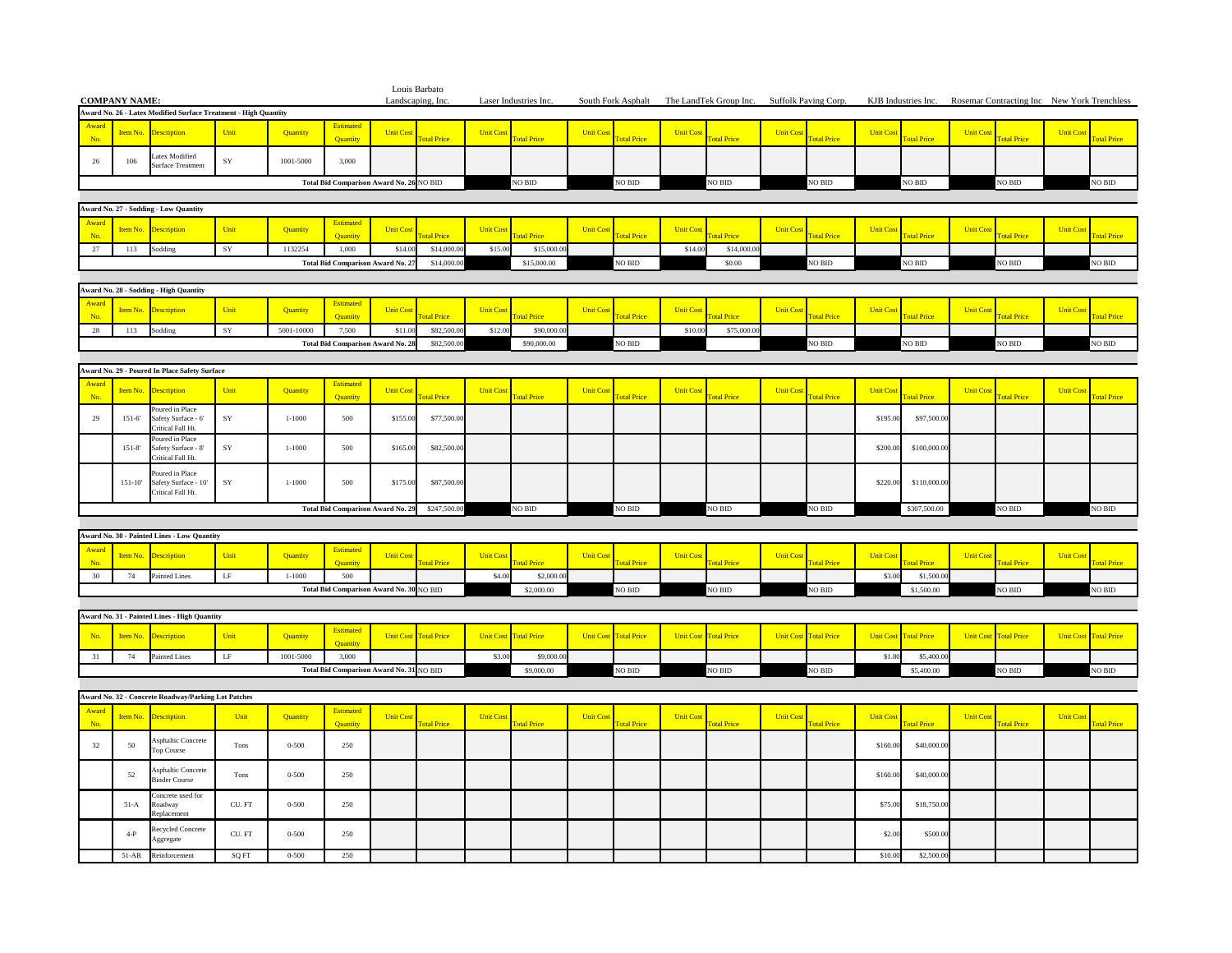|              |                            |                                                                  |          |                  |                                          |                  | Louis Barbato      |                 |                       |                  |                    |                  |                        |                  |                      |                  |                                  |                  |                                             |                  |                   |
|--------------|----------------------------|------------------------------------------------------------------|----------|------------------|------------------------------------------|------------------|--------------------|-----------------|-----------------------|------------------|--------------------|------------------|------------------------|------------------|----------------------|------------------|----------------------------------|------------------|---------------------------------------------|------------------|-------------------|
|              | <b>COMPANY NAME:</b><br>74 | Painted Lines                                                    | $\rm LF$ | $0 - 100$        | 50                                       |                  | Landscaping, Inc.  |                 | Laser Industries Inc. |                  | South Fork Asphalt |                  | The LandTek Group Inc. |                  | Suffolk Paving Corp. | \$20.00          | KJB Industries Inc.<br>\$1,000.0 |                  | Rosemar Contracting Inc New York Trenchless |                  |                   |
|              | 116                        | avement Marking                                                  | LF       | $0 - 100$        | 50                                       |                  |                    |                 |                       |                  |                    |                  |                        |                  |                      | \$20.00          | \$1,000.0                        |                  |                                             |                  |                   |
|              |                            |                                                                  |          |                  | Total Bid Comparison Award No. 32 NO BID |                  |                    |                 | NO BID                |                  | NO BID             |                  | NO BID                 |                  | $NO$ $\rm BID$       |                  | \$103,750.00                     |                  | NO BID                                      |                  | NO BID            |
|              |                            |                                                                  |          |                  |                                          |                  |                    |                 |                       |                  |                    |                  |                        |                  |                      |                  |                                  |                  |                                             |                  |                   |
|              |                            | Award No. 33 - ASPHALT TENNIS COURT SURFACE COLOR COATING SYSTEM |          |                  |                                          |                  |                    |                 |                       |                  |                    |                  |                        |                  |                      |                  |                                  |                  |                                             |                  |                   |
| Award<br>No. | Item No.                   | bescription                                                      | Unit     | Quantity         | <b>Estimated</b><br>Quantity             | <b>Unit Cost</b> | <b>Total Price</b> | <b>Unit Cos</b> | <b>otal Price</b>     | <b>Unit Cost</b> | <b>Total Price</b> | <b>Unit Cost</b> | otal Price             | <b>Unit Cost</b> | otal Price           | <b>Unit Cost</b> | otal Price                       | <b>Unit Cost</b> | otal Price                                  | <b>Unit Cost</b> | <b>otal Price</b> |
| 33           | 200                        | <b>Asphalt Tennis Cour</b><br>Surface Color<br>Coating System    | SQ YD    | $1 - 1500$       | 1000                                     |                  |                    |                 |                       |                  |                    | \$15.00          | \$15,000.00            |                  |                      | \$16.80          | \$16,800.00                      |                  |                                             |                  |                   |
|              |                            |                                                                  |          |                  | Total Bid Comparison Award No. 33 NO BID |                  |                    |                 | NO BID                |                  | NO BID             |                  | \$15,000.00            |                  | NO BID               |                  | \$16,800.00                      |                  | NO BID                                      |                  | NO BID            |
|              |                            |                                                                  |          |                  |                                          |                  |                    |                 |                       |                  |                    |                  |                        |                  |                      |                  |                                  |                  |                                             |                  |                   |
|              |                            | Award No. 34 - Directional Boring of 1-1/2" Conduit              |          |                  |                                          |                  |                    |                 |                       |                  |                    |                  |                        |                  |                      |                  |                                  |                  |                                             |                  |                   |
| Award<br>No. | Item No.                   | bescription                                                      | Unit     | Quantity         | Estimated<br>Quantity                    | <b>Unit Cos</b>  | <b>otal Price</b>  | <b>Unit Cos</b> | <b>otal Price</b>     | <b>Unit Cos</b>  | otal Price         | <b>Unit Cos</b>  | <b>Total Price</b>     | <b>Unit Cost</b> | otal Price           | <b>Unit Cos</b>  | otal Price                       | <b>Unit Cos</b>  | otal Price                                  | <b>Unit Cost</b> | otal Price        |
| 34           | 300                        | Directional Boring o<br>-1/2" Conduit                            | $\rm LF$ | $1 - 100$        | 100                                      |                  |                    |                 |                       |                  |                    |                  |                        |                  |                      |                  |                                  |                  |                                             | \$25.00          | \$2,500.00        |
| 34           | 300                        | Directional Boring<br>1-1/2" Conduit                             | $\rm LF$ | 101-500          | 500                                      |                  |                    |                 |                       |                  |                    |                  |                        |                  |                      |                  |                                  |                  |                                             | \$25.00          | \$12,500.00       |
| 34           | 300                        | Directional Boring o<br>1-1/2" Conduit                           | $\rm LF$ | 501-1000         | $1000\,$                                 |                  |                    |                 |                       |                  |                    |                  |                        |                  |                      |                  |                                  |                  |                                             | \$25.00          | \$25,000.00       |
| 34           | 300                        | Directional Boring o<br>-1/2" Conduit                            | $\rm LF$ | Over 1000        | 1500                                     |                  |                    |                 |                       |                  |                    |                  |                        |                  |                      |                  |                                  |                  |                                             | \$25.00          | \$37,500.00       |
|              |                            |                                                                  |          |                  | Total Bid Comparison Award No. 34 NO BID |                  |                    |                 | NO BID                |                  | NO BID             |                  | NO BID                 |                  | NO BID               |                  | NO BID                           |                  | NO BID                                      |                  | \$77,500.00       |
|              |                            |                                                                  |          |                  |                                          |                  |                    |                 |                       |                  |                    |                  |                        |                  |                      |                  |                                  |                  |                                             |                  |                   |
|              |                            |                                                                  |          |                  |                                          |                  |                    |                 |                       |                  |                    |                  |                        |                  |                      |                  |                                  |                  |                                             |                  |                   |
|              |                            | Award No. 35 - Directional Boring of 2" Conduit                  |          |                  |                                          |                  |                    |                 |                       |                  |                    |                  |                        |                  |                      |                  |                                  |                  |                                             |                  |                   |
| Award<br>No. | <b>Item No.</b>            | <b>Description</b>                                               | Unit     | Quantity         | Estimated<br>Quantity                    | <b>Unit Cost</b> | <b>Fotal Price</b> | <b>Unit Cos</b> | <b>Total Price</b>    | <b>Unit Cost</b> | <b>Fotal Price</b> | <b>Unit Cost</b> | <b>Total Price</b>     | <b>Unit Cost</b> | otal Price           | <b>Unit Cos</b>  | <b>Total Price</b>               | <b>Unit Cos</b>  | <b>cotal Price</b>                          | <b>Unit Cost</b> | otal Price        |
| 35           | 300                        | Directional Boring o<br>" Conduit                                | $\rm LF$ | $1 - 100$        | 100                                      |                  |                    |                 |                       |                  |                    |                  |                        |                  |                      |                  |                                  |                  |                                             | \$35.0           | \$3,500.00        |
| 35           | 300                        | Directional Boring o<br>" Conduit                                | $\rm LF$ | 101-500          | 500                                      |                  |                    |                 |                       |                  |                    |                  |                        |                  |                      |                  |                                  |                  |                                             | \$35.0           | \$17,500.00       |
| 35           | 300                        | Directional Boring o<br>" Conduit                                | $\rm LF$ | 501-1000         | 1000                                     |                  |                    |                 |                       |                  |                    |                  |                        |                  |                      |                  |                                  |                  |                                             | \$35.0           | \$35,000.00       |
| 35           | 300                        | Directional Boring o<br>" Conduit                                | $\rm LF$ | Over 100         | 1500                                     |                  |                    |                 |                       |                  |                    |                  |                        |                  |                      |                  |                                  |                  |                                             | \$35.0           | \$52,500.00       |
|              |                            |                                                                  |          |                  | Total Bid Comparison Award No. 35 NO BID |                  |                    |                 | NO BID                |                  | NO BID             |                  | NO BID                 |                  | NO BID               |                  | NO BID                           |                  | NO BID                                      |                  | \$108,500.00      |
|              |                            |                                                                  |          |                  |                                          |                  |                    |                 |                       |                  |                    |                  |                        |                  |                      |                  |                                  |                  |                                             |                  |                   |
|              |                            | Award No. 36 - Directional Boring of 4" Conduit                  |          |                  |                                          |                  |                    |                 |                       |                  |                    |                  |                        |                  |                      |                  |                                  |                  |                                             |                  |                   |
| Award<br>No. | Item No.                   | escription                                                       | Unit     | Quantity         | <b>Estimated</b><br>Quantity             | <b>Unit Cost</b> | <b>Total Price</b> | <b>Unit Cos</b> | <b>Total Price</b>    | <b>Unit Cost</b> | <b>Total Price</b> | <b>Unit Cost</b> | <b>Total Price</b>     | <b>Unit Cost</b> | <b>Total Price</b>   | <b>Unit Cost</b> | <b>Fotal Price</b>               | <b>Unit Cost</b> | otal Price                                  | <b>Unit Cost</b> | otal Price        |
| $36\,$       | 300                        | Directional Boring o<br>" Conduit                                | $\rm LF$ | $1 - 100$        | 100                                      |                  |                    |                 |                       |                  |                    |                  |                        |                  |                      |                  |                                  |                  |                                             | \$50.00          | \$5,000.00        |
| 36           | 300                        | Directional Boring o<br>" Conduit                                | $\rm LF$ | 101-500          | 500                                      |                  |                    |                 |                       |                  |                    |                  |                        |                  |                      |                  |                                  |                  |                                             | \$50.0           | \$25,000.00       |
| 36           | 300                        | Directional Boring of<br>" Conduit                               | $\rm LF$ | 501-1000         | 1000                                     |                  |                    |                 |                       |                  |                    |                  |                        |                  |                      |                  |                                  |                  |                                             | \$50.00          | \$50,000.00       |
| 36           | 300                        | Directional Boring of<br>" Conduit                               | $\rm LF$ | <b>Over 1000</b> | 1500                                     |                  |                    |                 |                       |                  |                    |                  |                        |                  |                      |                  |                                  |                  |                                             | \$50.00          | \$75,000.00       |
|              |                            |                                                                  |          |                  | Total Bid Comparison Award No. 36 NO BID |                  |                    |                 | NO BID                |                  | NO BID             |                  | NO BID                 |                  | NO BID               |                  | NO BID                           |                  | NO BID                                      |                  | \$155,000.00      |